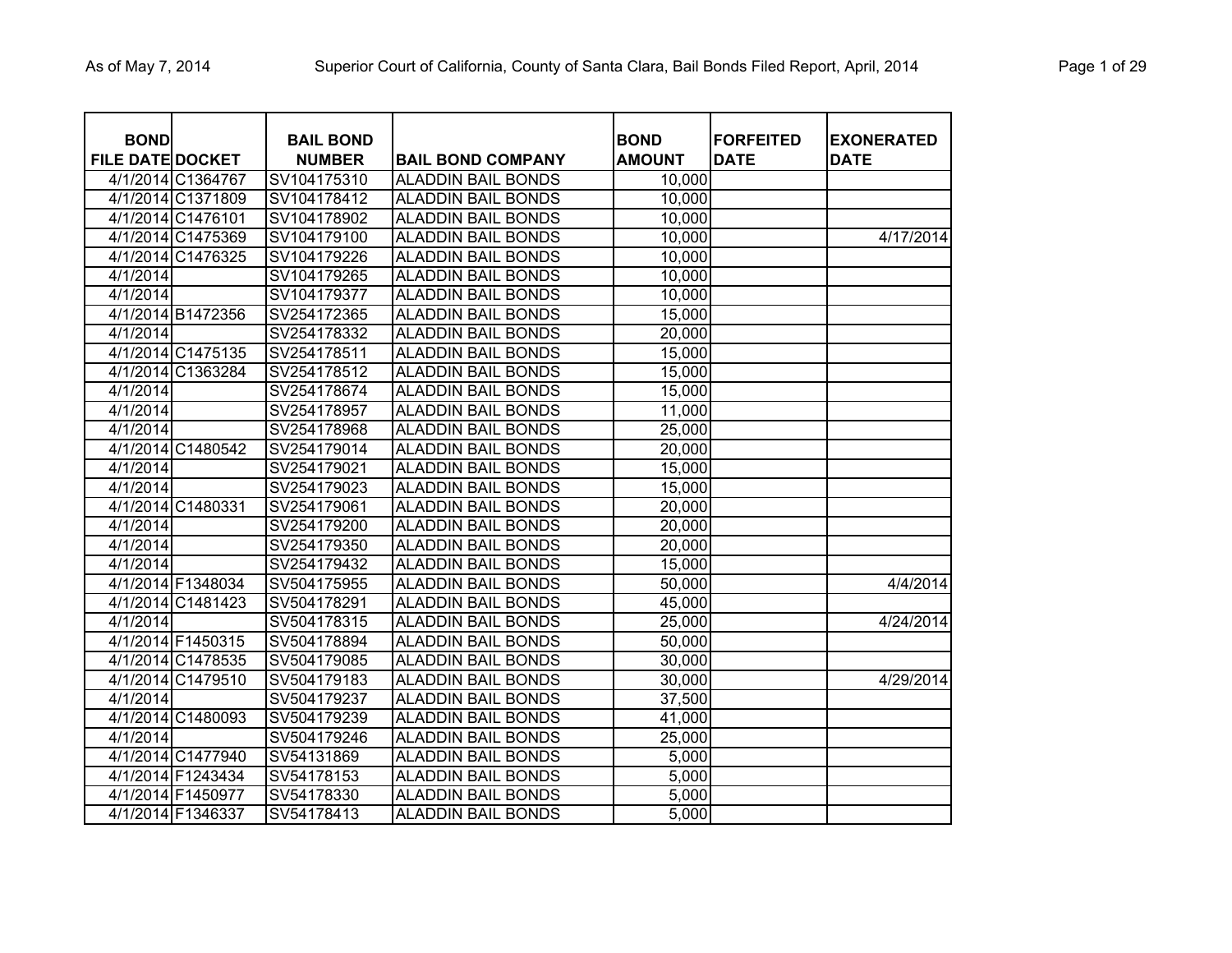| <b>BOND</b><br><b>FILE DATE DOCKET</b> |                   | <b>BAIL BOND</b><br><b>NUMBER</b> | <b>BAIL BOND COMPANY</b>  | <b>BOND</b><br><b>AMOUNT</b> | <b>FORFEITED</b><br><b>DATE</b> | <b>EXONERATED</b><br><b>DATE</b> |
|----------------------------------------|-------------------|-----------------------------------|---------------------------|------------------------------|---------------------------------|----------------------------------|
| 4/1/2014                               |                   | SV54178845                        | <b>ALADDIN BAIL BONDS</b> | 5,000                        |                                 |                                  |
|                                        | 4/1/2014 C1112004 | SV54178969                        | <b>ALADDIN BAIL BONDS</b> | 5,000                        |                                 |                                  |
|                                        | 4/1/2014 C1478222 | SV54179013                        | <b>ALADDIN BAIL BONDS</b> | 5,000                        |                                 |                                  |
|                                        | 4/1/2014 C1473283 | SV54179101                        | <b>ALADDIN BAIL BONDS</b> | 5,000                        |                                 | 4/28/2014                        |
|                                        | 4/1/2014 CC937056 | SV54179285                        | <b>ALADDIN BAIL BONDS</b> | 5,000                        |                                 |                                  |
|                                        | 4/1/2014 C1357902 | SV54179286                        | <b>ALADDIN BAIL BONDS</b> | 2,000                        |                                 |                                  |
|                                        | 4/1/2014 C1476364 | SV54179434                        | <b>ALADDIN BAIL BONDS</b> | 1,000                        |                                 |                                  |
|                                        | 4/2/2014 C1480882 | SV104179548                       | <b>ALADDIN BAIL BONDS</b> | 10,000                       | 4/14/2014                       |                                  |
|                                        | 4/2/2014 C1372058 | SV104179557                       | <b>ALADDIN BAIL BONDS</b> | 10,000                       |                                 |                                  |
|                                        | 4/2/2014 C1478412 | SV104179559                       | <b>ALADDIN BAIL BONDS</b> | 7,000                        |                                 |                                  |
|                                        | 4/2/2014 C1478625 | SV104179605                       | <b>ALADDIN BAIL BONDS</b> | 10,000                       |                                 |                                  |
|                                        | 4/2/2014 C1358080 | SV254178188                       | <b>ALADDIN BAIL BONDS</b> | 20,000                       |                                 |                                  |
| 4/2/2014                               |                   | SV254178189                       | <b>ALADDIN BAIL BONDS</b> | 10,000                       |                                 |                                  |
|                                        | 4/2/2014 F1449867 | SV254178703                       | <b>ALADDIN BAIL BONDS</b> | 25,000                       |                                 |                                  |
|                                        | 4/2/2014 F1450313 | SV254179102                       | <b>ALADDIN BAIL BONDS</b> | 25,000                       |                                 | 4/3/2014                         |
|                                        | 4/2/2014 B1472422 | SV254179213                       | <b>ALADDIN BAIL BONDS</b> | 16,000                       |                                 |                                  |
|                                        | 4/2/2014 C1477014 | SV254179433                       | <b>ALADDIN BAIL BONDS</b> | 11,000                       |                                 |                                  |
|                                        | 4/2/2014 C1112385 | SV254179601                       | <b>ALADDIN BAIL BONDS</b> | 12,000                       |                                 |                                  |
|                                        | 4/2/2014 CC894041 | SV254179626                       | <b>ALADDIN BAIL BONDS</b> | 15,000                       |                                 |                                  |
|                                        | 4/2/2014 F1450532 | SV504154165                       | <b>ALADDIN BAIL BONDS</b> | 30,000                       |                                 |                                  |
| 4/2/2014                               |                   | SV504178687                       | <b>ALADDIN BAIL BONDS</b> | 35,000                       |                                 |                                  |
| 4/2/2014                               |                   | SV54178810                        | <b>ALADDIN BAIL BONDS</b> | 1,000                        |                                 |                                  |
|                                        | 4/3/2014 C1357708 | SV1004179847                      | <b>ALADDIN BAIL BONDS</b> | 60,000                       |                                 |                                  |
|                                        | 4/3/2014 C1478809 | SV104179937                       | <b>ALADDIN BAIL BONDS</b> | 10,000                       |                                 |                                  |
|                                        | 4/3/2014 B1472195 | SV254179686                       | <b>ALADDIN BAIL BONDS</b> | 20,000                       |                                 |                                  |
|                                        | 4/3/2014 C1479885 | SV254179923                       | <b>ALADDIN BAIL BONDS</b> | 15,000                       | 4/3/2014                        |                                  |
|                                        | 4/3/2014 C1361164 | SV254179941                       | <b>ALADDIN BAIL BONDS</b> | 15,000                       |                                 | 4/18/2014                        |
|                                        | 4/3/2014 B1471964 | SV504178571                       | <b>ALADDIN BAIL BONDS</b> | 50,000                       |                                 | 4/9/2014                         |
|                                        | 4/3/2014 C1364146 | SV54179977                        | <b>ALADDIN BAIL BONDS</b> | 2,500                        |                                 |                                  |
|                                        | 4/3/2014 C1364237 | SV54179978                        | <b>ALADDIN BAIL BONDS</b> | 1,000                        |                                 |                                  |
|                                        | 4/3/2014 C1476361 | SV54179979                        | <b>ALADDIN BAIL BONDS</b> | 500                          |                                 |                                  |
| 4/4/2014                               |                   | SV1004179981                      | <b>ALADDIN BAIL BONDS</b> | 100,000                      |                                 |                                  |
|                                        | 4/4/2014 C1477531 | SV104179417                       | <b>ALADDIN BAIL BONDS</b> | 10,000                       |                                 |                                  |
|                                        | 4/4/2014 C1473853 | SV104179520                       | <b>ALADDIN BAIL BONDS</b> | 10,000                       |                                 |                                  |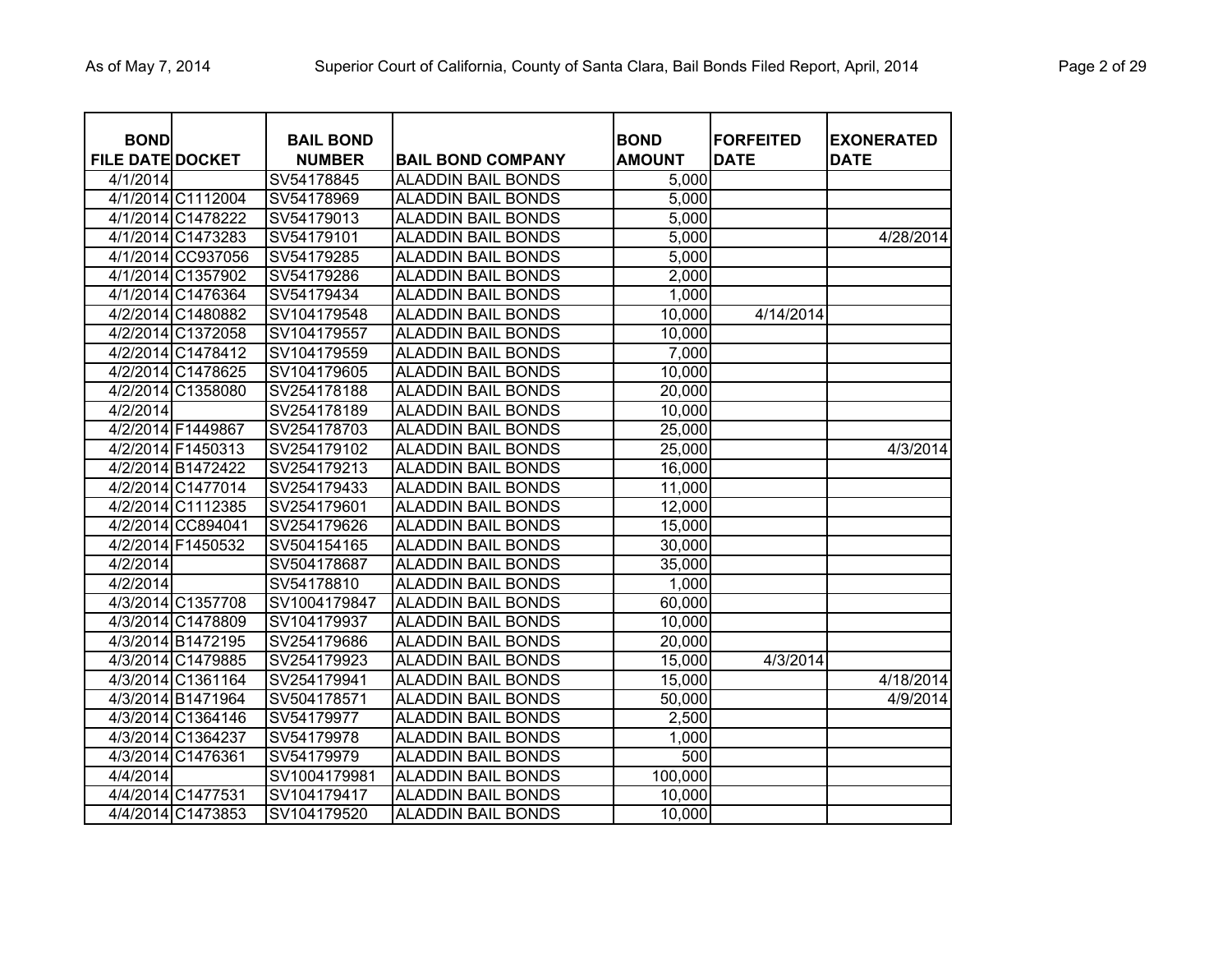| <b>BOND</b><br><b>FILE DATE DOCKET</b> |                   | <b>BAIL BOND</b><br><b>NUMBER</b> | <b>BAIL BOND COMPANY</b>  | <b>BOND</b><br><b>AMOUNT</b> | <b>FORFEITED</b><br><b>DATE</b> | <b>EXONERATED</b><br><b>DATE</b> |
|----------------------------------------|-------------------|-----------------------------------|---------------------------|------------------------------|---------------------------------|----------------------------------|
|                                        | 4/4/2014 C1106720 | SV104179982                       | <b>ALADDIN BAIL BONDS</b> | 10,000                       | 4/15/2014                       |                                  |
|                                        | 4/4/2014 C1352645 | SV104180179                       | <b>ALADDIN BAIL BONDS</b> | 6,000                        |                                 |                                  |
|                                        | 4/4/2014 F1450698 | SV254179742                       | <b>ALADDIN BAIL BONDS</b> | 15,000                       |                                 |                                  |
|                                        | 4/4/2014 C1479522 | SV254180140                       | <b>ALADDIN BAIL BONDS</b> | 15,000                       |                                 |                                  |
|                                        | 4/4/2014 C1246099 | SV254180229                       | <b>ALADDIN BAIL BONDS</b> | 15,000                       |                                 |                                  |
|                                        | 4/4/2014 C1481710 | SV254180239                       | <b>ALADDIN BAIL BONDS</b> | 15,000                       |                                 |                                  |
|                                        | 4/4/2014 C1477946 | SV54175207                        | <b>ALADDIN BAIL BONDS</b> | 5,000                        |                                 |                                  |
|                                        | 4/4/2014 B1471050 | SV54179632                        | <b>ALADDIN BAIL BONDS</b> | 5,000                        |                                 |                                  |
|                                        | 4/4/2014 CC930382 | SV54180178                        | <b>ALADDIN BAIL BONDS</b> | 2,000                        |                                 |                                  |
|                                        | 4/7/2014 C1360479 | SV104180828                       | <b>ALADDIN BAIL BONDS</b> | 10,000                       | 4/7/2014                        |                                  |
|                                        | 4/7/2014 F1347314 | SV254180191                       | <b>ALADDIN BAIL BONDS</b> | 20,000                       |                                 |                                  |
| 4/7/2014                               |                   | SV254180399                       | <b>ALADDIN BAIL BONDS</b> | 15,000                       |                                 |                                  |
|                                        | 4/7/2014 C1481731 | SV254180745                       | <b>ALADDIN BAIL BONDS</b> | 11,000                       |                                 |                                  |
| 4/7/2014                               |                   | SV254180804                       | <b>ALADDIN BAIL BONDS</b> | 16,000                       |                                 |                                  |
|                                        | 4/7/2014 C1481453 | SV254181002                       | <b>ALADDIN BAIL BONDS</b> | 21,000                       |                                 |                                  |
|                                        | 4/7/2014 C1481454 | SV254181041                       | <b>ALADDIN BAIL BONDS</b> | 11,000                       |                                 |                                  |
|                                        | 4/7/2014 C1481521 | SV254181077                       | <b>ALADDIN BAIL BONDS</b> | 25,000                       |                                 |                                  |
|                                        | 4/7/2014 C1480878 | SV254181175                       | <b>ALADDIN BAIL BONDS</b> | 15,000                       |                                 |                                  |
|                                        | 4/7/2014 C1477535 | SV504180504                       | <b>ALADDIN BAIL BONDS</b> | 30,000                       |                                 |                                  |
|                                        | 4/7/2014 C1479900 | SV504180527                       | <b>ALADDIN BAIL BONDS</b> | 25,000                       |                                 |                                  |
|                                        | 4/7/2014 C1233585 | SV504180705                       | <b>ALADDIN BAIL BONDS</b> | 15,000                       |                                 |                                  |
| 4/7/2014                               |                   | SV504180989                       | <b>ALADDIN BAIL BONDS</b> | 25,000                       |                                 | 4/21/2014                        |
|                                        | 4/7/2014 C1480259 | SV54180614                        | <b>ALADDIN BAIL BONDS</b> | 5,000                        |                                 |                                  |
|                                        | 4/7/2014 C1364889 | SV54180829                        | <b>ALADDIN BAIL BONDS</b> | 5,000                        | 4/7/2014                        |                                  |
|                                        | 4/7/2014 C1475707 | SV54180830                        | <b>ALADDIN BAIL BONDS</b> | 5,000                        | 4/7/2014                        |                                  |
|                                        | 4/7/2014 C1474769 | SV54180831                        | <b>ALADDIN BAIL BONDS</b> | 5,000                        | 4/7/2014                        |                                  |
|                                        | 4/7/2014 C1480759 | SV54181025                        | <b>ALADDIN BAIL BONDS</b> | 5,000                        |                                 |                                  |
|                                        | 4/8/2014 C1480990 | SV1004181323                      | <b>ALADDIN BAIL BONDS</b> | 60,000                       |                                 |                                  |
|                                        | 4/8/2014 C1476167 | SV104172354                       | <b>ALADDIN BAIL BONDS</b> | 10,000                       |                                 |                                  |
|                                        | 4/8/2014 F1450348 | SV104179582                       | <b>ALADDIN BAIL BONDS</b> | 10,000                       |                                 |                                  |
|                                        | 4/8/2014 C1476567 | SV104179735                       | <b>ALADDIN BAIL BONDS</b> | 6,000                        |                                 |                                  |
| 4/8/2014                               |                   | SV104180269                       | <b>ALADDIN BAIL BONDS</b> | 10,000                       |                                 |                                  |
|                                        | 4/8/2014 FF931316 | SV104180793                       | <b>ALADDIN BAIL BONDS</b> | 7,500                        |                                 |                                  |
|                                        | 4/8/2014 F1450808 | SV104181065                       | <b>ALADDIN BAIL BONDS</b> | 10,000                       |                                 |                                  |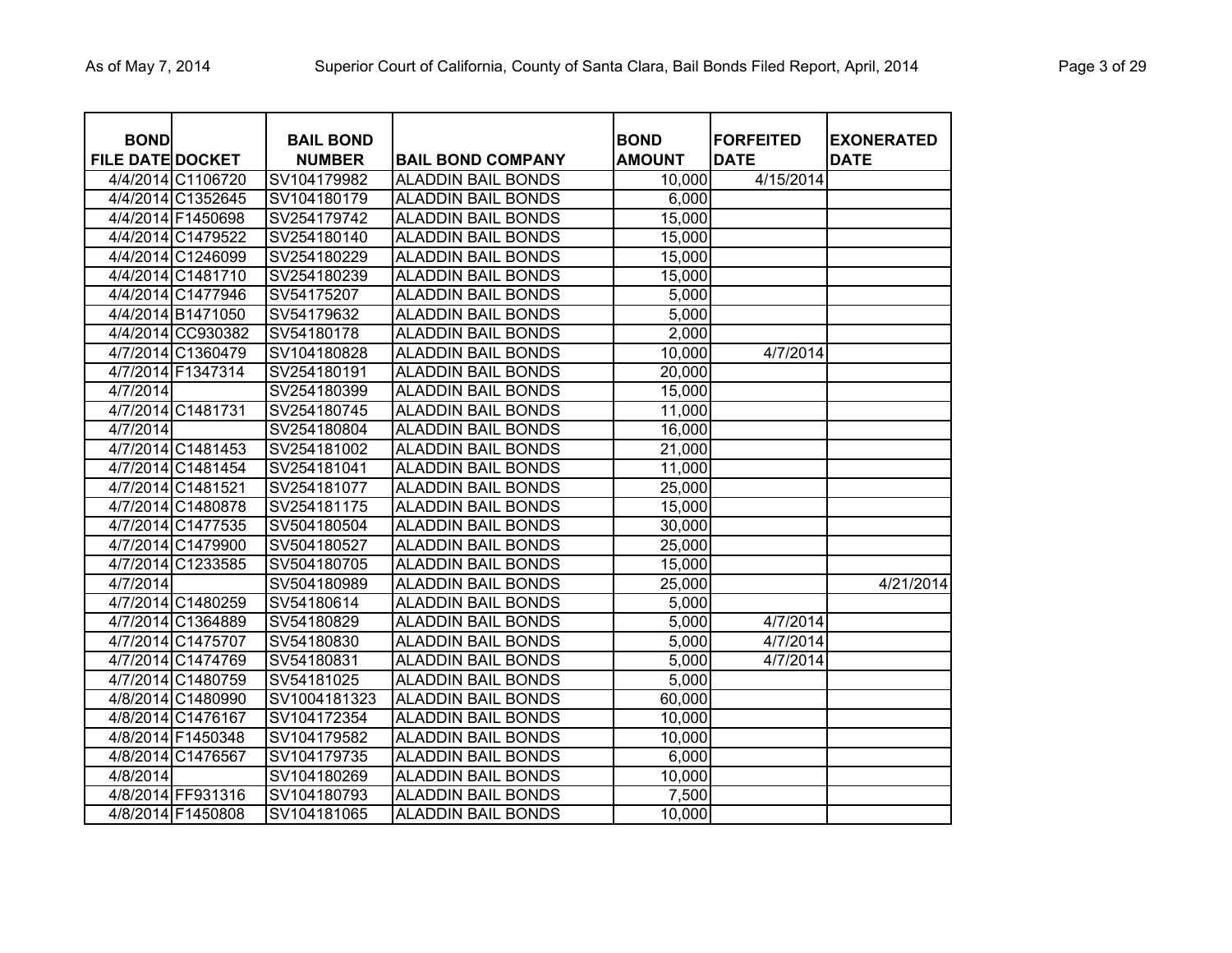| <b>BOND</b><br><b>FILE DATE DOCKET</b> |                    | <b>BAIL BOND</b><br><b>NUMBER</b> | <b>BAIL BOND COMPANY</b>  | <b>BOND</b><br><b>AMOUNT</b> | <b>FORFEITED</b><br><b>DATE</b> | <b>EXONERATED</b><br><b>DATE</b> |
|----------------------------------------|--------------------|-----------------------------------|---------------------------|------------------------------|---------------------------------|----------------------------------|
|                                        | 4/8/2014 C1480960  | SV104181324                       | <b>ALADDIN BAIL BONDS</b> | 10,000                       |                                 |                                  |
|                                        | 4/8/2014 B1471965  | SV2504179825                      | <b>ALADDIN BAIL BONDS</b> | 250,000                      |                                 |                                  |
|                                        | 4/8/2014 C1476524  | SV254169928                       | <b>ALADDIN BAIL BONDS</b> | 25,000                       |                                 | 4/22/2014                        |
|                                        | 4/8/2014 C1473826  | SV254178402                       | <b>ALADDIN BAIL BONDS</b> | 11,000                       |                                 |                                  |
|                                        | 4/8/2014 F1450395  | SV254180629                       | <b>ALADDIN BAIL BONDS</b> | 15,000                       |                                 |                                  |
|                                        | 4/8/2014 F1450999  | SV254180961                       | <b>ALADDIN BAIL BONDS</b> | 15,000                       |                                 |                                  |
| 4/8/2014                               |                    | SV254181398                       | <b>ALADDIN BAIL BONDS</b> | 25,000                       |                                 |                                  |
|                                        | 4/8/2014 C1474062  | SV504178217                       | <b>ALADDIN BAIL BONDS</b> | 40,000                       |                                 |                                  |
|                                        | 4/8/2014 C1234825  | SV504179251                       | <b>ALADDIN BAIL BONDS</b> | 40,000                       |                                 |                                  |
|                                        | 4/8/2014 C1480117  | SV504180279                       | <b>ALADDIN BAIL BONDS</b> | 25,000                       |                                 |                                  |
|                                        | 4/8/2014 B1366176  | SV504180730                       | <b>ALADDIN BAIL BONDS</b> | 20,000                       |                                 |                                  |
|                                        | 4/8/2014 C1481494  | SV504181196                       | <b>ALADDIN BAIL BONDS</b> | 15,500                       |                                 |                                  |
|                                        | 4/8/2014 C1479902  | SV504181342                       | <b>ALADDIN BAIL BONDS</b> | 25,000                       |                                 |                                  |
| 4/8/2014                               |                    | SV504181452                       | <b>ALADDIN BAIL BONDS</b> | 35,000                       |                                 | 4/21/2014                        |
|                                        | 4/8/2014 C1475905  | SV504181510                       | <b>ALADDIN BAIL BONDS</b> | 50,000                       |                                 | 4/11/2014                        |
|                                        | 4/8/2014 FF827774  | SV54180794                        | <b>ALADDIN BAIL BONDS</b> | 5,000                        |                                 |                                  |
|                                        | 4/9/2014 B1470570  | SV104180294                       | <b>ALADDIN BAIL BONDS</b> | 10,000                       | 4/17/2014                       |                                  |
| 4/9/2014                               |                    | SV104180596                       | <b>ALADDIN BAIL BONDS</b> | 10,000                       |                                 |                                  |
|                                        | 4/9/2014 B1472233  | SV104180987                       | <b>ALADDIN BAIL BONDS</b> | 10,000                       |                                 |                                  |
|                                        | 4/9/2014 C1479648  | SV104181709                       | <b>ALADDIN BAIL BONDS</b> | 10,000                       |                                 | 4/15/2014                        |
|                                        | 4/9/2014 B1470727  | SV254180295                       | <b>ALADDIN BAIL BONDS</b> | 15,000                       | 4/17/2014                       |                                  |
|                                        | 4/9/2014 B1471926  | SV254180546                       | <b>ALADDIN BAIL BONDS</b> | 25,000                       |                                 |                                  |
|                                        | 4/9/2014 C1480876  | SV254181540                       | <b>ALADDIN BAIL BONDS</b> | 20,000                       |                                 |                                  |
| 4/9/2014                               |                    | SV504181529                       | <b>ALADDIN BAIL BONDS</b> | 36,000                       |                                 |                                  |
|                                        | 4/9/2014 C1475378  | SV504181749                       | <b>ALADDIN BAIL BONDS</b> | 50,000                       |                                 |                                  |
|                                        | 4/9/2014 B1369483  | SV54180292                        | <b>ALADDIN BAIL BONDS</b> | 5,000                        | 4/17/2014                       |                                  |
|                                        | 4/9/2014 B1366900  | SV54180293                        | <b>ALADDIN BAIL BONDS</b> | 5,000                        | 4/17/2014                       |                                  |
|                                        | 4/9/2014 B1367778  | SV54180296                        | <b>ALADDIN BAIL BONDS</b> | 5,000                        | 4/17/2014                       |                                  |
|                                        | 4/9/2014 B1471245  | SV54180297                        | <b>ALADDIN BAIL BONDS</b> | 5,000                        | 4/17/2014                       |                                  |
|                                        | 4/9/2014 B1365666  | SV54180298                        | <b>ALADDIN BAIL BONDS</b> | 5,000                        | 4/17/2014                       |                                  |
|                                        | 4/9/2014 B1368025  | SV54180299                        | <b>ALADDIN BAIL BONDS</b> | 5,000                        | 4/17/2014                       |                                  |
| 4/10/2014 B1471577                     |                    | SV1004180220                      | <b>ALADDIN BAIL BONDS</b> | 55,000                       |                                 |                                  |
|                                        | 4/10/2014 C1478806 | SV1004181820                      | <b>ALADDIN BAIL BONDS</b> | 80,000                       |                                 |                                  |
| 4/10/2014 C1477481                     |                    | SV1004181899                      | <b>ALADDIN BAIL BONDS</b> | 76,000                       |                                 |                                  |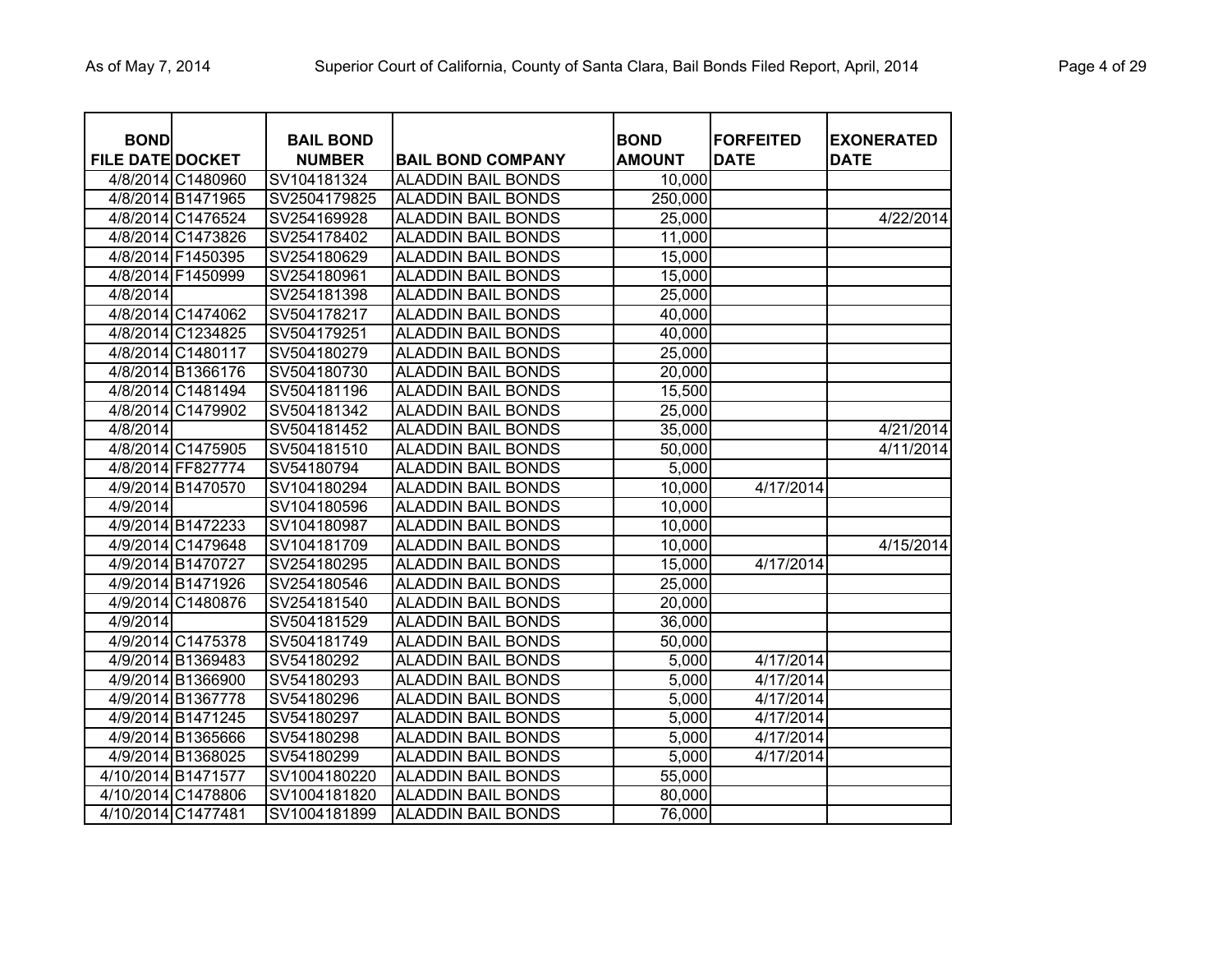| <b>BOND</b>             |                    | <b>BAIL BOND</b> |                           | <b>BOND</b>   | <b>FORFEITED</b> | <b>EXONERATED</b> |
|-------------------------|--------------------|------------------|---------------------------|---------------|------------------|-------------------|
| <b>FILE DATE DOCKET</b> |                    | <b>NUMBER</b>    | <b>BAIL BOND COMPANY</b>  | <b>AMOUNT</b> | <b>DATE</b>      | <b>DATE</b>       |
|                         | 4/10/2014 C1473159 | SV1004181900     | <b>ALADDIN BAIL BONDS</b> | 85,000        |                  |                   |
|                         | 4/10/2014 C1479436 | SV1004182036     | <b>ALADDIN BAIL BONDS</b> | 70,000        |                  |                   |
| 4/10/2014 B1365859      |                    | SV104180131      | <b>ALADDIN BAIL BONDS</b> | 10,000        |                  |                   |
| 4/10/2014               |                    | SV104181322      | <b>ALADDIN BAIL BONDS</b> | 10,000        |                  |                   |
| 4/10/2014 B1470806      |                    | SV104181485      | <b>ALADDIN BAIL BONDS</b> | 10,000        |                  |                   |
| 4/10/2014               |                    | SV104181608      | <b>ALADDIN BAIL BONDS</b> | 10,000        |                  |                   |
| 4/10/2014 B1368452      |                    | SV104181694      | <b>ALADDIN BAIL BONDS</b> | 10,000        |                  |                   |
|                         | 4/10/2014 C1476873 | SV104182009      | <b>ALADDIN BAIL BONDS</b> | 10,000        |                  |                   |
| 4/10/2014               |                    | SV104182017      | <b>ALADDIN BAIL BONDS</b> | 10,000        |                  |                   |
|                         | 4/10/2014 B1471339 | SV254180953      | <b>ALADDIN BAIL BONDS</b> | 25,000        |                  |                   |
| 4/10/2014 F1451005      |                    | SV254181332      | <b>ALADDIN BAIL BONDS</b> | 20,000        |                  |                   |
| 4/10/2014 C1481007      |                    | SV254181883      | <b>ALADDIN BAIL BONDS</b> | 12,000        |                  |                   |
| $\frac{1}{4}$ 0/2014    |                    | SV254182057      | <b>ALADDIN BAIL BONDS</b> | 15,000        |                  |                   |
| 4/10/2014               |                    | SV254182065      | <b>ALADDIN BAIL BONDS</b> | 15,000        |                  |                   |
|                         | 4/10/2014 C1360197 | SV54182052       | <b>ALADDIN BAIL BONDS</b> | 5,000         | 5/1/2014         |                   |
| 4/11/2014 F1450731      |                    | SV104181991      | <b>ALADDIN BAIL BONDS</b> | 10,000        |                  | 4/25/2014         |
|                         | 4/11/2014 C1481415 | SV254182107      | <b>ALADDIN BAIL BONDS</b> | 20,000        |                  |                   |
|                         | 4/11/2014 C1479060 | SV504182219      | <b>ALADDIN BAIL BONDS</b> | 50,000        |                  |                   |
|                         | 4/11/2014 C1478776 | SV54181624       | <b>ALADDIN BAIL BONDS</b> | 5,000         |                  |                   |
| 4/14/2014               |                    | SV1004183184     | <b>ALADDIN BAIL BONDS</b> | 100,000       |                  |                   |
| 4/14/2014 C1361087      |                    | SV104172356      | <b>ALADDIN BAIL BONDS</b> | 6,000         |                  |                   |
| 4/14/2014 C1352587      |                    | SV104172357      | <b>ALADDIN BAIL BONDS</b> | 10,000        |                  |                   |
|                         | 4/14/2014 C1474147 | SV104172358      | <b>ALADDIN BAIL BONDS</b> | 10,000        |                  |                   |
|                         | 4/14/2014 C1366764 | SV104172359      | <b>ALADDIN BAIL BONDS</b> | 10,000        |                  |                   |
|                         | 4/14/2014 C1482403 | SV104182506      | <b>ALADDIN BAIL BONDS</b> | 10,000        |                  |                   |
|                         | 4/14/2014 C1473029 | SV104182822      | <b>ALADDIN BAIL BONDS</b> | 10,000        |                  |                   |
|                         | 4/14/2014 C1224862 | SV104183163      | <b>ALADDIN BAIL BONDS</b> | 10,000        |                  |                   |
| 4/14/2014               |                    | SV104183222      | <b>ALADDIN BAIL BONDS</b> | 10,000        |                  |                   |
|                         | 4/14/2014 C1479908 | SV254177597      | <b>ALADDIN BAIL BONDS</b> | 15,000        |                  |                   |
| 4/14/2014               |                    | SV254182919      | <b>ALADDIN BAIL BONDS</b> | 20,000        |                  | 4/24/2014         |
| 4/14/2014               |                    | SV254182953      | <b>ALADDIN BAIL BONDS</b> | 15,000        |                  |                   |
| 4/14/2014               |                    | SV254183143      | <b>ALADDIN BAIL BONDS</b> | 10,000        |                  |                   |
| 4/14/2014               |                    | SV254183169      | <b>ALADDIN BAIL BONDS</b> | 15,000        |                  |                   |
|                         | 4/14/2014 C1482382 | SV254183265      | <b>ALADDIN BAIL BONDS</b> | 25,000        |                  |                   |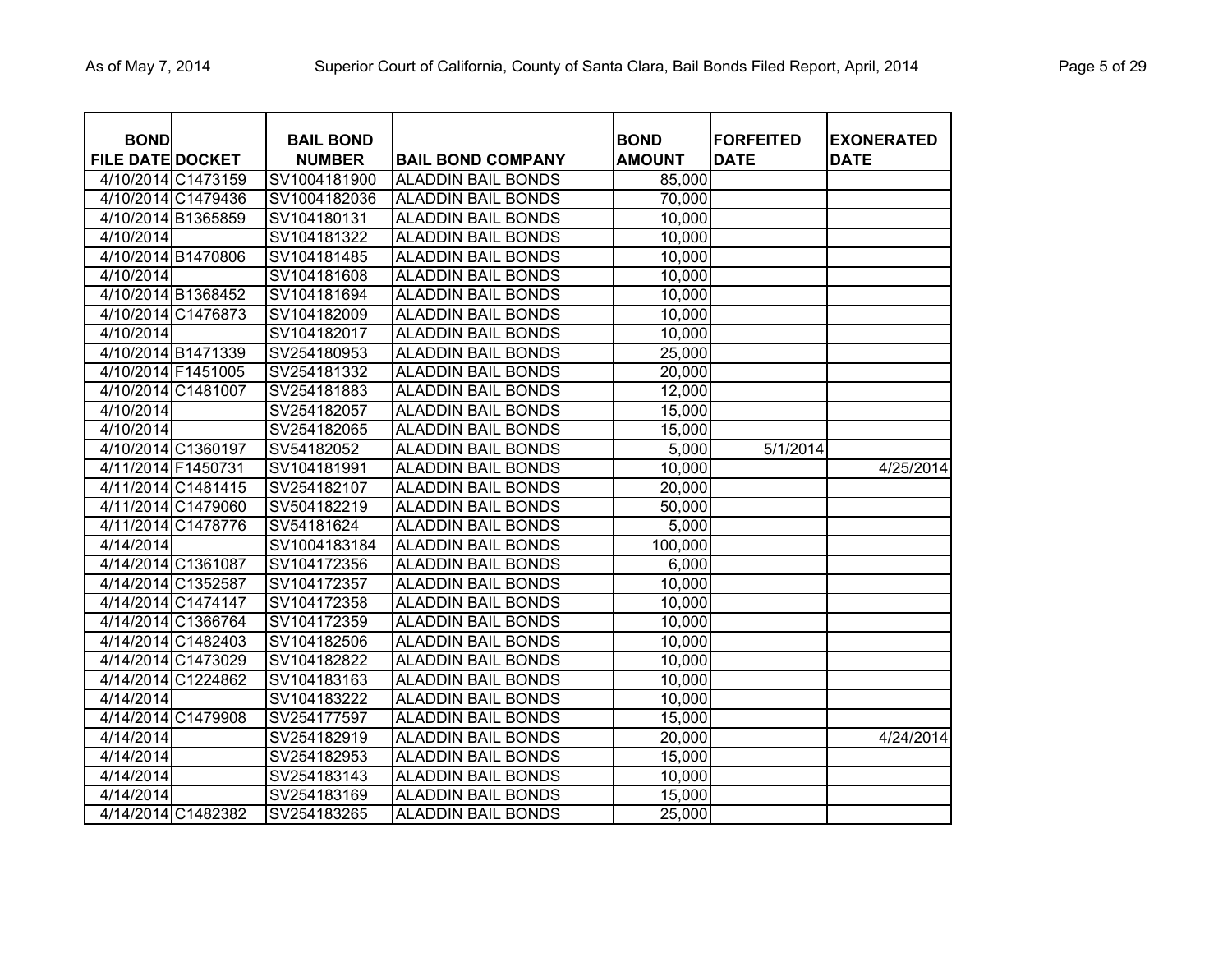| <b>BOND</b>             |                    | <b>BAIL BOND</b> |                           | <b>BOND</b>   | <b>FORFEITED</b> | <b>EXONERATED</b> |
|-------------------------|--------------------|------------------|---------------------------|---------------|------------------|-------------------|
| <b>FILE DATE DOCKET</b> |                    | <b>NUMBER</b>    | <b>BAIL BOND COMPANY</b>  | <b>AMOUNT</b> | <b>DATE</b>      | <b>DATE</b>       |
|                         | 4/14/2014 C1481416 | SV504169739      | <b>ALADDIN BAIL BONDS</b> | 50,000        |                  |                   |
| 4/14/2014               |                    | SV504182430      | <b>ALADDIN BAIL BONDS</b> | 36,000        |                  |                   |
|                         | 4/14/2014 C1372106 | SV504182821      | <b>ALADDIN BAIL BONDS</b> | 35,000        | 4/28/2014        |                   |
|                         | 4/14/2014 C1474058 | SV504183238      | <b>ALADDIN BAIL BONDS</b> | 50,000        |                  |                   |
|                         | 4/14/2014 C1372007 | SV54183263       | <b>ALADDIN BAIL BONDS</b> | 5,000         |                  |                   |
| 4/15/2014               |                    | SV0254182330     | <b>ALADDIN BAIL BONDS</b> | 16,000        |                  |                   |
|                         | 4/15/2014 C1478007 | SV1004183536     | <b>ALADDIN BAIL BONDS</b> | 60,000        |                  |                   |
|                         | 4/15/2014 B1472244 | SV104181909      | <b>ALADDIN BAIL BONDS</b> | 6,250         |                  |                   |
| 4/15/2014               |                    | SV104182078      | <b>ALADDIN BAIL BONDS</b> | 10,000        |                  |                   |
| 4/15/2014 F1449865      |                    | SV104182594      | <b>ALADDIN BAIL BONDS</b> | 10,000        | 4/15/2014        | 5/6/2014          |
| 4/15/2014 B1472311      |                    | SV104183013      | <b>ALADDIN BAIL BONDS</b> | 10,000        |                  |                   |
|                         | 4/15/2014 C1474833 | SV104183350      | <b>ALADDIN BAIL BONDS</b> | 10,000        |                  |                   |
|                         | 4/15/2014 C1473893 | SV104183351      | <b>ALADDIN BAIL BONDS</b> | 10,000        |                  |                   |
| 4/15/2014 C1370101      |                    | SV104183352      | <b>ALADDIN BAIL BONDS</b> | 10,000        |                  |                   |
|                         | 4/15/2014 C1476979 | SV104183540      | <b>ALADDIN BAIL BONDS</b> | 10,000        |                  |                   |
|                         | 4/15/2014 C1371819 | SV104183603      | <b>ALADDIN BAIL BONDS</b> | 10,000        |                  |                   |
|                         | 4/15/2014 C1480907 | SV104183620      | <b>ALADDIN BAIL BONDS</b> | 10,000        | 4/30/2014        |                   |
|                         | 4/15/2014 C1070217 | SV104183622      | <b>ALADDIN BAIL BONDS</b> | 10,000        | 4/30/2014        |                   |
|                         | 4/15/2014 B1472295 | SV254181711      | <b>ALADDIN BAIL BONDS</b> | 25,000        |                  |                   |
|                         | 4/15/2014 BB256049 | SV254181766      | <b>ALADDIN BAIL BONDS</b> | 25,000        |                  |                   |
|                         | 4/15/2014 C1363102 | SV254181847      | <b>ALADDIN BAIL BONDS</b> | 25,000        | 4/18/2014        |                   |
|                         | 4/15/2014 C1480972 | SV254183173      | <b>ALADDIN BAIL BONDS</b> | 15,000        | 4/15/2014        |                   |
|                         | 4/15/2014 B1472514 | SV254183195      | <b>ALADDIN BAIL BONDS</b> | 15,000        |                  |                   |
| 4/15/2014               |                    | SV254183470      | <b>ALADDIN BAIL BONDS</b> | 16,000        |                  |                   |
|                         | 4/15/2014 C1244115 | SV254183621      | <b>ALADDIN BAIL BONDS</b> | 20,000        | 4/30/2014        |                   |
|                         | 4/15/2014 CC781519 | SV254183630      | <b>ALADDIN BAIL BONDS</b> | 25,000        |                  |                   |
|                         | 4/15/2014 B1472176 | SV504182337      | <b>ALADDIN BAIL BONDS</b> | 31,000        |                  |                   |
|                         | 4/15/2014 B1472522 | SV504183199      | <b>ALADDIN BAIL BONDS</b> | 41,000        |                  |                   |
| 4/15/2014               |                    | SV504183471      | <b>ALADDIN BAIL BONDS</b> | 32,000        |                  |                   |
| 4/15/2014               |                    | SV504183549      | <b>ALADDIN BAIL BONDS</b> | 35,000        |                  |                   |
| 4/15/2014 C1114751      |                    | SV54175892       | <b>ALADDIN BAIL BONDS</b> | 5,000         |                  |                   |
|                         | 4/15/2014 C1476258 | SV54180570       | <b>ALADDIN BAIL BONDS</b> | 5,000         |                  |                   |
| 4/15/2014 C1371381      |                    | SV54181279       | <b>ALADDIN BAIL BONDS</b> | 5,000         |                  |                   |
| 4/15/2014 B1471341      |                    | SV54181731       | <b>ALADDIN BAIL BONDS</b> | 5,000         |                  |                   |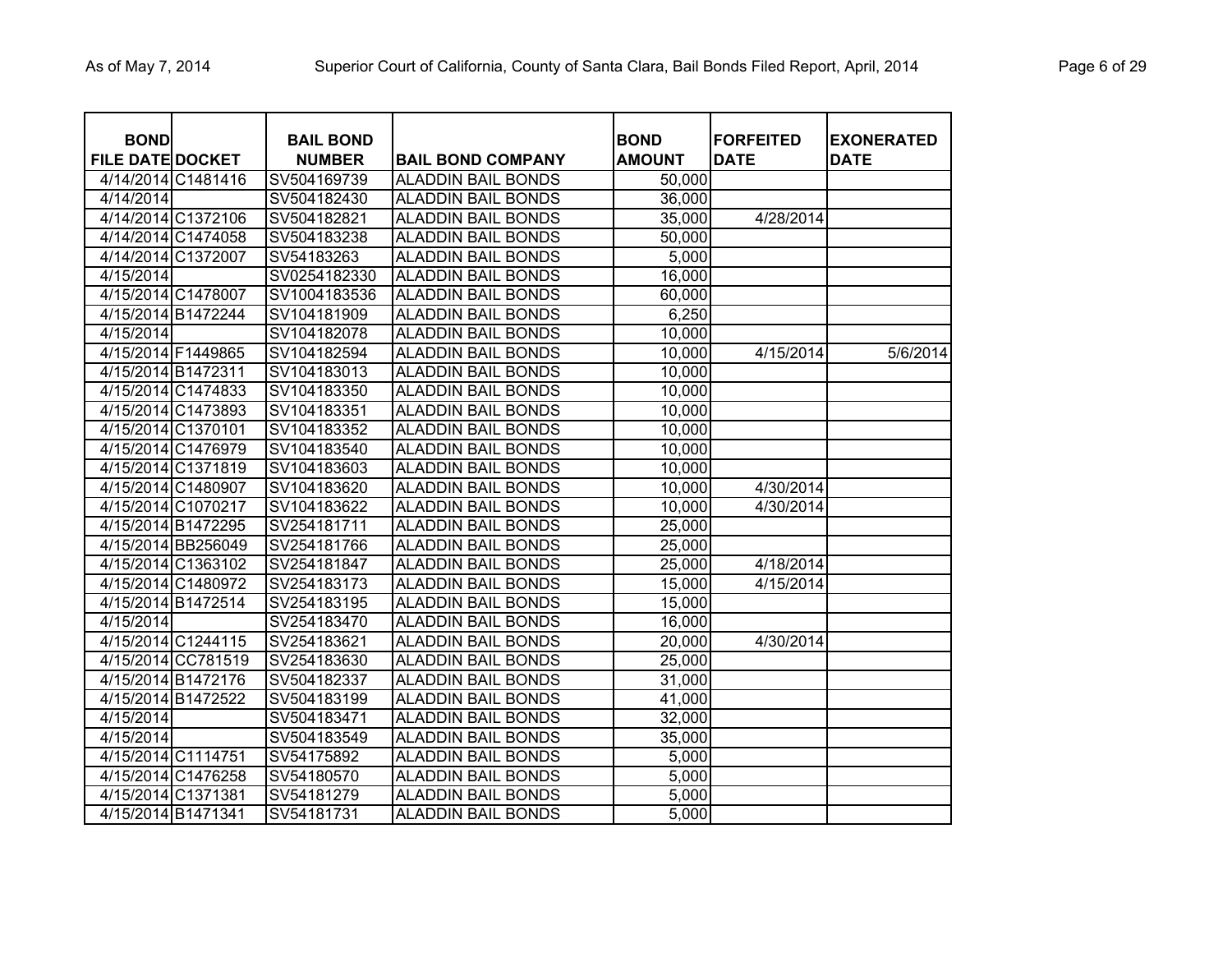| <b>BOND</b><br><b>FILE DATE DOCKET</b> |                    | <b>BAIL BOND</b><br><b>NUMBER</b> | <b>BAIL BOND COMPANY</b>  | <b>BOND</b><br><b>AMOUNT</b> | <b>FORFEITED</b><br><b>DATE</b> | <b>EXONERATED</b><br><b>DATE</b> |
|----------------------------------------|--------------------|-----------------------------------|---------------------------|------------------------------|---------------------------------|----------------------------------|
| 4/15/2014 B1471522                     |                    | SV54182044                        | <b>ALADDIN BAIL BONDS</b> | 5,000                        |                                 |                                  |
|                                        | 4/15/2014 C1474363 | SV54183335                        | <b>ALADDIN BAIL BONDS</b> | 5,000                        |                                 |                                  |
| 4/15/2014 C1475607                     |                    | SV54183336                        | <b>ALADDIN BAIL BONDS</b> | 1,000                        |                                 |                                  |
| 4/16/2014 F1139102                     |                    | SV104182533                       | <b>ALADDIN BAIL BONDS</b> | 6,000                        |                                 |                                  |
| 4/16/2014 F1450862                     |                    | SV104182542                       | <b>ALADDIN BAIL BONDS</b> | 10,000                       |                                 |                                  |
| 4/16/2014 F1450689                     |                    | SV104182686                       | <b>ALADDIN BAIL BONDS</b> | 10,000                       |                                 |                                  |
| 4/16/2014 F1450935                     |                    | SV104182823                       | <b>ALADDIN BAIL BONDS</b> | 10,000                       |                                 |                                  |
| 4/16/2014                              |                    | SV104183717                       | <b>ALADDIN BAIL BONDS</b> | 10,000                       |                                 |                                  |
|                                        | 4/16/2014 C1481915 | SV104183792                       | <b>ALADDIN BAIL BONDS</b> | 10,000                       |                                 |                                  |
| 4/16/2014 F1450717                     |                    | SV254182196                       | <b>ALADDIN BAIL BONDS</b> | 15,000                       |                                 | 4/16/2014                        |
| 4/16/2014 F1450763                     |                    | SV254182558                       | <b>ALADDIN BAIL BONDS</b> | 20,000                       |                                 |                                  |
| 4/16/2014 C1481583                     |                    | SV254183682                       | <b>ALADDIN BAIL BONDS</b> | 12,000                       | 4/28/2014                       |                                  |
| 4/16/2014                              |                    | SV254183902                       | <b>ALADDIN BAIL BONDS</b> | 15,000                       |                                 |                                  |
| 4/16/2014 F1345891                     |                    | SV504183288                       | <b>ALADDIN BAIL BONDS</b> | 50,000                       | 4/30/2014                       |                                  |
|                                        | 4/16/2014 C1356986 | SV504183777                       | <b>ALADDIN BAIL BONDS</b> | 50,000                       |                                 |                                  |
| 4/16/2014                              |                    | SV54154159                        | <b>ALADDIN BAIL BONDS</b> | 5,000                        |                                 |                                  |
| 4/16/2014 C1232221                     |                    | SV54183789                        | <b>ALADDIN BAIL BONDS</b> | 5,000                        |                                 |                                  |
|                                        | 4/17/2014 B1367709 | SV104180856                       | <b>ALADDIN BAIL BONDS</b> | 10,000                       |                                 |                                  |
| 4/17/2014 F1450720                     |                    | SV104183799                       | <b>ALADDIN BAIL BONDS</b> | 10,000                       | 4/17/2014                       |                                  |
| 4/17/2014                              |                    | SV104184180                       | <b>ALADDIN BAIL BONDS</b> | 10,000                       |                                 |                                  |
|                                        | 4/17/2014 C1371070 | SV254183922                       | <b>ALADDIN BAIL BONDS</b> | 20,000                       |                                 |                                  |
| 4/17/2014                              |                    | SV254183927                       | <b>ALADDIN BAIL BONDS</b> | 12,000                       |                                 |                                  |
|                                        | 4/17/2014 C1481070 | SV254184073                       | <b>ALADDIN BAIL BONDS</b> | 10,000                       |                                 |                                  |
|                                        | 4/17/2014 C1348028 | SV504181912                       | <b>ALADDIN BAIL BONDS</b> | 40,000                       |                                 |                                  |
| 4/17/2014 B1471911                     |                    | SV504183598                       | <b>ALADDIN BAIL BONDS</b> | 30,000                       |                                 |                                  |
|                                        | 4/17/2014 C1481582 | SV504184012                       | <b>ALADDIN BAIL BONDS</b> | 30,000                       |                                 |                                  |
|                                        | 4/17/2014 C1365105 | SV54180439                        | <b>ALADDIN BAIL BONDS</b> | 5,000                        |                                 | 5/2/2014                         |
|                                        | 4/17/2014 C1475913 | SV54183743                        | <b>ALADDIN BAIL BONDS</b> | 5,000                        |                                 |                                  |
|                                        | 4/17/2014 C1477958 | SV54183928                        | <b>ALADDIN BAIL BONDS</b> | 1,000                        |                                 |                                  |
| 4/18/2014 C1481057                     |                    | SV104184209                       | <b>ALADDIN BAIL BONDS</b> | 10,000                       |                                 |                                  |
| 4/18/2014 C1369762                     |                    | SV104184255                       | <b>ALADDIN BAIL BONDS</b> | 10,000                       |                                 |                                  |
|                                        | 4/18/2014 C1482195 | SV104184387                       | <b>ALADDIN BAIL BONDS</b> | 10,000                       |                                 | 5/1/2014                         |
|                                        | 4/18/2014 C1371444 | SV104184421                       | <b>ALADDIN BAIL BONDS</b> | 10,000                       |                                 |                                  |
|                                        | 4/18/2014 C1224645 | SV104184471                       | <b>ALADDIN BAIL BONDS</b> | 10,000                       |                                 |                                  |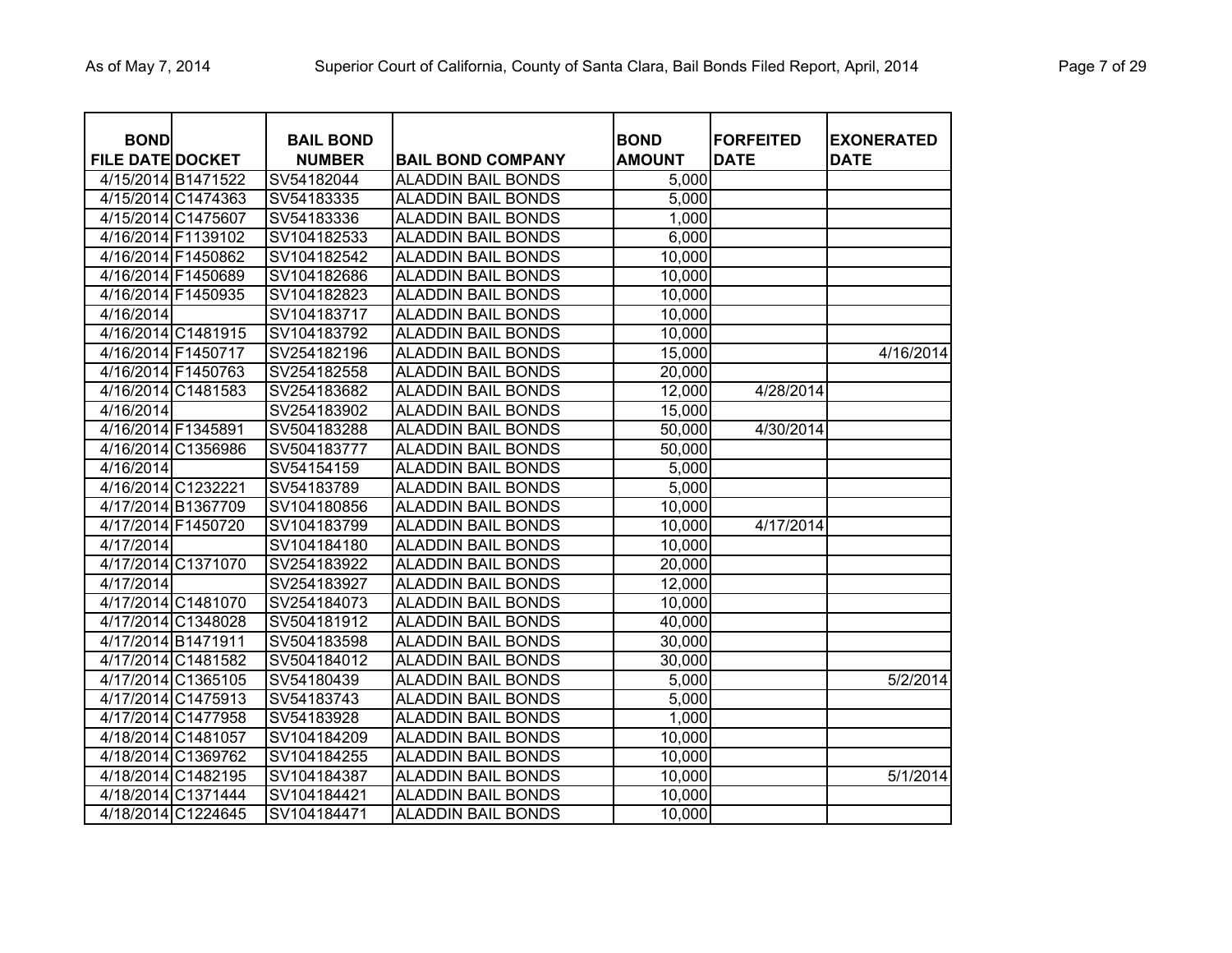| <b>BOND</b>             |                    | <b>BAIL BOND</b> |                           | <b>BOND</b>   | <b>FORFEITED</b> | <b>EXONERATED</b> |
|-------------------------|--------------------|------------------|---------------------------|---------------|------------------|-------------------|
| <b>FILE DATE DOCKET</b> |                    | <b>NUMBER</b>    | <b>BAIL BOND COMPANY</b>  | <b>AMOUNT</b> | <b>DATE</b>      | <b>DATE</b>       |
| 4/18/2014               |                    | SV254183769      | <b>ALADDIN BAIL BONDS</b> | 25,000        |                  |                   |
| 4/18/2014               |                    | SV254184253      | <b>ALADDIN BAIL BONDS</b> | 15,000        |                  |                   |
| 4/18/2014 F1347529      |                    | SV254184258      | <b>ALADDIN BAIL BONDS</b> | 20,000        |                  |                   |
|                         | 4/18/2014 C1481069 | SV254184290      | <b>ALADDIN BAIL BONDS</b> | 11,000        |                  |                   |
| 4/18/2014 F1348540      |                    | SV254184406      | <b>ALADDIN BAIL BONDS</b> | 7,500         |                  |                   |
| 4/18/2014               |                    | SV254184407      | <b>ALADDIN BAIL BONDS</b> | 10,000        |                  |                   |
| 4/18/2014               |                    | SV254184479      | <b>ALADDIN BAIL BONDS</b> | 5,000         |                  |                   |
|                         | 4/18/2014 B1258298 | SV254184481      | ALADDIN BAIL BONDS        | 20,000        |                  |                   |
|                         | 4/18/2014 C1357340 | SV504181367      | ALADDIN BAIL BONDS        | 50,000        |                  |                   |
| 4/18/2014 F1450798      |                    | SV54183715       | <b>ALADDIN BAIL BONDS</b> | 5,000         |                  |                   |
| 4/18/2014 C1480706      |                    | SV54184299       | <b>ALADDIN BAIL BONDS</b> | 5,000         | 4/22/2014        |                   |
|                         | 4/21/2014 C1476580 | SV104184707      | <b>ALADDIN BAIL BONDS</b> | 10,000        |                  |                   |
| 4/21/2014 C1481725      |                    | SV104184861      | <b>ALADDIN BAIL BONDS</b> | 10,000        |                  |                   |
|                         | 4/21/2014 C1480126 | SV104185053      | <b>ALADDIN BAIL BONDS</b> | 10,000        |                  |                   |
|                         | 4/21/2014 C1482030 | SV104185243      | <b>ALADDIN BAIL BONDS</b> | 5,000         |                  |                   |
| 4/21/2014               |                    | SV104185293      | <b>ALADDIN BAIL BONDS</b> | 10,000        |                  |                   |
|                         | 4/21/2014 C1348445 | SV104185451      | <b>ALADDIN BAIL BONDS</b> | 10,000        |                  |                   |
| 4/21/2014               |                    | SV254184706      | <b>ALADDIN BAIL BONDS</b> | 5,000         |                  |                   |
| 4/21/2014               |                    | SV254184776      | <b>ALADDIN BAIL BONDS</b> | 16,000        |                  |                   |
| 4/21/2014               |                    | SV254184832      | <b>ALADDIN BAIL BONDS</b> | 16,000        |                  |                   |
|                         | 4/21/2014 C1477145 | SV254184837      | <b>ALADDIN BAIL BONDS</b> | 15,000        |                  |                   |
|                         | 4/21/2014 C1481602 | SV254184843      | <b>ALADDIN BAIL BONDS</b> | 15,000        |                  |                   |
| 4/21/2014               |                    | SV254184995      | <b>ALADDIN BAIL BONDS</b> | 16,000        |                  |                   |
|                         | 4/21/2014 C1481709 | SV254185163      | <b>ALADDIN BAIL BONDS</b> | 21,000        |                  |                   |
| 4/21/2014               |                    | SV254185175      | <b>ALADDIN BAIL BONDS</b> | 25,000        |                  |                   |
| 4/21/2014               |                    | SV254185280      | <b>ALADDIN BAIL BONDS</b> | 15,000        |                  |                   |
| 4/21/2014               |                    | SV254185344      | <b>ALADDIN BAIL BONDS</b> | 25,000        |                  |                   |
|                         | 4/21/2014 B1470609 | SV504183237      | <b>ALADDIN BAIL BONDS</b> | 50,000        |                  |                   |
| 4/21/2014               |                    | SV504184573      | <b>ALADDIN BAIL BONDS</b> | 35,000        |                  |                   |
| 4/21/2014               |                    | SV504184596      | <b>ALADDIN BAIL BONDS</b> | 30,000        |                  |                   |
| 4/21/2014               |                    | SV504184659      | <b>ALADDIN BAIL BONDS</b> | 50,000        |                  |                   |
|                         | 4/21/2014 C1481397 | SV504184709      | <b>ALADDIN BAIL BONDS</b> | 35,000        |                  |                   |
|                         | 4/21/2014 C1481265 | SV504184760      | <b>ALADDIN BAIL BONDS</b> | 50,000        |                  |                   |
| 4/21/2014 C1479920      |                    | SV54184505       | <b>ALADDIN BAIL BONDS</b> | 5,000         |                  |                   |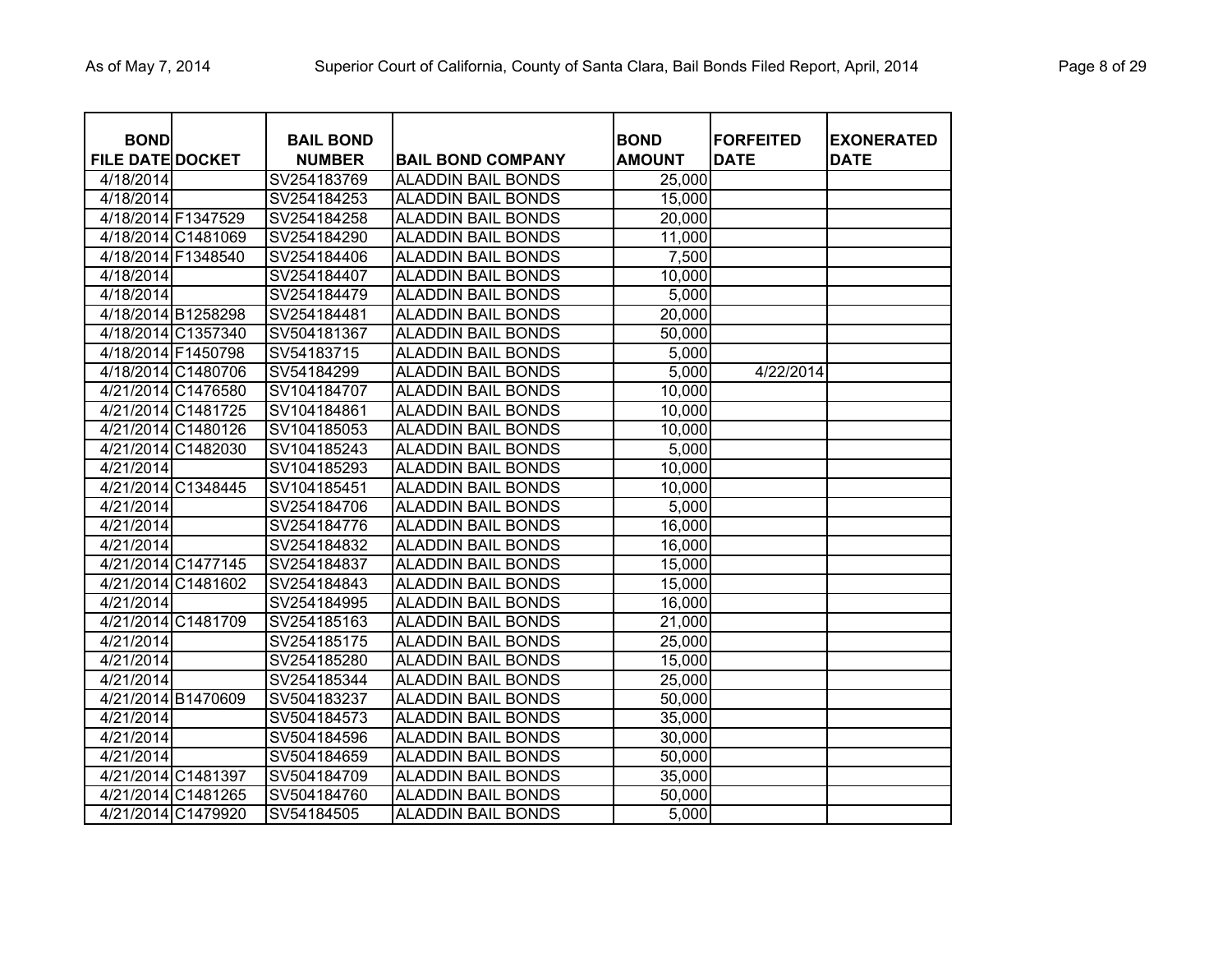| <b>BOND</b>             |                    | <b>BAIL BOND</b> |                           | <b>BOND</b>   | <b>FORFEITED</b> | <b>EXONERATED</b> |
|-------------------------|--------------------|------------------|---------------------------|---------------|------------------|-------------------|
| <b>FILE DATE DOCKET</b> |                    | <b>NUMBER</b>    | <b>BAIL BOND COMPANY</b>  | <b>AMOUNT</b> | <b>DATE</b>      | <b>DATE</b>       |
| 4/21/2014               |                    | SV54184915       | <b>ALADDIN BAIL BONDS</b> | 5,000         |                  |                   |
| 4/22/2014 C1480121      |                    | SV1004183714     | <b>ALADDIN BAIL BONDS</b> | 100,000       |                  |                   |
| 4/22/2014               |                    | SV1004185502     | <b>ALADDIN BAIL BONDS</b> | 75,000        |                  |                   |
| 4/22/2014 C1480878      |                    | SV1004185629     | <b>ALADDIN BAIL BONDS</b> | 72,000        |                  |                   |
|                         | 4/22/2014 BB943982 | SV104179484      | <b>ALADDIN BAIL BONDS</b> | 10,000        | 5/1/2014         |                   |
| 4/22/2014 B1470845      |                    | SV104180385      | <b>ALADDIN BAIL BONDS</b> | 10,000        |                  |                   |
| 4/22/2014 B1368144      |                    | SV104182592      | <b>ALADDIN BAIL BONDS</b> | 10,000        |                  |                   |
| 4/22/2014 B1472120      |                    | SV104184131      | <b>ALADDIN BAIL BONDS</b> | 5,000         |                  |                   |
|                         | 4/22/2014 C1473576 | SV104184167      | <b>ALADDIN BAIL BONDS</b> | 10,000        |                  |                   |
| 4/22/2014 B1471498      |                    | SV104184300      | <b>ALADDIN BAIL BONDS</b> | 10,000        | 4/22/2014        |                   |
| 4/22/2014 B1472079      |                    | SV104185378      | <b>ALADDIN BAIL BONDS</b> | 10,000        |                  |                   |
|                         | 4/22/2014 B1471999 | SV1504185029     | <b>ALADDIN BAIL BONDS</b> | 110,000       |                  |                   |
| 4/22/2014 B1472176      |                    | SV254182877      | <b>ALADDIN BAIL BONDS</b> | 20,000        |                  |                   |
|                         | 4/22/2014 CC652733 | SV254184635      | <b>ALADDIN BAIL BONDS</b> | 20,000        |                  |                   |
|                         | 4/22/2014 B1471978 | SV254184821      | <b>ALADDIN BAIL BONDS</b> | 25,000        |                  |                   |
| 4/22/2014               |                    | SV254184977      | <b>ALADDIN BAIL BONDS</b> | 16,000        |                  |                   |
|                         | 4/22/2014 B1472104 | SV254185078      | <b>ALADDIN BAIL BONDS</b> | 25,000        |                  |                   |
|                         | 4/22/2014 C1361943 | SV254185510      | <b>ALADDIN BAIL BONDS</b> | 20,000        |                  |                   |
|                         | 4/22/2014 C1482157 | SV254185578      | <b>ALADDIN BAIL BONDS</b> | 25,000        |                  |                   |
|                         | 4/22/2014 B1472338 | SV504184431      | <b>ALADDIN BAIL BONDS</b> | 35,000        |                  |                   |
| 4/22/2014               |                    | SV504185144      | <b>ALADDIN BAIL BONDS</b> | 40,000        |                  |                   |
| 4/22/2014               |                    | SV504185602      | <b>ALADDIN BAIL BONDS</b> | 50,000        |                  |                   |
| 4/22/2014 B1471587      |                    | SV54184675       | <b>ALADDIN BAIL BONDS</b> | 5,000         |                  |                   |
|                         | 4/23/2014 C1116046 | SV104172360      | <b>ALADDIN BAIL BONDS</b> | 10,000        |                  |                   |
|                         | 4/23/2014 C1474835 | SV104185916      | <b>ALADDIN BAIL BONDS</b> | 7,000         |                  |                   |
|                         | 4/23/2014 C1232550 | SV104185946      | <b>ALADDIN BAIL BONDS</b> | 5,500         |                  |                   |
| 4/23/2014               |                    | SV254185761      | <b>ALADDIN BAIL BONDS</b> | 12,000        |                  |                   |
| 4/23/2014 F1450770      |                    | SV254185773      | <b>ALADDIN BAIL BONDS</b> | 15,000        | 4/23/2014        | 4/23/2014         |
|                         | 4/23/2014 C1478102 | SV254185851      | <b>ALADDIN BAIL BONDS</b> | 15,000        |                  |                   |
|                         | 4/23/2014 C1480343 | SV254185963      | <b>ALADDIN BAIL BONDS</b> | 17,000        |                  |                   |
|                         | 4/23/2014 C1477558 | SV54185912       | <b>ALADDIN BAIL BONDS</b> | 5,000         |                  |                   |
|                         | 4/24/2014 B1471713 | SV1004184121     | <b>ALADDIN BAIL BONDS</b> | 80,000        |                  |                   |
| 4/24/2014 B1470399      |                    | SV104183516      | <b>ALADDIN BAIL BONDS</b> | 10,000        |                  |                   |
| 4/24/2014 B1471213      |                    | SV104185915      | <b>ALADDIN BAIL BONDS</b> | 10,000        |                  |                   |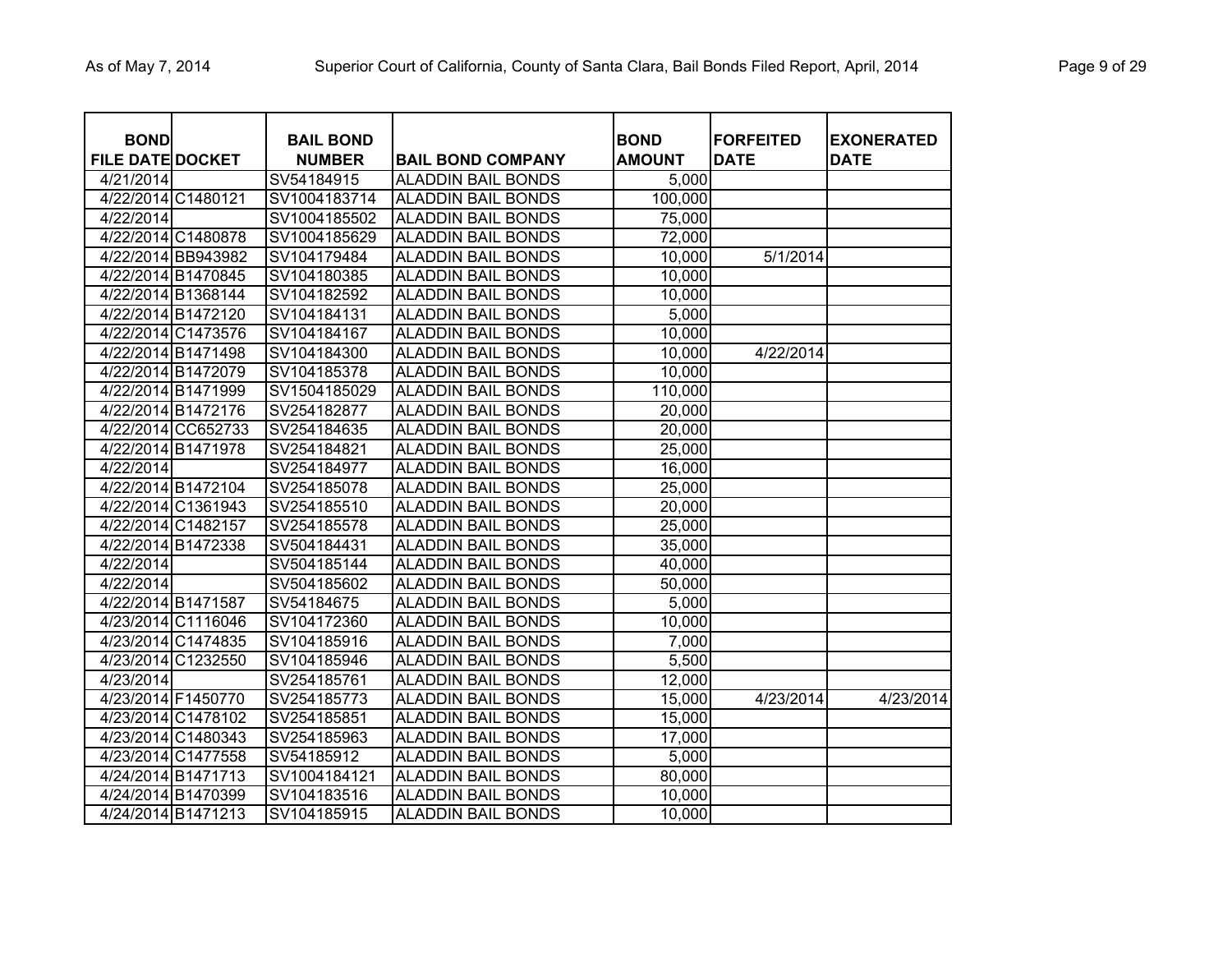| <b>BOND</b><br><b>FILE DATE DOCKET</b> |                    | <b>BAIL BOND</b><br><b>NUMBER</b> | <b>BAIL BOND COMPANY</b>  | <b>BOND</b><br><b>AMOUNT</b> | <b>FORFEITED</b><br><b>DATE</b> | <b>EXONERATED</b><br><b>DATE</b> |
|----------------------------------------|--------------------|-----------------------------------|---------------------------|------------------------------|---------------------------------|----------------------------------|
| 4/24/2014 C1475595                     |                    | SV104186144                       | <b>ALADDIN BAIL BONDS</b> | 10,000                       |                                 |                                  |
| 4/24/2014 C1233622                     |                    | SV104186192                       | <b>ALADDIN BAIL BONDS</b> | 10,000                       |                                 |                                  |
|                                        | 4/24/2014 C1475715 | SV104186269                       | <b>ALADDIN BAIL BONDS</b> | 10,000                       |                                 |                                  |
| 4/24/2014 B1471353                     |                    | SV254183529                       | <b>ALADDIN BAIL BONDS</b> | 20,000                       |                                 |                                  |
| 4/24/2014 B1471897                     |                    | SV254184898                       | <b>ALADDIN BAIL BONDS</b> | 20,000                       |                                 |                                  |
| 4/24/2014 B1153253                     |                    | SV254185667                       | <b>ALADDIN BAIL BONDS</b> | 10,000                       |                                 |                                  |
| 4/24/2014 B1471602                     |                    | SV254185927                       | <b>ALADDIN BAIL BONDS</b> | 20,000                       |                                 |                                  |
|                                        | 4/24/2014 C1482395 | SV254186088                       | <b>ALADDIN BAIL BONDS</b> | 11,000                       |                                 |                                  |
|                                        | 4/24/2014 C1349435 | SV254186182                       | <b>ALADDIN BAIL BONDS</b> | 10,000                       |                                 |                                  |
| 4/24/2014                              |                    | SV254186235                       | <b>ALADDIN BAIL BONDS</b> | 1,000                        |                                 |                                  |
|                                        | 4/24/2014 C1481660 | SV254186266                       | <b>ALADDIN BAIL BONDS</b> | 15,000                       |                                 |                                  |
| 4/24/2014 C1369911                     |                    | SV504186298                       | <b>ALADDIN BAIL BONDS</b> | 35,000                       |                                 |                                  |
| 4/24/2014 B1366033                     |                    | SV54185695                        | <b>ALADDIN BAIL BONDS</b> | 5,000                        |                                 |                                  |
|                                        | 4/25/2014 C1368704 | SV1004186128                      | <b>ALADDIN BAIL BONDS</b> | 70,000                       |                                 |                                  |
| 4/25/2014                              |                    | SV104186351                       | <b>ALADDIN BAIL BONDS</b> | 10,000                       |                                 |                                  |
| 4/25/2014                              |                    | SV104186600                       | <b>ALADDIN BAIL BONDS</b> | 5,000                        |                                 |                                  |
| 4/25/2014                              |                    | SV104186648                       | <b>ALADDIN BAIL BONDS</b> | 7,000                        |                                 |                                  |
| 4/25/2014                              |                    | SV254185751                       | <b>ALADDIN BAIL BONDS</b> | 15,000                       |                                 |                                  |
|                                        | 4/25/2014 C1363599 | SV254186129                       | <b>ALADDIN BAIL BONDS</b> | 15,000                       |                                 |                                  |
| 4/25/2014                              |                    | SV254186363                       | <b>ALADDIN BAIL BONDS</b> | 25,000                       |                                 |                                  |
|                                        | 4/25/2014 C1481692 | SV254186683                       | <b>ALADDIN BAIL BONDS</b> | 20,000                       |                                 |                                  |
| 4/25/2014 C1476201                     |                    | SV254186690                       | <b>ALADDIN BAIL BONDS</b> | 20,000                       |                                 |                                  |
| 4/25/2014 B1471912                     |                    | SV504185798                       | <b>ALADDIN BAIL BONDS</b> | 45,000                       |                                 |                                  |
|                                        | 4/25/2014 C1479236 | SV504186352                       | <b>ALADDIN BAIL BONDS</b> | 25,000                       |                                 |                                  |
|                                        | 4/25/2014 C1243035 | SV54186130                        | <b>ALADDIN BAIL BONDS</b> | 1,000                        |                                 |                                  |
|                                        | 4/25/2014 C1111343 | SV54186131                        | <b>ALADDIN BAIL BONDS</b> | 1,000                        |                                 |                                  |
|                                        | 4/25/2014 C1473065 | SV54186727                        | <b>ALADDIN BAIL BONDS</b> | 5,000                        |                                 |                                  |
|                                        | 4/25/2014 C1478245 | SV54186729                        | <b>ALADDIN BAIL BONDS</b> | 1,000                        |                                 | 4/25/2014                        |
| 4/25/2014                              |                    | SV54186742                        | <b>ALADDIN BAIL BONDS</b> | 5,000                        |                                 |                                  |
|                                        | 4/28/2014 C1480082 | SV1004187455                      | <b>ALADDIN BAIL BONDS</b> | 100,000                      |                                 |                                  |
| 4/28/2014                              |                    | SV1004187505                      | <b>ALADDIN BAIL BONDS</b> | 60,000                       |                                 |                                  |
| 4/28/2014                              |                    | SV10418675                        | <b>ALADDIN BAIL BONDS</b> | 5,000                        |                                 |                                  |
| 4/28/2014                              |                    | SV104187302                       | <b>ALADDIN BAIL BONDS</b> | 10,000                       |                                 |                                  |
| 4/28/2014                              |                    | SV254186103                       | <b>ALADDIN BAIL BONDS</b> | 25,000                       |                                 |                                  |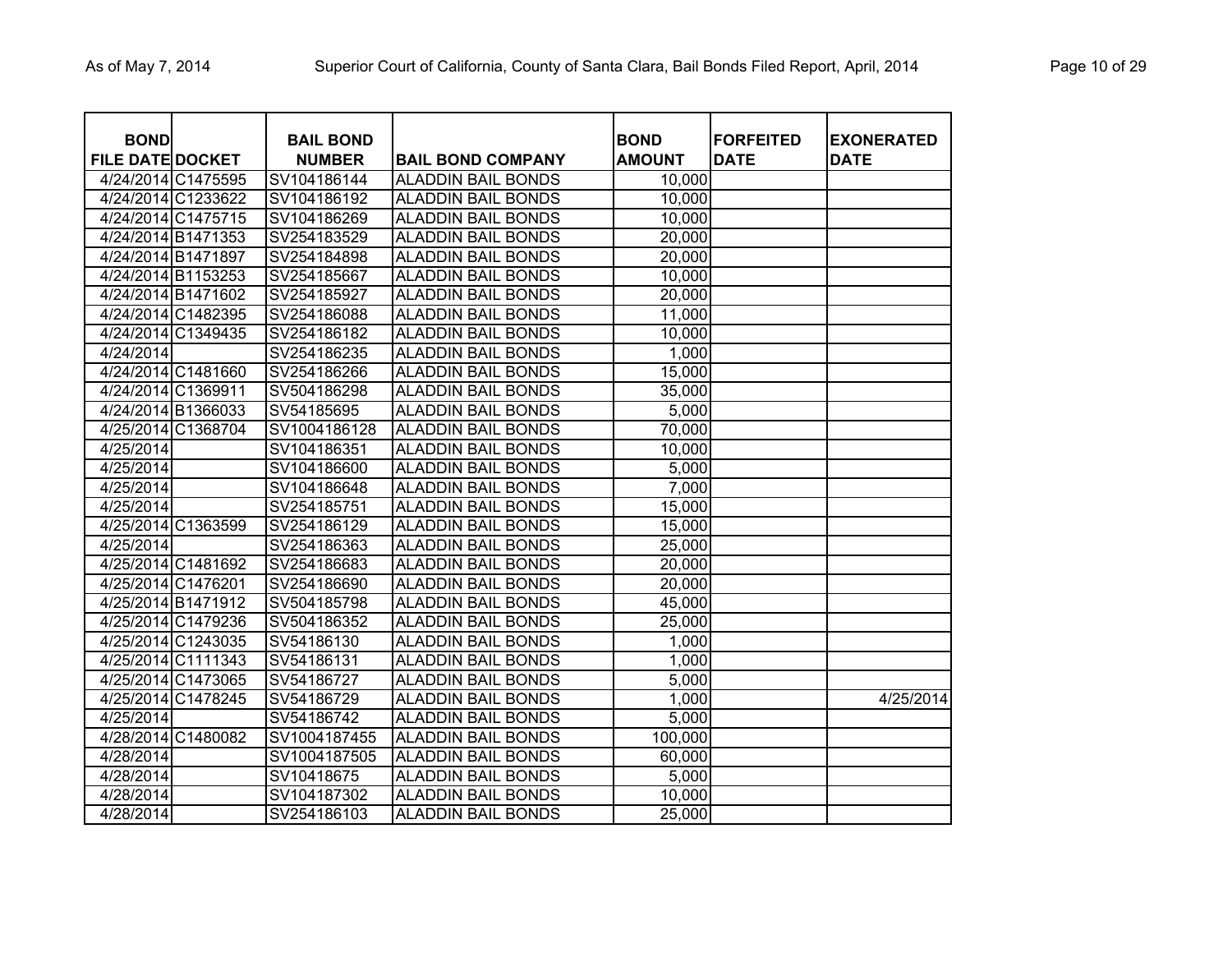| <b>BOND</b><br><b>FILE DATE DOCKET</b> |                    | <b>BAIL BOND</b><br><b>NUMBER</b> | <b>BAIL BOND COMPANY</b>  | <b>BOND</b><br><b>AMOUNT</b> | <b>FORFEITED</b><br><b>DATE</b> | <b>EXONERATED</b><br>DATE |
|----------------------------------------|--------------------|-----------------------------------|---------------------------|------------------------------|---------------------------------|---------------------------|
| 4/28/2014                              |                    | SV254186106                       | <b>ALADDIN BAIL BONDS</b> | 11,000                       |                                 |                           |
| 4/28/2014                              |                    | SV254186588                       | <b>ALADDIN BAIL BONDS</b> | 25,000                       |                                 |                           |
| 4/28/2014                              |                    | SV254186675                       | <b>ALADDIN BAIL BONDS</b> | 20,000                       |                                 |                           |
|                                        | 4/28/2014 C1481407 | SV254186963                       | <b>ALADDIN BAIL BONDS</b> | 20,000                       |                                 |                           |
|                                        | 4/28/2014 C1482161 | SV254187040                       | <b>ALADDIN BAIL BONDS</b> | 16,000                       |                                 |                           |
| 4/28/2014                              |                    | SV254187066                       | <b>ALADDIN BAIL BONDS</b> | 15,000                       |                                 |                           |
| 4/28/2014                              |                    | SV254187087                       | <b>ALADDIN BAIL BONDS</b> | 10,000                       |                                 |                           |
| 4/28/2014                              |                    | SV254187140                       | <b>ALADDIN BAIL BONDS</b> | 25,000                       |                                 |                           |
| 4/28/2014                              |                    | SV254187182                       | <b>ALADDIN BAIL BONDS</b> | 25,000                       |                                 |                           |
| 4/28/2014                              |                    | SV254187362                       | <b>ALADDIN BAIL BONDS</b> | 16,000                       |                                 |                           |
| 4/28/2014                              |                    | SV504172367                       | <b>ALADDIN BAIL BONDS</b> | 25,000                       |                                 |                           |
| 4/28/2014                              |                    | SV504186759                       | <b>ALADDIN BAIL BONDS</b> | 10,000                       |                                 |                           |
| 4/28/2014                              |                    | SV504187173                       | <b>ALADDIN BAIL BONDS</b> | 50,000                       |                                 |                           |
|                                        | 4/28/2014 C1482076 | SV504187248                       | <b>ALADDIN BAIL BONDS</b> | 27,000                       |                                 |                           |
|                                        | 4/28/2014 C1478440 | SV54185635                        | <b>ALADDIN BAIL BONDS</b> | 5,000                        |                                 |                           |
| 4/28/2014                              |                    | SV54186148                        | <b>ALADDIN BAIL BONDS</b> | 5,000                        |                                 |                           |
| 4/28/2014                              |                    | SV54186680                        | <b>ALADDIN BAIL BONDS</b> | 5,000                        |                                 |                           |
| 4/28/2014                              |                    | SV54186746                        | <b>ALADDIN BAIL BONDS</b> | 1,000                        |                                 |                           |
| 4/29/2014                              |                    | SV1004186769                      | <b>ALADDIN BAIL BONDS</b> | 51,000                       |                                 |                           |
| 4/29/2014                              |                    | SV1004187753                      | <b>ALADDIN BAIL BONDS</b> | 70,000                       |                                 |                           |
| 4/29/2014                              |                    | SV104187197                       | <b>ALADDIN BAIL BONDS</b> | 10,000                       |                                 |                           |
|                                        | 4/29/2014 C1475961 | SV104187768                       | <b>ALADDIN BAIL BONDS</b> | 6,000                        |                                 |                           |
| 4/29/2014                              |                    | SV104187770                       | <b>ALADDIN BAIL BONDS</b> | 6,000                        |                                 |                           |
| 4/29/2014                              |                    | SV254177598                       | <b>ALADDIN BAIL BONDS</b> | 11,000                       |                                 |                           |
|                                        | 4/29/2014 B1472523 | SV254186810                       | <b>ALADDIN BAIL BONDS</b> | 15,000                       |                                 |                           |
|                                        | 4/29/2014 F1449860 | SV254187558                       | <b>ALADDIN BAIL BONDS</b> | 15,000                       |                                 |                           |
| 4/29/2014                              |                    | SV254187642                       | <b>ALADDIN BAIL BONDS</b> | 25,000                       |                                 |                           |
| 4/29/2014                              |                    | SV254187705                       | <b>ALADDIN BAIL BONDS</b> | 10,000                       |                                 |                           |
| 4/29/2014                              |                    | SV504187015                       | <b>ALADDIN BAIL BONDS</b> | 40,000                       |                                 |                           |
| 4/29/2014                              |                    | SV504187576                       | <b>ALADDIN BAIL BONDS</b> | 36,000                       |                                 |                           |
| 4/29/2014                              |                    | SV504187676                       | <b>ALADDIN BAIL BONDS</b> | 25,000                       |                                 |                           |
|                                        | 4/29/2014 C1481430 | SV504187743                       | <b>ALADDIN BAIL BONDS</b> | 50,000                       |                                 |                           |
|                                        | 4/29/2014 C1247267 | SV54187784                        | <b>ALADDIN BAIL BONDS</b> | 5,000                        |                                 |                           |
|                                        | 4/30/2014 C1474384 | SV104187878                       | <b>ALADDIN BAIL BONDS</b> | 10,000                       |                                 |                           |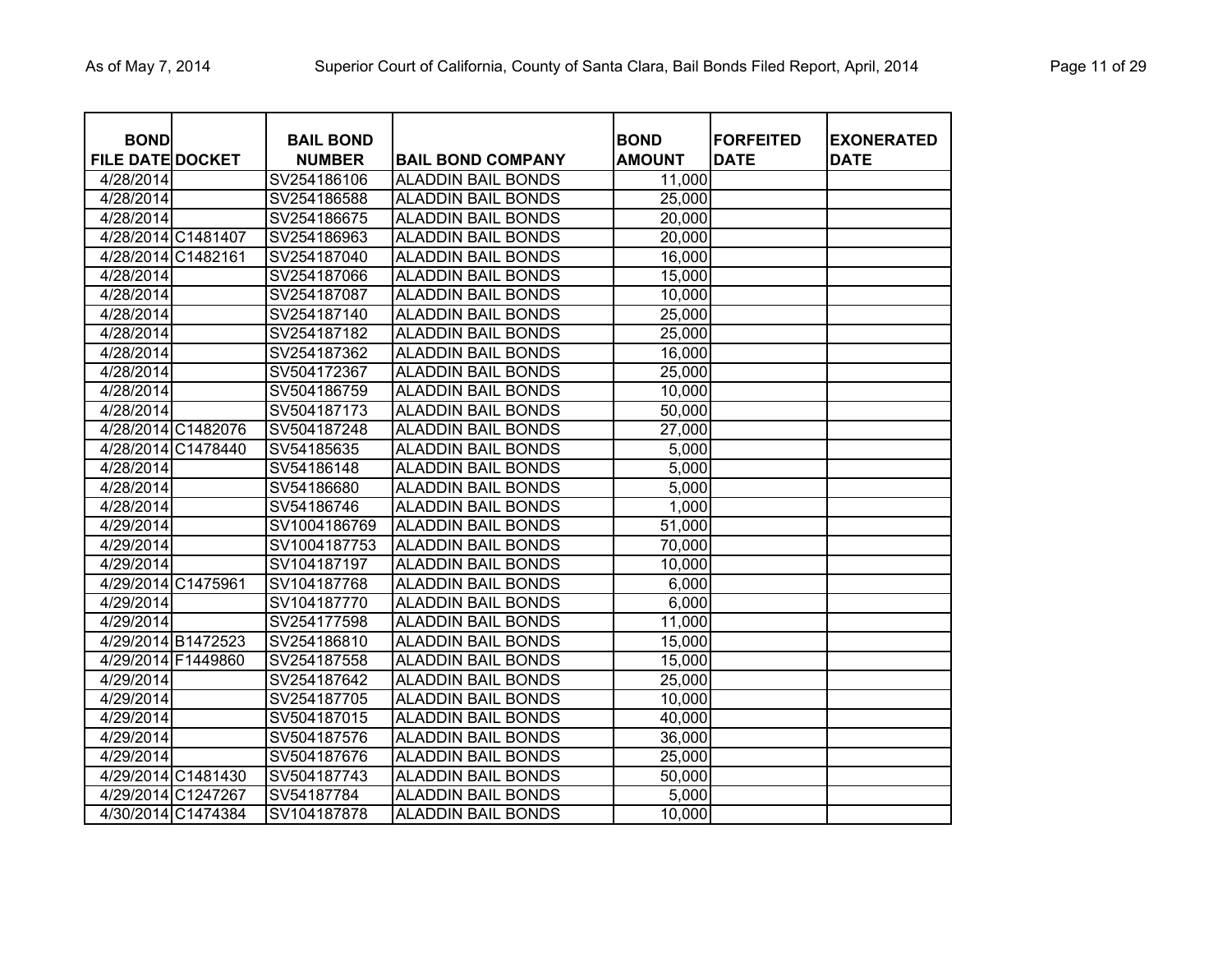| <b>BOND</b><br><b>FILE DATE DOCKET</b> |                    | <b>BAIL BOND</b><br><b>NUMBER</b> | <b>BAIL BOND COMPANY</b>      | <b>BOND</b><br><b>AMOUNT</b> | <b>FORFEITED</b><br><b>DATE</b> | <b>EXONERATED</b><br><b>DATE</b> |
|----------------------------------------|--------------------|-----------------------------------|-------------------------------|------------------------------|---------------------------------|----------------------------------|
|                                        | 4/30/2014 C1476865 | SV104187879                       | <b>ALADDIN BAIL BONDS</b>     | 10,000                       |                                 |                                  |
|                                        | 4/30/2014 C1368678 | SV254187664                       | <b>ALADDIN BAIL BONDS</b>     | 25,000                       |                                 |                                  |
| 4/30/2014                              |                    | SV254187886                       | <b>ALADDIN BAIL BONDS</b>     | 15,000                       |                                 |                                  |
| 4/30/2014                              |                    | SV254188101                       | <b>ALADDIN BAIL BONDS</b>     | 10,000                       |                                 |                                  |
| 4/30/2014                              |                    | SV50418675                        | <b>ALADDIN BAIL BONDS</b>     | 30,000                       |                                 |                                  |
| 4/30/2014 F1450843                     |                    | SV504187734                       | <b>ALADDIN BAIL BONDS</b>     | 30,000                       |                                 |                                  |
| 4/30/2014                              |                    | SV504188046                       | <b>ALADDIN BAIL BONDS</b>     | 20,000                       |                                 |                                  |
|                                        | 4/8/2014 F1450775  | 2014DD005158                      | ALICE CORTEZ BAIL BONDS       | 20,000                       |                                 |                                  |
| 4/16/2014 F1450175                     |                    | 2014AA071488                      | ALICE CORTEZ BAIL BONDS       | 5,000                        |                                 |                                  |
| 4/18/2014 F1346948                     |                    | 2014AA070503                      | ALICE CORTEZ BAIL BONDS       | 5,000                        |                                 |                                  |
| 4/18/2014 F1348269                     |                    | 2014AA071490                      | ALICE CORTEZ BAIL BONDS       | 5,000                        |                                 |                                  |
| 4/18/2014 F1449830                     |                    | 2014BB016658                      | ALICE CORTEZ BAIL BONDS       | 10,000                       |                                 |                                  |
| 4/18/2014 F1450630                     |                    | 2014BB016959                      | ALICE CORTEZ BAIL BONDS       | 7,500                        |                                 |                                  |
| 4/25/2014 F1450682                     |                    | 2014AA071489                      | ALICE CORTEZ BAIL BONDS       | 5,000                        |                                 |                                  |
| 4/25/2014                              |                    | 2014CC011856                      | ALICE CORTEZ BAIL BONDS       | 16,000                       |                                 |                                  |
| 4/29/2014 F1450993                     |                    | 2014BB016659                      | ALICE CORTEZ BAIL BONDS       | 10,000                       |                                 |                                  |
|                                        | 4/1/2014 C1478642  |                                   | 5105385183 ALL PRO BAIL BONDS | 60,000                       | 4/8/2014                        |                                  |
| $\frac{4}{12014}$                      |                    |                                   | 5112509233 ALL PRO BAIL BONDS | 5,000                        |                                 |                                  |
|                                        | 4/1/2014 C1365334  |                                   | 5271877242 ALL PRO BAIL BONDS | 25,000                       |                                 |                                  |
| 4/1/2014                               |                    |                                   | 5271896559 ALL PRO BAIL BONDS | 13,000                       |                                 |                                  |
|                                        | 4/1/2014 C1480541  |                                   | 5271896591 ALL PRO BAIL BONDS | 15,000                       |                                 |                                  |
| 4/1/2014                               |                    |                                   | 5271896603 ALL PRO BAIL BONDS | 15,000                       |                                 |                                  |
| 4/1/2014                               |                    |                                   | 5271896629 ALL PRO BAIL BONDS | 15,000                       |                                 |                                  |
|                                        | 4/1/2014 C1480279  |                                   | 5271899563 ALL PRO BAIL BONDS | 20,000                       |                                 |                                  |
|                                        | 4/1/2014 C1361797  |                                   | 5551120035 ALL PRO BAIL BONDS | 40,000                       |                                 | 4/11/2014                        |
|                                        | 4/1/2014 C1479535  |                                   | 5801904657 ALL PRO BAIL BONDS | 5,000                        |                                 |                                  |
|                                        | 4/2/2014 C1474340  |                                   | 5112478715 ALL PRO BAIL BONDS | 10,000                       |                                 |                                  |
|                                        | 4/2/2014 C1478779  |                                   | 5112478731 ALL PRO BAIL BONDS | 10,000                       |                                 |                                  |
|                                        | 4/2/2014 B1472363  |                                   | 5112509262 ALL PRO BAIL BONDS | 10,000                       |                                 |                                  |
| 4/2/2014                               |                    |                                   | 5271878195 ALL PRO BAIL BONDS | 15,000                       |                                 |                                  |
|                                        | 4/2/2014 B1472181  |                                   | 5271896588 ALL PRO BAIL BONDS | 25,000                       |                                 |                                  |
|                                        | 4/2/2014 B1471357  |                                   | 5551107452 ALL PRO BAIL BONDS | 50,000                       |                                 |                                  |
|                                        | 4/2/2014 C1083372  |                                   | 5801904686 ALL PRO BAIL BONDS | 5,000                        |                                 |                                  |
|                                        | 4/3/2014 C1371688  |                                   | 5112509291 ALL PRO BAIL BONDS | 10,000                       |                                 |                                  |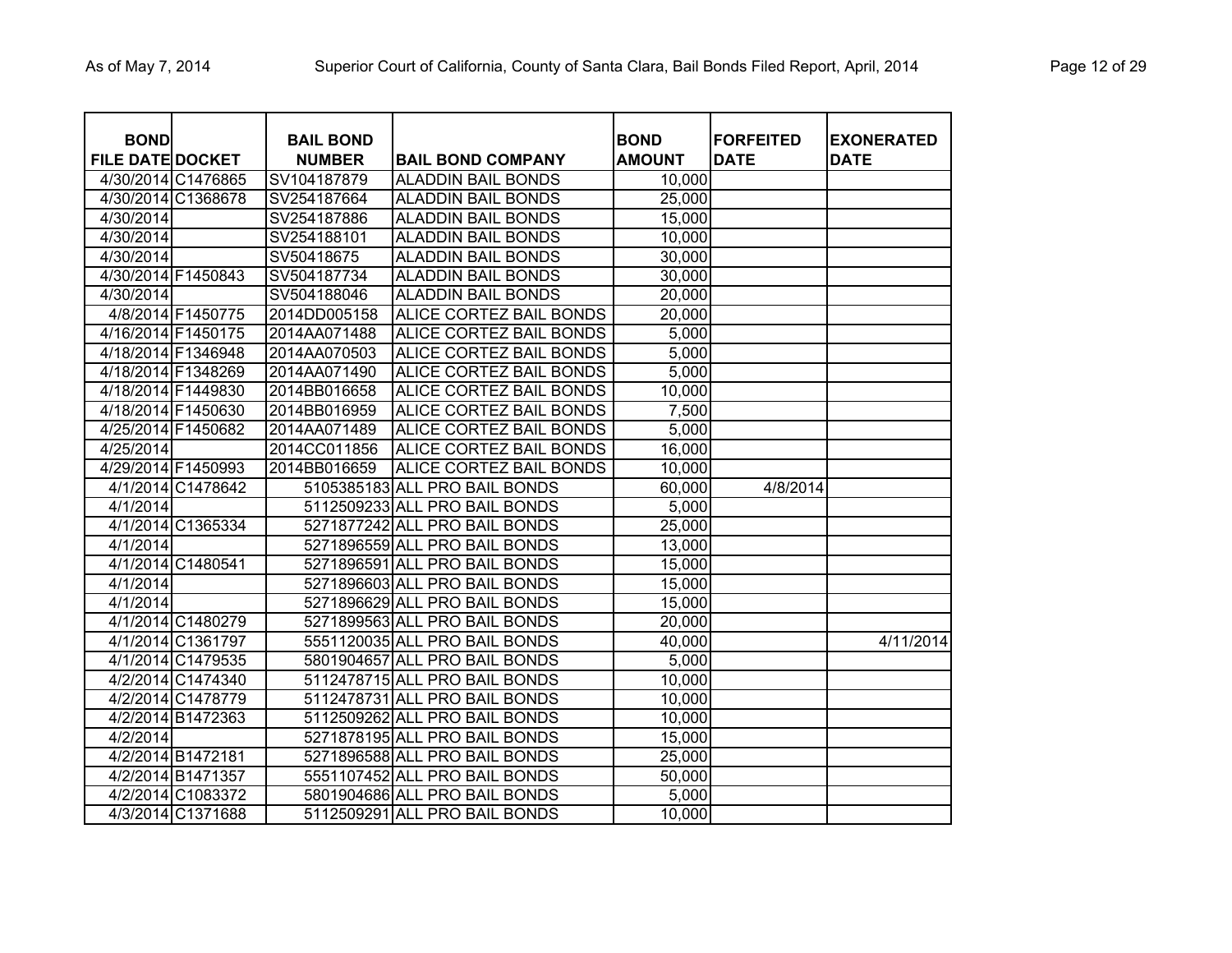| <b>BOND</b>             |                    | <b>BAIL BOND</b> |                               | <b>BOND</b>   | <b>FORFEITED</b> | <b>EXONERATED</b> |
|-------------------------|--------------------|------------------|-------------------------------|---------------|------------------|-------------------|
| <b>FILE DATE DOCKET</b> |                    | <b>NUMBER</b>    | <b>BAIL BOND COMPANY</b>      | <b>AMOUNT</b> | <b>DATE</b>      | <b>DATE</b>       |
|                         | 4/3/2014 B1369896  |                  | 5271896223 ALL PRO BAIL BONDS | 20,000        |                  |                   |
|                         | 4/4/2014 B1471562  |                  | 5112482231 ALL PRO BAIL BONDS | 5,000         |                  |                   |
|                         | 4/4/2014 C1478630  |                  | 5112509246 ALL PRO BAIL BONDS | 5,000         |                  |                   |
|                         | 4/4/2014 C1478640  |                  | 5112509259 ALL PRO BAIL BONDS | 5,000         |                  |                   |
| 4/4/2014                |                    |                  | 5112509329 ALL PRO BAIL BONDS | 10,000        |                  |                   |
|                         | 4/4/2014 C1474403  |                  | 5801830928 ALL PRO BAIL BONDS | 5,000         |                  |                   |
|                         | 4/4/2014 B1471669  |                  | 5801904631 ALL PRO BAIL BONDS | 5,000         |                  |                   |
|                         | 4/4/2014 C1477888  |                  | 5801904644 ALL PRO BAIL BONDS | 5,000         |                  | 4/21/2014         |
| 4/7/2014                |                    |                  | 5105385196 ALL PRO BAIL BONDS | 65,000        |                  |                   |
|                         | 4/7/2014 C1475823  |                  | 5112509275 ALL PRO BAIL BONDS | 5,000         |                  |                   |
|                         | 4/7/2014 C1476161  |                  | 5112509303 ALL PRO BAIL BONDS | 5,000         |                  |                   |
|                         | 4/7/2014 C1481014  |                  | 5271896799 ALL PRO BAIL BONDS | 26,000        |                  |                   |
|                         | 4/7/2014 C1369628  |                  | 5801949902 ALL PRO BAIL BONDS | 2,000         |                  |                   |
|                         | 4/7/2014 C1081246  |                  | 5801949931 ALL PRO BAIL BONDS | 5,000         |                  |                   |
|                         | 4/8/2014 B1367229  |                  | 5112509316 ALL PRO BAIL BONDS | 10,000        |                  |                   |
| 4/8/2014                |                    |                  | 5271878265 ALL PRO BAIL BONDS | 15,000        |                  |                   |
|                         | 4/8/2014 C1475210  |                  | 5801949887 ALL PRO BAIL BONDS | 5,000         |                  |                   |
|                         | 4/9/2014 C1480961  |                  | 5112478728 ALL PRO BAIL BONDS | 5,000         |                  |                   |
| 4/10/2014 F1241862      |                    |                  | 5112509712 ALL PRO BAIL BONDS | 10,000        |                  |                   |
| 4/10/2014 C1480133      |                    |                  | 5150004224 ALL PRO BAIL BONDS | 150,000       |                  |                   |
| 4/10/2014 F1449981      |                    |                  | 5271805968 ALL PRO BAIL BONDS | 7,500         |                  |                   |
| 4/10/2014 C1482291      |                    |                  | 5271878364 ALL PRO BAIL BONDS | 15,000        |                  |                   |
| 4/10/2014 B1368639      |                    |                  | 5801949890 ALL PRO BAIL BONDS | 5,000         |                  |                   |
| 4/10/2014 F1241756      |                    |                  | 5801950076 ALL PRO BAIL BONDS | 5,000         |                  |                   |
| 4/11/2014               |                    |                  | 5112509332 ALL PRO BAIL BONDS | 11,000        |                  |                   |
| 4/14/2014               |                    |                  | 5271896757 ALL PRO BAIL BONDS | 15,000        |                  |                   |
| 4/14/2014 C1369943      |                    |                  | 5271896760 ALL PRO BAIL BONDS | 15,000        |                  |                   |
| 4/14/2014 C1480549      |                    |                  | 5551107395 ALL PRO BAIL BONDS | 50,000        | 5/6/2014         |                   |
|                         | 4/14/2014 C1350904 |                  | 5801950047 ALL PRO BAIL BONDS | 5,000         |                  |                   |
| 4/15/2014 C1479858      |                    |                  | 5105390859 ALL PRO BAIL BONDS | 65,000        |                  |                   |
| 4/15/2014 C1476975      |                    |                  | 5112509402 ALL PRO BAIL BONDS | 7,500         |                  |                   |
| 4/15/2014 C1478516      |                    |                  | 5271878322 ALL PRO BAIL BONDS | 20,000        |                  |                   |
|                         | 4/15/2014 C1477578 |                  | 5551120048 ALL PRO BAIL BONDS | 50,000        |                  |                   |
| 4/15/2014 C1481419      |                    |                  | 5551134308 ALL PRO BAIL BONDS | 35,000        |                  |                   |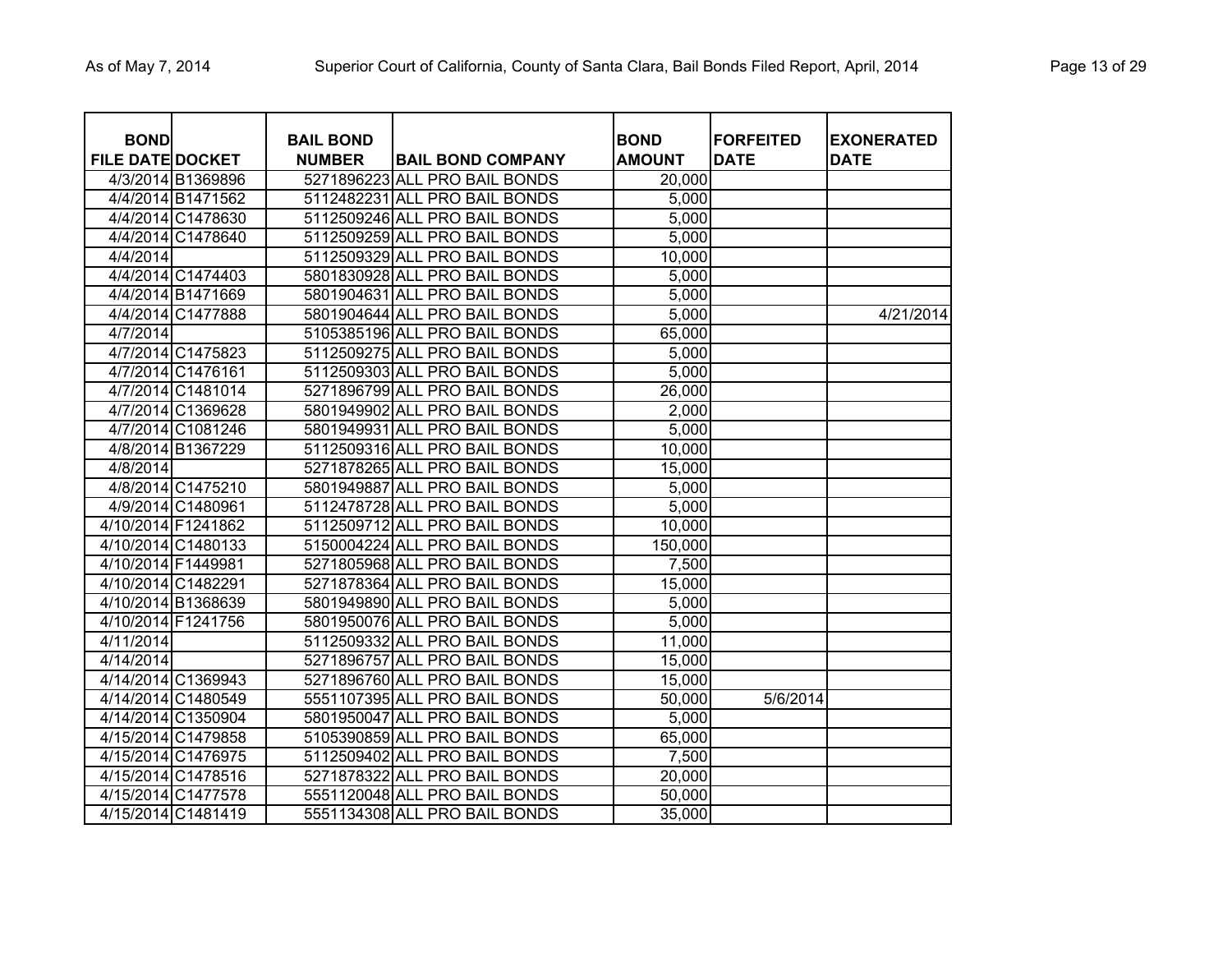| <b>BOND</b><br><b>FILE DATE DOCKET</b> |                    | <b>BAIL BOND</b><br><b>NUMBER</b> | <b>BAIL BOND COMPANY</b>      | <b>BOND</b><br><b>AMOUNT</b> | <b>FORFEITED</b><br><b>DATE</b> | <b>EXONERATED</b><br><b>DATE</b> |
|----------------------------------------|--------------------|-----------------------------------|-------------------------------|------------------------------|---------------------------------|----------------------------------|
| 4/15/2014 C1089410                     |                    |                                   | 5801950063 ALL PRO BAIL BONDS | 5,000                        |                                 |                                  |
| 4/16/2014 C1478631                     |                    |                                   | 5112509361 ALL PRO BAIL BONDS | 10,000                       |                                 |                                  |
| 4/16/2014 C1480557                     |                    |                                   | 5271896616 ALL PRO BAIL BONDS | 21,000                       |                                 |                                  |
| 4/16/2014 F1450933                     |                    |                                   | 5271896773 ALL PRO BAIL BONDS | 20,000                       |                                 |                                  |
| 4/16/2014 C1479091                     |                    |                                   | 5271938208 ALL PRO BAIL BONDS | 15,000                       |                                 |                                  |
|                                        | 4/16/2014 C1369754 |                                   | 5551134296 ALL PRO BAIL BONDS | 30,000                       |                                 | 4/22/2014                        |
| 4/17/2014 C1480237                     |                    |                                   | 5112509358 ALL PRO BAIL BONDS | 10,000                       |                                 |                                  |
| 4/17/2014 B1472375                     |                    |                                   | 5112509390 ALL PRO BAIL BONDS | 10,000                       |                                 |                                  |
| 4/17/2014 B1471314                     |                    |                                   | 5271920289 ALL PRO BAIL BONDS | 20,000                       |                                 |                                  |
| 4/17/2014                              |                    |                                   | 5551120080 ALL PRO BAIL BONDS | 31,000                       |                                 |                                  |
| 4/17/2014                              |                    |                                   | 5801950021 ALL PRO BAIL BONDS | 5,000                        |                                 |                                  |
| 4/17/2014 C1369847                     |                    |                                   | 5801950034 ALL PRO BAIL BONDS | 2,000                        |                                 |                                  |
|                                        | 4/18/2014 C1118964 |                                   | 5112478744 ALL PRO BAIL BONDS | 5,000                        |                                 |                                  |
| 4/18/2014 F1450253                     |                    |                                   | 5112509725 ALL PRO BAIL BONDS | 7,500                        |                                 |                                  |
| 4/18/2014 C1474692                     |                    |                                   | 5271929914 ALL PRO BAIL BONDS | 10,000                       |                                 |                                  |
| 4/21/2014                              |                    |                                   | 5112478801 ALL PRO BAIL BONDS | 1,000                        |                                 |                                  |
| 4/21/2014 F1450691                     |                    |                                   | 5271755430 ALL PRO BAIL BONDS | 7,500                        |                                 |                                  |
|                                        | 4/21/2014 CC936940 |                                   | 5271938196 ALL PRO BAIL BONDS | 15,000                       |                                 |                                  |
| 4/21/2014 C1479861                     |                    |                                   | 5551120022 ALL PRO BAIL BONDS | 11,000                       |                                 |                                  |
| 4/21/2014 C1371700                     |                    |                                   | 5801949973 ALL PRO BAIL BONDS | 5,000                        |                                 |                                  |
|                                        | 4/21/2014 C1472904 |                                   | 5801949986 ALL PRO BAIL BONDS | 5,000                        |                                 |                                  |
| 4/21/2014                              |                    |                                   | 5801949999 ALL PRO BAIL BONDS | 5,000                        |                                 |                                  |
| 4/21/2014 C1479107                     |                    |                                   | 5801950050 ALL PRO BAIL BONDS | 5,000                        |                                 |                                  |
| 4/22/2014 B1370118                     |                    |                                   | 5112478773 ALL PRO BAIL BONDS | 10,000                       |                                 |                                  |
| 4/22/2014                              |                    |                                   | 5112478786 ALL PRO BAIL BONDS | 10,000                       |                                 |                                  |
| 4/22/2014                              |                    |                                   | 5112509387 ALL PRO BAIL BONDS | 10,000                       |                                 |                                  |
| 4/22/2014 FF719249                     |                    |                                   | 5112529732 ALL PRO BAIL BONDS | 6,000                        |                                 |                                  |
| 4/22/2014 B1472412                     |                    |                                   | 5271878351 ALL PRO BAIL BONDS | 25,000                       |                                 |                                  |
| 4/22/2014 B1472411                     |                    |                                   | 5551145175 ALL PRO BAIL BONDS | 35,000                       |                                 |                                  |
| 4/22/2014 C1357358                     |                    |                                   | 5801949957 ALL PRO BAIL BONDS | 5,000                        |                                 |                                  |
|                                        | 4/22/2014 C1480128 |                                   | 5801950005 ALL PRO BAIL BONDS | 500                          |                                 |                                  |
| 4/22/2014                              |                    |                                   | 5801950018 ALL PRO BAIL BONDS | 1,250                        |                                 |                                  |
| 4/23/2014                              |                    |                                   | 5112529886 ALL PRO BAIL BONDS | 11,000                       |                                 |                                  |
| 4/23/2014 C1365788                     |                    |                                   | 5271896632 ALL PRO BAIL BONDS | 16,000                       |                                 |                                  |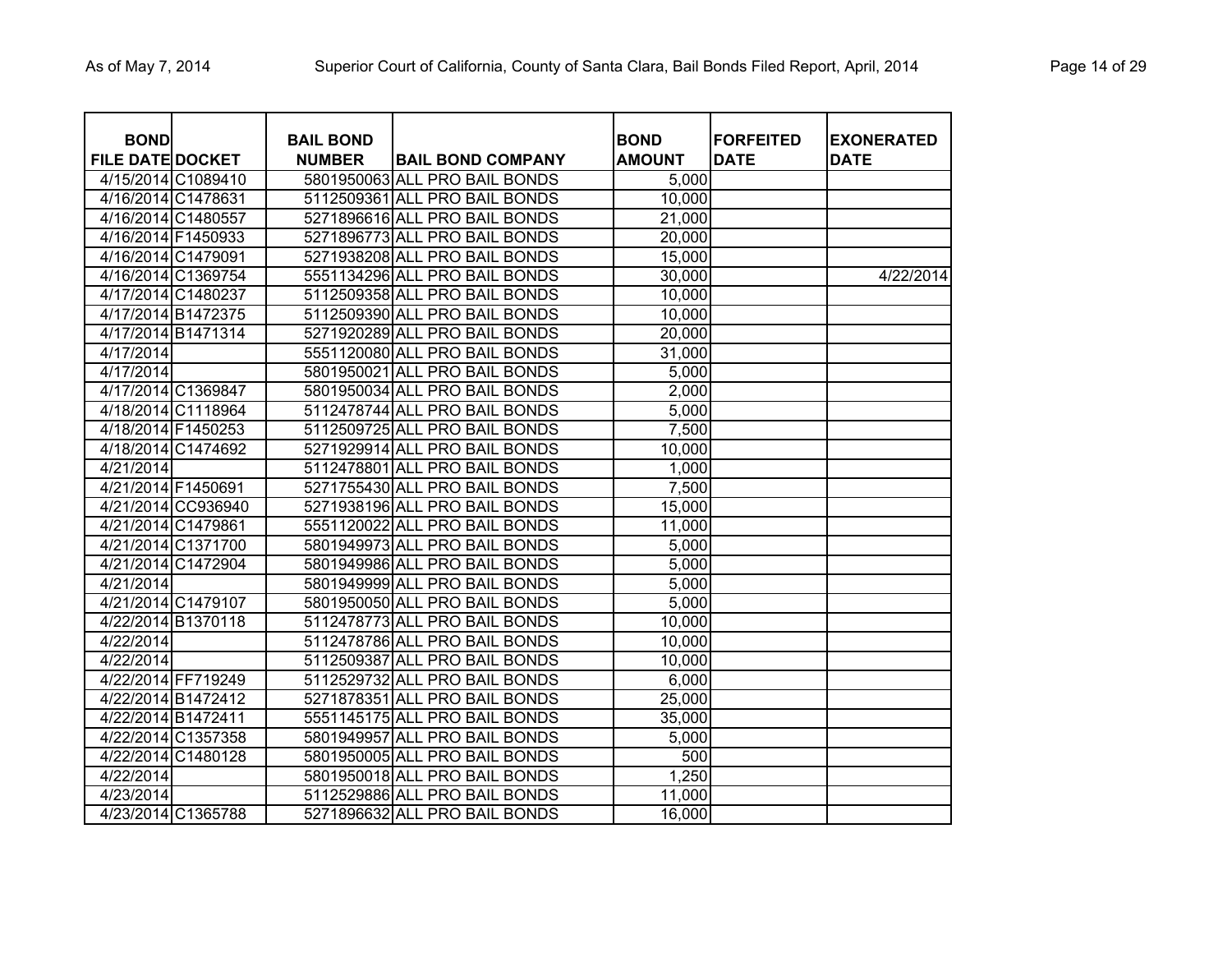| <b>BOND</b><br><b>FILE DATE DOCKET</b> |                    | <b>BAIL BOND</b><br><b>NUMBER</b> | <b>BAIL BOND COMPANY</b>      | <b>BOND</b><br><b>AMOUNT</b> | <b>FORFEITED</b><br><b>DATE</b> | <b>EXONERATED</b><br>DATE |
|----------------------------------------|--------------------|-----------------------------------|-------------------------------|------------------------------|---------------------------------|---------------------------|
| 4/24/2014                              |                    |                                   | 5271896731 ALL PRO BAIL BONDS | 21,000                       |                                 |                           |
| 4/25/2014                              |                    |                                   | 5112478760 ALL PRO BAIL BONDS | 5,000                        |                                 |                           |
|                                        | 4/25/2014 C1114485 |                                   | 5551107382 ALL PRO BAIL BONDS | 50,000                       |                                 |                           |
|                                        | 4/25/2014 C1239376 |                                   | 5551119990 ALL PRO BAIL BONDS | 40,000                       |                                 |                           |
|                                        | 4/25/2014 C1475297 |                                   | 5801949944 ALL PRO BAIL BONDS | 5,000                        |                                 |                           |
| 4/25/2014 F1348967                     |                    |                                   | 5801949960 ALL PRO BAIL BONDS | 5,000                        |                                 |                           |
|                                        | 4/28/2014 B1471714 |                                   | 5112482976 ALL PRO BAIL BONDS | 10,000                       |                                 |                           |
|                                        | 4/28/2014 C1482630 |                                   | 5112529844 ALL PRO BAIL BONDS | 11,000                       |                                 |                           |
|                                        | 4/28/2014 C1482404 |                                   | 5112529860 ALL PRO BAIL BONDS | 10,000                       |                                 |                           |
|                                        | 4/28/2014 C1478638 |                                   | 5112529873 ALL PRO BAIL BONDS | 5,000                        |                                 |                           |
|                                        | 4/28/2014 C1479878 |                                   | 5112529930 ALL PRO BAIL BONDS | 10,000                       |                                 |                           |
| 4/28/2014                              |                    |                                   | 5271896661 ALL PRO BAIL BONDS | 15,000                       |                                 |                           |
| 4/28/2014                              |                    |                                   | 5271896744 ALL PRO BAIL BONDS | 17,000                       |                                 |                           |
| $\frac{4}{28/2014}$                    |                    |                                   | 5271937917 ALL PRO BAIL BONDS | 10,000                       |                                 |                           |
| 4/28/2014                              |                    |                                   | 5271937962 ALL PRO BAIL BONDS | 25,000                       |                                 |                           |
|                                        | 4/28/2014 C1369300 |                                   | 5551120019 ALL PRO BAIL BONDS | 50,000                       |                                 |                           |
| 4/28/2014                              |                    |                                   | 5551120121 ALL PRO BAIL BONDS | 50,000                       |                                 |                           |
| 4/28/2014                              |                    |                                   | 5551134254 ALL PRO BAIL BONDS | 35,000                       |                                 |                           |
|                                        | 4/29/2014 C1476822 |                                   | 5112529899 ALL PRO BAIL BONDS | 10,000                       |                                 |                           |
| 4/29/2014                              |                    |                                   | 5112529901 ALL PRO BAIL BONDS | 11,000                       |                                 |                           |
| 4/29/2014                              |                    |                                   | 5112530020 ALL PRO BAIL BONDS | 10,000                       |                                 |                           |
| 4/29/2014                              |                    |                                   | 5271896674 ALL PRO BAIL BONDS | 15,000                       |                                 |                           |
|                                        | 4/29/2014 C1477141 |                                   | 5271937975 ALL PRO BAIL BONDS | 15,000                       |                                 |                           |
|                                        | 4/29/2014 C1475500 |                                   | 5271937988 ALL PRO BAIL BONDS | 15,000                       |                                 |                           |
|                                        | 4/29/2014 B1472353 |                                   | 5551120006 ALL PRO BAIL BONDS | 45,000                       |                                 |                           |
|                                        | 4/29/2014 F1449888 |                                   | 5551134267 ALL PRO BAIL BONDS | 50,000                       |                                 |                           |
|                                        | 4/30/2014 C1481530 |                                   | 5112530059 ALL PRO BAIL BONDS | 5,000                        |                                 |                           |
|                                        | 4/30/2014 C1478648 |                                   | 5271762759 ALL PRO BAIL BONDS | 20,000                       |                                 |                           |
|                                        | 4/30/2014 C1348391 |                                   | 5271937904 ALL PRO BAIL BONDS | 20,000                       |                                 |                           |
|                                        | 4/7/2014 C1474550  | IS50K98189                        | AMIGO BAIL BONDS              | 5,000                        |                                 |                           |
| 4/8/2014                               |                    | IS50K98187                        | <b>AMIGO BAIL BONDS</b>       | 15,000                       |                                 |                           |
| 4/9/2014                               |                    | IS30K155450                       | <b>AMIGO BAIL BONDS</b>       | 15,000                       |                                 |                           |
|                                        | 4/10/2014 F1451039 | IS30K155451                       | <b>AMIGO BAIL BONDS</b>       | 15,000                       |                                 |                           |
|                                        | 4/10/2014 B1369508 | IS50K98188                        | <b>AMIGO BAIL BONDS</b>       | 3,000                        |                                 |                           |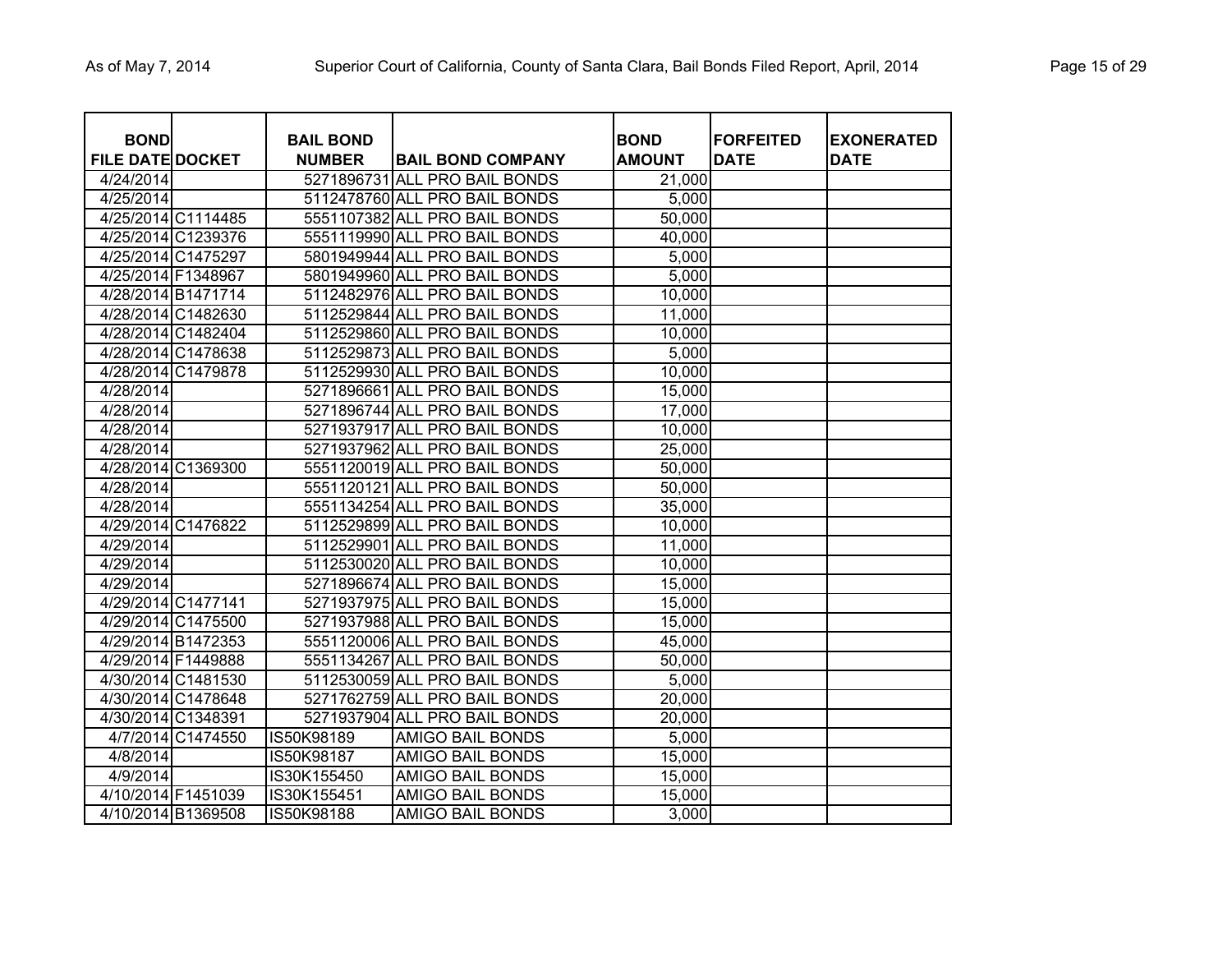| <b>BOND</b><br><b>FILE DATE DOCKET</b> |                    | <b>BAIL BOND</b><br><b>NUMBER</b> | <b>BAIL BOND COMPANY</b>   | <b>BOND</b><br><b>AMOUNT</b> | <b>FORFEITED</b><br><b>DATE</b> | <b>EXONERATED</b><br><b>DATE</b> |
|----------------------------------------|--------------------|-----------------------------------|----------------------------|------------------------------|---------------------------------|----------------------------------|
| 4/14/2014                              |                    | IS30K161635                       | <b>AMIGO BAIL BONDS</b>    | 5,000                        |                                 |                                  |
|                                        | 4/16/2014 C1477183 | IS50K91460                        | <b>AMIGO BAIL BONDS</b>    | 50,000                       |                                 |                                  |
| 4/18/2014                              |                    | IS50K97751                        | <b>AMIGO BAIL BONDS</b>    | 35,000                       |                                 |                                  |
| 4/24/2014                              |                    | IS30K161636                       | <b>AMIGO BAIL BONDS</b>    | 10,000                       |                                 |                                  |
| 4/15/2014                              |                    | AG00707045                        | <b>ATLAS BAIL BONDS</b>    | 150,000                      |                                 |                                  |
| 4/1/2014                               |                    | T1050458692                       | <b>BAD BOYS BAIL BONDS</b> | 5,000                        |                                 |                                  |
|                                        | 4/1/2014 C1480327  | T1050459023                       | <b>BAD BOYS BAIL BONDS</b> | 10,000                       |                                 |                                  |
|                                        | 4/1/2014 C1476101  | T1050459244                       | <b>BAD BOYS BAIL BONDS</b> | 10,000                       |                                 |                                  |
|                                        | 4/1/2014 C1479520  | T1M50458750                       | <b>BAD BOYS BAIL BONDS</b> | 250,000                      |                                 |                                  |
| 4/1/2014                               |                    | T2550458927                       | <b>BAD BOYS BAIL BONDS</b> | 25,000                       |                                 | 4/25/2014                        |
|                                        | 4/1/2014 C1480491  | T2550458930                       | <b>BAD BOYS BAIL BONDS</b> | 11,000                       |                                 |                                  |
| 4/1/2014                               |                    | T2550458931                       | <b>BAD BOYS BAIL BONDS</b> | 11,000                       |                                 |                                  |
|                                        | 4/1/2014 C1480844  | T5050454462                       | <b>BAD BOYS BAIL BONDS</b> | 40,000                       |                                 |                                  |
|                                        | 4/1/2014 C1479528  | T5050458949                       | <b>BAD BOYS BAIL BONDS</b> | 50,000                       |                                 |                                  |
| 4/1/2014                               |                    | T5050458952                       | <b>BAD BOYS BAIL BONDS</b> | 37,000                       |                                 |                                  |
|                                        | 4/1/2014 C1480166  | T5050458954                       | <b>BAD BOYS BAIL BONDS</b> | 45,000                       |                                 |                                  |
|                                        | 4/1/2014 C1479537  | T5050459278                       | <b>BAD BOYS BAIL BONDS</b> | 47,000                       |                                 |                                  |
|                                        | 4/1/2014 C1480277  | T5050459279                       | <b>BAD BOYS BAIL BONDS</b> | 36,000                       |                                 |                                  |
|                                        | 4/1/2014 C1368194  | T550459227                        | <b>BAD BOYS BAIL BONDS</b> | 3,000                        |                                 |                                  |
| 4/2/2014                               |                    | T1050458690                       | <b>BAD BOYS BAIL BONDS</b> | 10,000                       |                                 |                                  |
| 4/2/2014                               |                    | T1050459448                       | <b>BAD BOYS BAIL BONDS</b> | 10,000                       |                                 |                                  |
|                                        | 4/2/2014 F1450645  | T2550458934                       | <b>BAD BOYS BAIL BONDS</b> | 25,000                       |                                 |                                  |
| 4/2/2014                               |                    | T2550459264                       | <b>BAD BOYS BAIL BONDS</b> | 11,000                       |                                 |                                  |
| 4/2/2014                               |                    | T5050459280                       | <b>BAD BOYS BAIL BONDS</b> | 50,000                       |                                 |                                  |
|                                        | 4/2/2014 B1471998  | T5050459478                       | <b>BAD BOYS BAIL BONDS</b> | 50,000                       |                                 |                                  |
| 4/3/2014                               |                    | T100S0458742                      | <b>BAD BOYS BAIL BONDS</b> | 100,000                      |                                 |                                  |
|                                        | 4/3/2014 C1481387  | T1050458694                       | <b>BAD BOYS BAIL BONDS</b> | 6,000                        |                                 |                                  |
|                                        | 4/3/2014 B1471927  | T5050459638                       | <b>BAD BOYS BAIL BONDS</b> | 50,000                       |                                 |                                  |
|                                        | 4/3/2014 C1111526  | T550458892                        | <b>BAD BOYS BAIL BONDS</b> | 5,000                        |                                 |                                  |
|                                        | 4/4/2014 C1478215  | T2550458925                       | <b>BAD BOYS BAIL BONDS</b> | 15,000                       |                                 |                                  |
|                                        | 4/4/2014 C1475824  | T550458895                        | <b>BAD BOYS BAIL BONDS</b> | 5,000                        |                                 |                                  |
|                                        | 4/4/2014 C1472608  | T550459230                        | <b>BAD BOYS BAIL BONDS</b> | 5,000                        |                                 |                                  |
|                                        | 4/7/2014 C1357750  | T1050452273                       | <b>BAD BOYS BAIL BONDS</b> | 10,000                       |                                 |                                  |
|                                        | 4/7/2014 CC808353  | T2550450219                       | <b>BAD BOYS BAIL BONDS</b> | 15,000                       |                                 |                                  |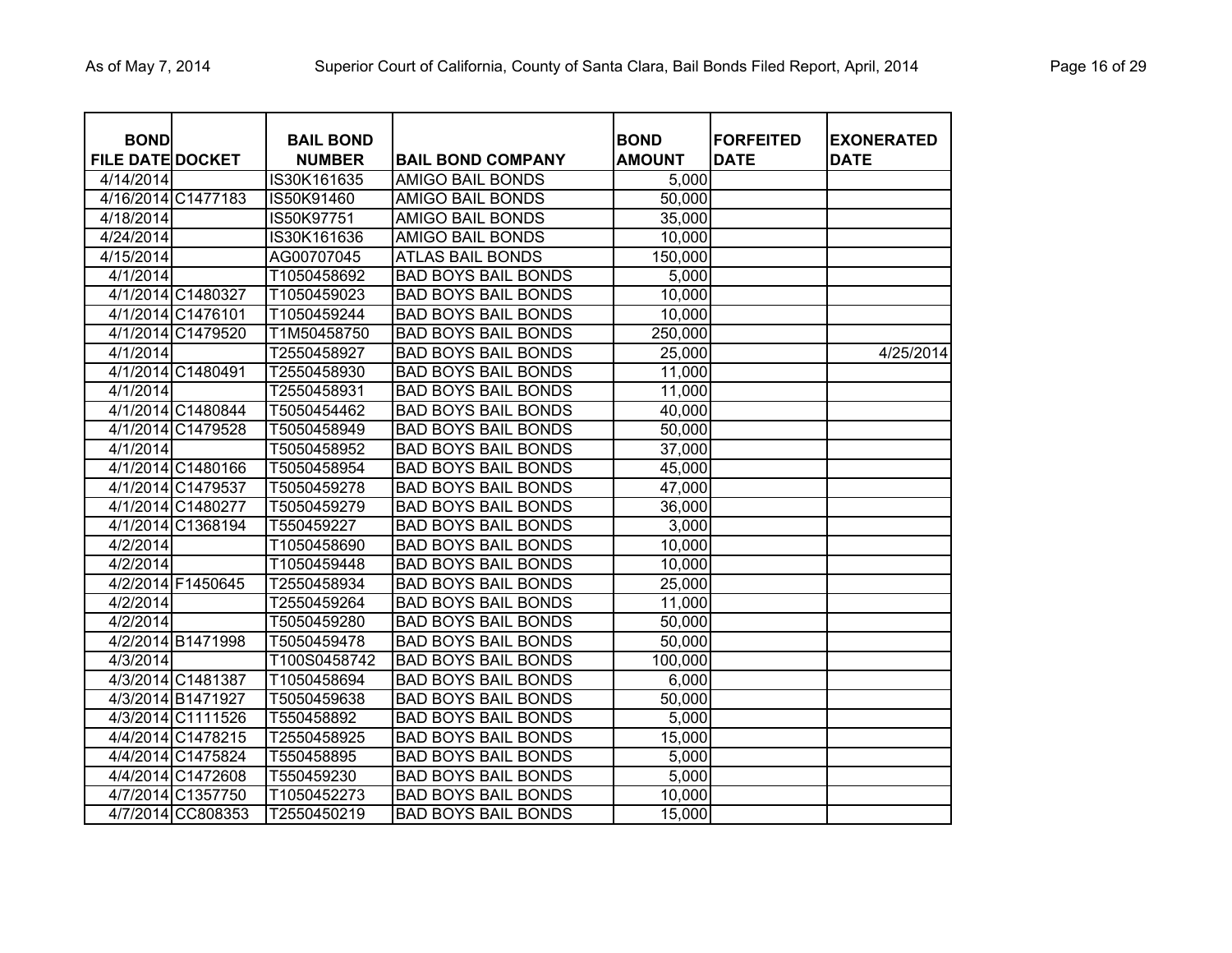| <b>BOND</b><br><b>FILE DATE DOCKET</b> |                    | <b>BAIL BOND</b><br><b>NUMBER</b> | <b>BAIL BOND COMPANY</b>   | <b>BOND</b><br><b>AMOUNT</b> | <b>FORFEITED</b><br><b>DATE</b> | <b>EXONERATED</b><br><b>DATE</b> |
|----------------------------------------|--------------------|-----------------------------------|----------------------------|------------------------------|---------------------------------|----------------------------------|
| 4/7/2014                               |                    | T2550450221                       | <b>BAD BOYS BAIL BONDS</b> | 11,000                       |                                 |                                  |
|                                        | 4/7/2014 C1479858  | T2550459262                       | <b>BAD BOYS BAIL BONDS</b> | 15,000                       |                                 |                                  |
|                                        | 4/7/2014 C1477353  | T2550459633                       | <b>BAD BOYS BAIL BONDS</b> | 15,000                       |                                 |                                  |
| 4/7/2014                               |                    | T5050459277                       | <b>BAD BOYS BAIL BONDS</b> | 36,000                       |                                 |                                  |
|                                        | 4/7/2014 C1482027  | T550458891                        | <b>BAD BOYS BAIL BONDS</b> | 5,000                        |                                 |                                  |
|                                        | 4/7/2014 C1474690  | T550459010                        | <b>BAD BOYS BAIL BONDS</b> | 5,000                        |                                 |                                  |
|                                        | 4/7/2014 C1117249  | T550459011                        | <b>BAD BOYS BAIL BONDS</b> | 1,000                        |                                 |                                  |
|                                        | 4/7/2014 C1479901  | T550459012                        | <b>BAD BOYS BAIL BONDS</b> | 5,000                        |                                 |                                  |
|                                        | 4/7/2014 C1086340  | T550459228                        | <b>BAD BOYS BAIL BONDS</b> | 5,000                        |                                 |                                  |
|                                        | 4/7/2014 C1482113  | T7550459653                       | <b>BAD BOYS BAIL BONDS</b> | 75,000                       |                                 |                                  |
| 4/8/2014                               |                    | T1050455272                       | <b>BAD BOYS BAIL BONDS</b> | 10,000                       |                                 |                                  |
|                                        | 4/8/2014 C1480889  | T2550459263                       | <b>BAD BOYS BAIL BONDS</b> | 25,000                       |                                 |                                  |
|                                        | 4/8/2014 C1478805  | T5050458947                       | <b>BAD BOYS BAIL BONDS</b> | 30,000                       |                                 |                                  |
|                                        | 4/8/2014 BB621066  | T550459229                        | <b>BAD BOYS BAIL BONDS</b> | 5,000                        |                                 |                                  |
|                                        | 4/9/2014 C1480079  | T10050459295                      | <b>BAD BOYS BAIL BONDS</b> | 75,000                       |                                 |                                  |
|                                        | 4/9/2014 C1482111  | T2550458924                       | <b>BAD BOYS BAIL BONDS</b> | 25,000                       |                                 |                                  |
| 4/10/2014 C1479551                     |                    | T10050459940                      | <b>BAD BOYS BAIL BONDS</b> | 100,000                      |                                 |                                  |
| 4/10/2014                              |                    | T2550459897                       | <b>BAD BOYS BAIL BONDS</b> | 16,000                       |                                 |                                  |
|                                        | 4/10/2014 B1471565 | T550459593                        | <b>BAD BOYS BAIL BONDS</b> | 5,000                        |                                 |                                  |
|                                        | 4/10/2014 B1367026 | T550459594                        | <b>BAD BOYS BAIL BONDS</b> | 500                          |                                 |                                  |
|                                        | 4/11/2014 C1480392 | T10050459296                      | <b>BAD BOYS BAIL BONDS</b> | 100,000                      |                                 |                                  |
|                                        | 4/11/2014 C1480392 | T10050459493                      | <b>BAD BOYS BAIL BONDS</b> | 100,000                      |                                 |                                  |
|                                        | 4/11/2014 C1477625 | T1050455286                       | <b>BAD BOYS BAIL BONDS</b> | 6,000                        |                                 |                                  |
|                                        | 4/11/2014 C1477825 | T550454260                        | <b>BAD BOYS BAIL BONDS</b> | 5,000                        |                                 |                                  |
|                                        | 4/14/2014 C1475038 | T1050459246                       | <b>BAD BOYS BAIL BONDS</b> | 5,000                        |                                 |                                  |
|                                        | 4/14/2014 B1471857 | T1050459879                       | <b>BAD BOYS BAIL BONDS</b> | 10,000                       |                                 |                                  |
|                                        | 4/14/2014 C1475200 | T1050462445                       | <b>BAD BOYS BAIL BONDS</b> | 10,000                       |                                 |                                  |
|                                        | 4/14/2014 C1351312 | T2550458923                       | <b>BAD BOYS BAIL BONDS</b> | 25,000                       |                                 |                                  |
|                                        | 4/14/2014 C1481434 | T2550462462                       | <b>BAD BOYS BAIL BONDS</b> | 21,000                       |                                 |                                  |
| 4/14/2014                              |                    | T50462484                         | <b>BAD BOYS BAIL BONDS</b> | 50,000                       |                                 |                                  |
|                                        | 4/14/2014 C1480675 | T5050459637                       | <b>BAD BOYS BAIL BONDS</b> | 35,000                       |                                 |                                  |
|                                        | 4/14/2014 C1480898 | T7550459655                       | <b>BAD BOYS BAIL BONDS</b> | 60,000                       |                                 |                                  |
| 4/15/2014 B1471927                     |                    | T10050459941                      | <b>BAD BOYS BAIL BONDS</b> | 100,000                      |                                 |                                  |
| 4/15/2014                              |                    | T1050462619                       | <b>BAD BOYS BAIL BONDS</b> | 10,000                       |                                 |                                  |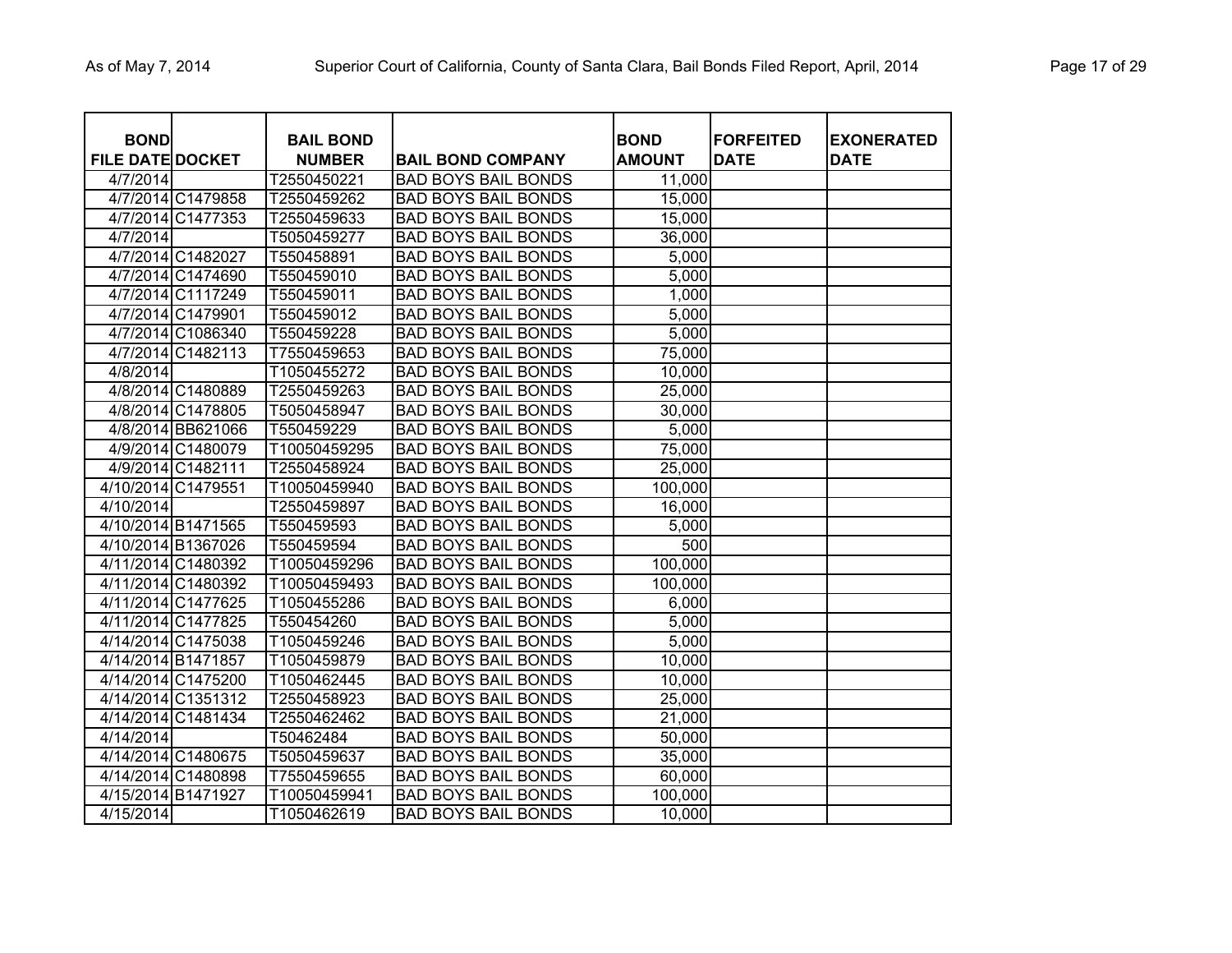| <b>BOND</b><br><b>FILE DATE DOCKET</b> |                    | <b>BAIL BOND</b><br><b>NUMBER</b> | <b>BAIL BOND COMPANY</b>   | <b>BOND</b><br><b>AMOUNT</b> | <b>FORFEITED</b><br><b>DATE</b> | <b>EXONERATED</b><br><b>DATE</b> |
|----------------------------------------|--------------------|-----------------------------------|----------------------------|------------------------------|---------------------------------|----------------------------------|
| 4/15/2014 B1472508                     |                    | T2550462466                       | <b>BAD BOYS BAIL BONDS</b> | 15,000                       |                                 |                                  |
| 4/15/2014 C1481019                     |                    | T5050462490                       | <b>BAD BOYS BAIL BONDS</b> | 50,000                       |                                 |                                  |
| 4/16/2014                              |                    | T1050462447                       | <b>BAD BOYS BAIL BONDS</b> | 10,000                       |                                 |                                  |
| 4/16/2014 C1481586                     |                    | T2550454730                       | <b>BAD BOYS BAIL BONDS</b> | 11,000                       |                                 |                                  |
| 4/16/2014                              |                    | T2550459040                       | <b>BAD BOYS BAIL BONDS</b> | 22,000                       |                                 |                                  |
| 4/17/2014 C1475758                     |                    | T10050455353                      | <b>BAD BOYS BAIL BONDS</b> | 100,000                      |                                 |                                  |
|                                        | 4/17/2014 C1478829 | T1050454280                       | <b>BAD BOYS BAIL BONDS</b> | 10,000                       |                                 |                                  |
| 4/17/2014 C1478230                     |                    | T1050454714                       | <b>BAD BOYS BAIL BONDS</b> | 6,000                        |                                 |                                  |
| 4/17/2014 C1475421                     |                    | T1050459878                       | <b>BAD BOYS BAIL BONDS</b> | 8,000                        |                                 |                                  |
| 4/17/2014 B1365460                     |                    | T255042629                        | <b>BAD BOYS BAIL BONDS</b> | 25,000                       |                                 |                                  |
| 4/17/2014 C1481457                     |                    | T2550462464                       | <b>BAD BOYS BAIL BONDS</b> | 25,000                       |                                 |                                  |
| 4/17/2014 C1351001                     |                    | T5050459292                       | <b>BAD BOYS BAIL BONDS</b> | 50,000                       | 4/30/2014                       |                                  |
|                                        | 4/17/2014 C1351214 | T5050462485                       | <b>BAD BOYS BAIL BONDS</b> | 15,000                       |                                 |                                  |
| 4/17/2014                              |                    | T5050462486                       | <b>BAD BOYS BAIL BONDS</b> | 36,000                       |                                 |                                  |
| 4/17/2014 C1240099                     |                    | T5050462488                       | <b>BAD BOYS BAIL BONDS</b> | 25,000                       |                                 |                                  |
| 4/17/2014 C1476918                     |                    | T550462435                        | <b>BAD BOYS BAIL BONDS</b> | 5,000                        |                                 |                                  |
| 4/17/2014 C1479757                     |                    | T550462608                        | <b>BAD BOYS BAIL BONDS</b> | 5,000                        |                                 |                                  |
| 4/18/2014                              |                    | T1050454277                       | <b>BAD BOYS BAIL BONDS</b> | 10,000                       |                                 |                                  |
| 4/18/2014                              |                    | T2550454732                       | <b>BAD BOYS BAIL BONDS</b> | 15,000                       |                                 |                                  |
| 4/18/2014 F1450796                     |                    | T2550455120                       | <b>BAD BOYS BAIL BONDS</b> | 25,000                       |                                 |                                  |
| 4/18/2014                              |                    | T2550462463                       | <b>BAD BOYS BAIL BONDS</b> | 25,000                       |                                 |                                  |
| 4/18/2014 F1450482                     |                    | T5050462487                       | <b>BAD BOYS BAIL BONDS</b> | 40,000                       |                                 |                                  |
| 4/21/2014 C1479682                     |                    | T1050462449                       | <b>BAD BOYS BAIL BONDS</b> | 10,000                       |                                 |                                  |
| 4/21/2014                              |                    | T1050463778                       | <b>BAD BOYS BAIL BONDS</b> | 10,000                       |                                 |                                  |
| 4/21/2014                              |                    | T1050463779                       | <b>BAD BOYS BAIL BONDS</b> | 10,000                       |                                 |                                  |
|                                        | 4/21/2014 C1481413 | T2550454734                       | <b>BAD BOYS BAIL BONDS</b> | 25,000                       |                                 |                                  |
| 4/21/2014 C1478673                     |                    | T2550454735                       | <b>BAD BOYS BAIL BONDS</b> | 25,000                       |                                 |                                  |
| 4/21/2014                              |                    | T2550454737                       | <b>BAD BOYS BAIL BONDS</b> | 16,000                       |                                 |                                  |
| 4/21/2014 C1480805                     |                    | T2550462630                       | <b>BAD BOYS BAIL BONDS</b> | 25,000                       |                                 |                                  |
| 4/21/2014 C1480805                     |                    | T2550462631                       | <b>BAD BOYS BAIL BONDS</b> | 25,000                       |                                 |                                  |
| 4/21/2014                              |                    | T2550463789                       | <b>BAD BOYS BAIL BONDS</b> | 15,000                       |                                 |                                  |
| 4/21/2014 C1356422                     |                    | T2550463790                       | <b>BAD BOYS BAIL BONDS</b> | 25,000                       |                                 |                                  |
| 4/21/2014                              |                    | T2550463794                       | <b>BAD BOYS BAIL BONDS</b> | 15,000                       |                                 |                                  |
| 4/21/2014 C1479086                     |                    | T550462437                        | <b>BAD BOYS BAIL BONDS</b> | 5,000                        |                                 |                                  |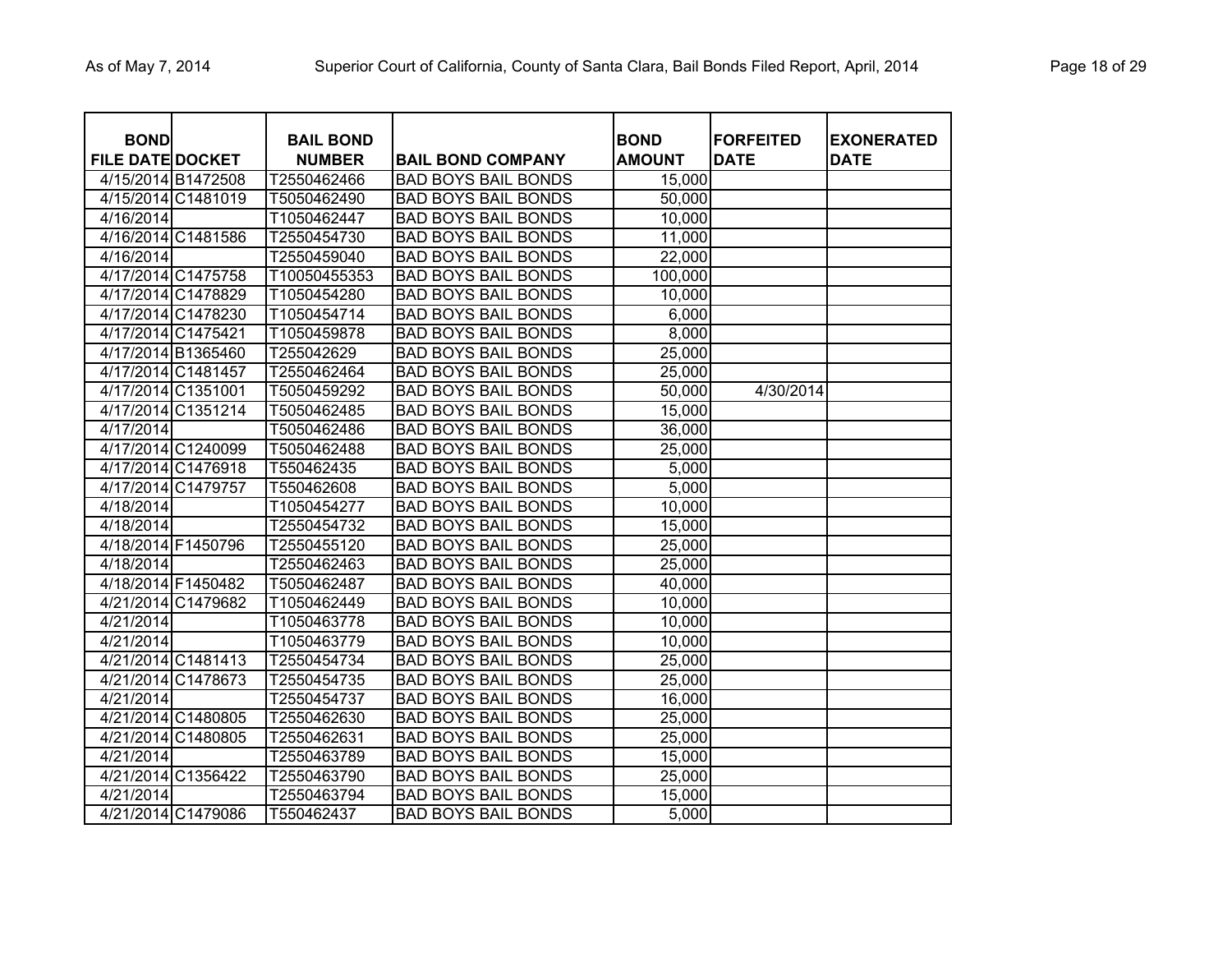| <b>BOND</b><br><b>FILE DATE DOCKET</b> |                    | <b>BAIL BOND</b><br><b>NUMBER</b> | <b>BAIL BOND COMPANY</b>       | <b>BOND</b><br><b>AMOUNT</b> | <b>FORFEITED</b><br><b>DATE</b> | <b>EXONERATED</b><br><b>DATE</b> |
|----------------------------------------|--------------------|-----------------------------------|--------------------------------|------------------------------|---------------------------------|----------------------------------|
| 4/22/2014 B1471631                     |                    | T1050462450                       | <b>BAD BOYS BAIL BONDS</b>     | 10,000                       |                                 |                                  |
|                                        | 4/22/2014 C1472339 | T1050463777                       | <b>BAD BOYS BAIL BONDS</b>     | 10,000                       |                                 |                                  |
| 4/22/2014                              |                    | T1050463780                       | <b>BAD BOYS BAIL BONDS</b>     | 6,500                        |                                 |                                  |
|                                        | 4/22/2014 B1472430 | T1050463927                       | <b>BAD BOYS BAIL BONDS</b>     | 10,000                       |                                 |                                  |
|                                        | 4/22/2014 C1368242 | T2550454733                       | <b>BAD BOYS BAIL BONDS</b>     | 11,000                       |                                 |                                  |
| 4/22/2014                              |                    | T2550462465                       | <b>BAD BOYS BAIL BONDS</b>     | 15,000                       |                                 |                                  |
| 4/22/2014                              |                    | T5050463809                       | <b>BAD BOYS BAIL BONDS</b>     | 35,000                       |                                 |                                  |
|                                        | 4/22/2014 B1472506 | T505048948                        | <b>BAD BOYS BAIL BONDS</b>     | 30,000                       |                                 |                                  |
| 4/23/2014                              |                    | T2550459043                       | <b>BAD BOYS BAIL BONDS</b>     | 15,000                       |                                 |                                  |
|                                        | 4/23/2014 C1350615 | T5050454766                       | <b>BAD BOYS BAIL BONDS</b>     | 30,000                       |                                 |                                  |
|                                        | 4/24/2014 C1481658 | T1050463775                       | <b>BAD BOYS BAIL BONDS</b>     | 6,000                        |                                 |                                  |
|                                        | 4/24/2014 C1480415 | T2550463943                       | <b>BAD BOYS BAIL BONDS</b>     | 10,000                       | 4/24/2014                       |                                  |
|                                        | 4/24/2014 C1475689 | T550463752                        | <b>BAD BOYS BAIL BONDS</b>     | 2,000                        |                                 |                                  |
| 4/25/2014                              |                    | T1050463924                       | <b>BAD BOYS BAIL BONDS</b>     | 6,000                        |                                 |                                  |
| 4/25/2014 F1450869                     |                    | T2550463942                       | <b>BAD BOYS BAIL BONDS</b>     | 15,000                       |                                 | 5/1/2014                         |
| 4/25/2014                              |                    | T2550463945                       | <b>BAD BOYS BAIL BONDS</b>     | 15,000                       |                                 |                                  |
| 4/28/2014                              |                    | T1050463923                       | <b>BAD BOYS BAIL BONDS</b>     | 10,000                       |                                 |                                  |
| 4/28/2014                              |                    | T1050463926                       | <b>BAD BOYS BAIL BONDS</b>     | 10,000                       |                                 |                                  |
| 4/28/2014                              |                    | T2550459041                       | <b>BAD BOYS BAIL BONDS</b>     | 25,000                       |                                 |                                  |
|                                        | 4/28/2014 C1242125 | T2550463946                       | <b>BAD BOYS BAIL BONDS</b>     | 20,000                       |                                 |                                  |
|                                        | 4/28/2014 C1482410 | T5050462648                       | <b>BAD BOYS BAIL BONDS</b>     | 50,000                       |                                 |                                  |
| 4/28/2014                              |                    | T5050463964                       | <b>BAD BOYS BAIL BONDS</b>     | 30,000                       |                                 |                                  |
|                                        | 4/28/2014 C1368954 | T550463914                        | <b>BAD BOYS BAIL BONDS</b>     | 5,000                        |                                 |                                  |
|                                        | 4/28/2014 C1481048 | T7550463830                       | <b>BAD BOYS BAIL BONDS</b>     | 51,000                       |                                 |                                  |
|                                        | 4/29/2014 B1472109 | T1050454279                       | <b>BAD BOYS BAIL BONDS</b>     | 10,000                       |                                 |                                  |
|                                        | 4/29/2014 C1480395 | T1050454409                       | <b>BAD BOYS BAIL BONDS</b>     | 10,000                       |                                 |                                  |
| 4/29/2014                              |                    | T1050464061                       | <b>BAD BOYS BAIL BONDS</b>     | 10,000                       |                                 |                                  |
| 4/29/2014                              |                    | T5050462491                       | <b>BAD BOYS BAIL BONDS</b>     | 26,250                       |                                 |                                  |
| 4/30/2014                              |                    | T10050463832                      | <b>BAD BOYS BAIL BONDS</b>     | 100,000                      |                                 |                                  |
| 4/30/2014                              |                    | T2550455122                       | <b>BAD BOYS BAIL BONDS</b>     | 25,000                       |                                 |                                  |
| 4/30/2014                              |                    | T2550464257                       | <b>BAD BOYS BAIL BONDS</b>     | 25,000                       |                                 |                                  |
|                                        | 4/30/2014 C1479088 | T550464208                        | <b>BAD BOYS BAIL BONDS</b>     | 5,000                        |                                 |                                  |
|                                        | 4/1/2014 C1372023  | FCS101284000                      | <b>BAIL HOTLINE BAIL BONDS</b> | 5,000                        |                                 |                                  |
| 4/1/2014                               |                    | FCS101284003                      | <b>BAIL HOTLINE BAIL BONDS</b> | 5,000                        |                                 |                                  |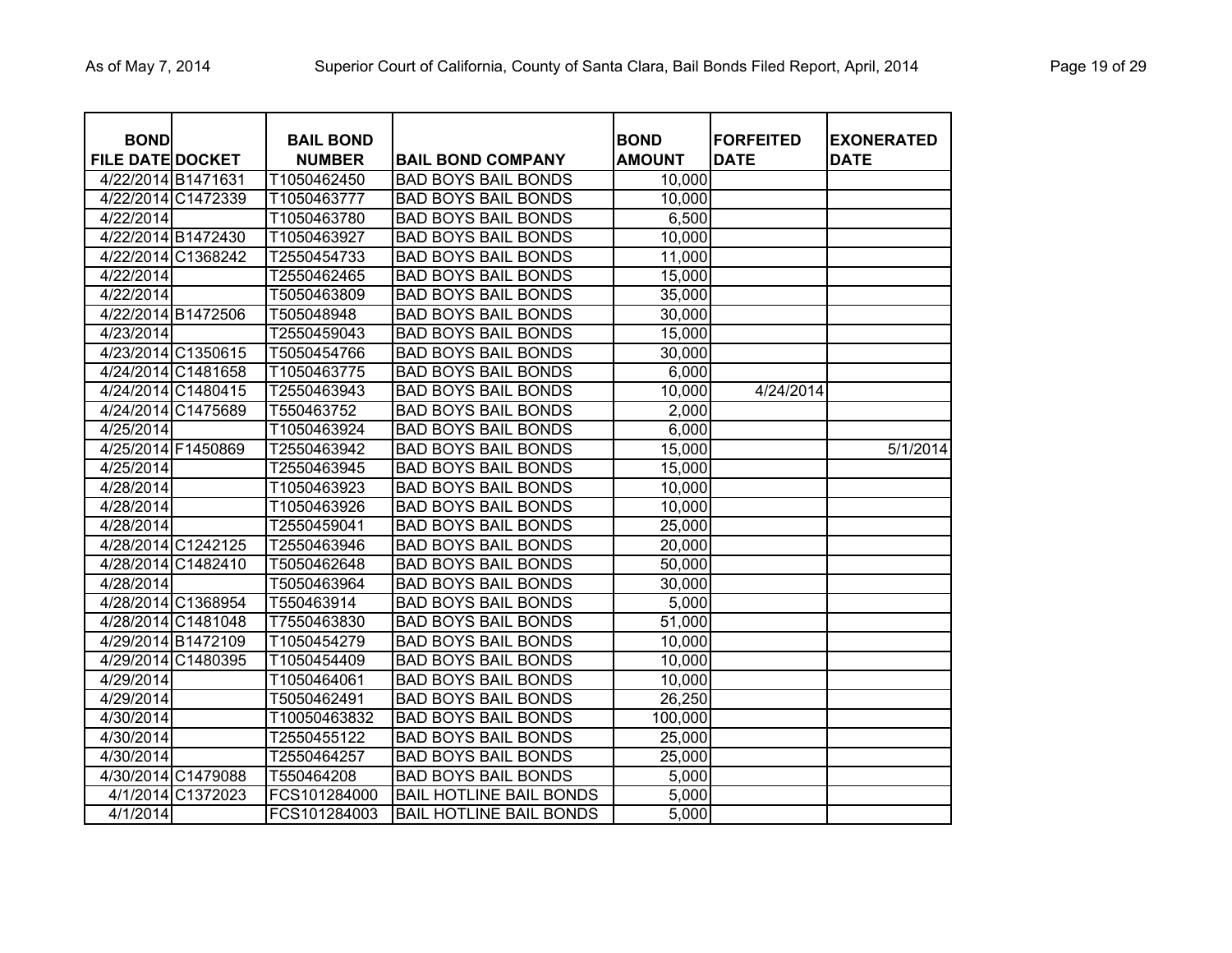| <b>BOND</b><br><b>FILE DATE DOCKET</b> | <b>BAIL BOND</b><br><b>NUMBER</b> | <b>BAIL BOND COMPANY</b>       | <b>BOND</b><br><b>AMOUNT</b> | <b>FORFEITED</b><br><b>DATE</b> | <b>EXONERATED</b><br><b>DATE</b> |
|----------------------------------------|-----------------------------------|--------------------------------|------------------------------|---------------------------------|----------------------------------|
| 4/1/2014                               | FCS101284004                      | <b>BAIL HOTLINE BAIL BONDS</b> | 10,000                       |                                 | 4/25/2014                        |
| 4/1/2014 C1479535                      | FCS101284005                      | <b>BAIL HOTLINE BAIL BONDS</b> | $\overline{5,000}$           |                                 |                                  |
| 4/1/2014 B1472288                      | FCS101289972                      | <b>BAIL HOTLINE BAIL BONDS</b> | 6,000                        |                                 |                                  |
| 4/1/2014                               | FCS251290183                      | <b>BAIL HOTLINE BAIL BONDS</b> | 16,000                       |                                 |                                  |
| 4/1/2014 C1364320                      | FCS501270639                      | <b>BAIL HOTLINE BAIL BONDS</b> | 50,000                       |                                 |                                  |
| 4/2/2014 C1474717                      | FCS251290184                      | <b>BAIL HOTLINE BAIL BONDS</b> | 20,000                       |                                 |                                  |
| 4/2/2014 C1479524                      | FCS251290186                      | <b>BAIL HOTLINE BAIL BONDS</b> | 10,000                       |                                 |                                  |
| 4/3/2014                               | FCS251290185                      | <b>BAIL HOTLINE BAIL BONDS</b> | 23,000                       |                                 |                                  |
| 4/3/2014 B1472021                      | FCS251293407                      | <b>BAIL HOTLINE BAIL BONDS</b> | 15,000                       | 4/15/2014                       |                                  |
| 4/3/2014 C1356094                      | FCS501290246                      | <b>BAIL HOTLINE BAIL BONDS</b> | 50,000                       |                                 |                                  |
| 4/3/2014 C1479437                      | FCS501290254                      | <b>BAIL HOTLINE BAIL BONDS</b> | 30,000                       |                                 |                                  |
| 4/3/2014 C1480386                      | FCS501290255                      | <b>BAIL HOTLINE BAIL BONDS</b> | 31,000                       |                                 |                                  |
| 4/4/2014 C1475588                      | FCS101293363                      | <b>BAIL HOTLINE BAIL BONDS</b> | 10,000                       |                                 |                                  |
| 4/4/2014 F1450568                      | FCS251293409                      | <b>BAIL HOTLINE BAIL BONDS</b> | 15,000                       | 4/4/2014                        |                                  |
| 4/7/2014 C1356790                      | FCS1001293472                     | <b>BAIL HOTLINE BAIL BONDS</b> | 65,000                       |                                 |                                  |
| 4/7/2014 C1482029                      | FCS101284002                      | <b>BAIL HOTLINE BAIL BONDS</b> | 5,000                        |                                 |                                  |
| 4/7/2014 C1479127                      | FCS2501255790                     | <b>BAIL HOTLINE BAIL BONDS</b> | 110,000                      |                                 |                                  |
| 4/7/2014 C1480886                      | FCS251290189                      | <b>BAIL HOTLINE BAIL BONDS</b> | 25,000                       |                                 |                                  |
| 4/7/2014                               | FCS251290190                      | <b>BAIL HOTLINE BAIL BONDS</b> | 20,000                       |                                 |                                  |
| 4/7/2014 C1354628                      | FCS251290191                      | <b>BAIL HOTLINE BAIL BONDS</b> | 25,000                       |                                 |                                  |
| 4/7/2014                               | FCS501241029                      | <b>BAIL HOTLINE BAIL BONDS</b> | 30,000                       |                                 | 4/21/2014                        |
| 4/8/2014 C1480679                      | FCS101297678                      | <b>BAIL HOTLINE BAIL BONDS</b> | 5,000                        | 4/18/2014                       |                                  |
| 4/8/2014 B1471063                      | FCS251293408                      | <b>BAIL HOTLINE BAIL BONDS</b> | 20,000                       |                                 |                                  |
| 4/8/2014 C1370481                      | FCS251293410                      | <b>BAIL HOTLINE BAIL BONDS</b> | 15,000                       |                                 |                                  |
| 4/8/2014 C1368038                      | FCS251293411                      | <b>BAIL HOTLINE BAIL BONDS</b> | 15,000                       |                                 |                                  |
| 4/8/2014 C1482114                      | FCS251294092                      | <b>BAIL HOTLINE BAIL BONDS</b> | 15,000                       |                                 |                                  |
| 4/8/2014                               | FCS501255641                      | <b>BAIL HOTLINE BAIL BONDS</b> | 20,000                       |                                 |                                  |
| 4/9/2014 C1371221                      | FCS1001241134                     | <b>BAIL HOTLINE BAIL BONDS</b> | 60,000                       |                                 |                                  |
| 4/9/2014 B1471998                      | FCS251290187                      | <b>BAIL HOTLINE BAIL BONDS</b> | 20,000                       | 4/11/2014                       |                                  |
| 4/9/2014 C1480654                      | FCS251294093                      | <b>BAIL HOTLINE BAIL BONDS</b> | 25,000                       |                                 |                                  |
| 4/10/2014                              | FCS1501270734                     | <b>BAIL HOTLINE BAIL BONDS</b> | 50,000                       |                                 |                                  |
| 4/10/2014 C1242550                     | FCS251294094                      | <b>BAIL HOTLINE BAIL BONDS</b> | 25,000                       |                                 |                                  |
| 4/11/2014 C1237819                     | FCS101297680                      | <b>BAIL HOTLINE BAIL BONDS</b> | 5,000                        |                                 |                                  |
| 4/11/2014 C1225265                     | FCS251294098                      | <b>BAIL HOTLINE BAIL BONDS</b> | 15,000                       |                                 |                                  |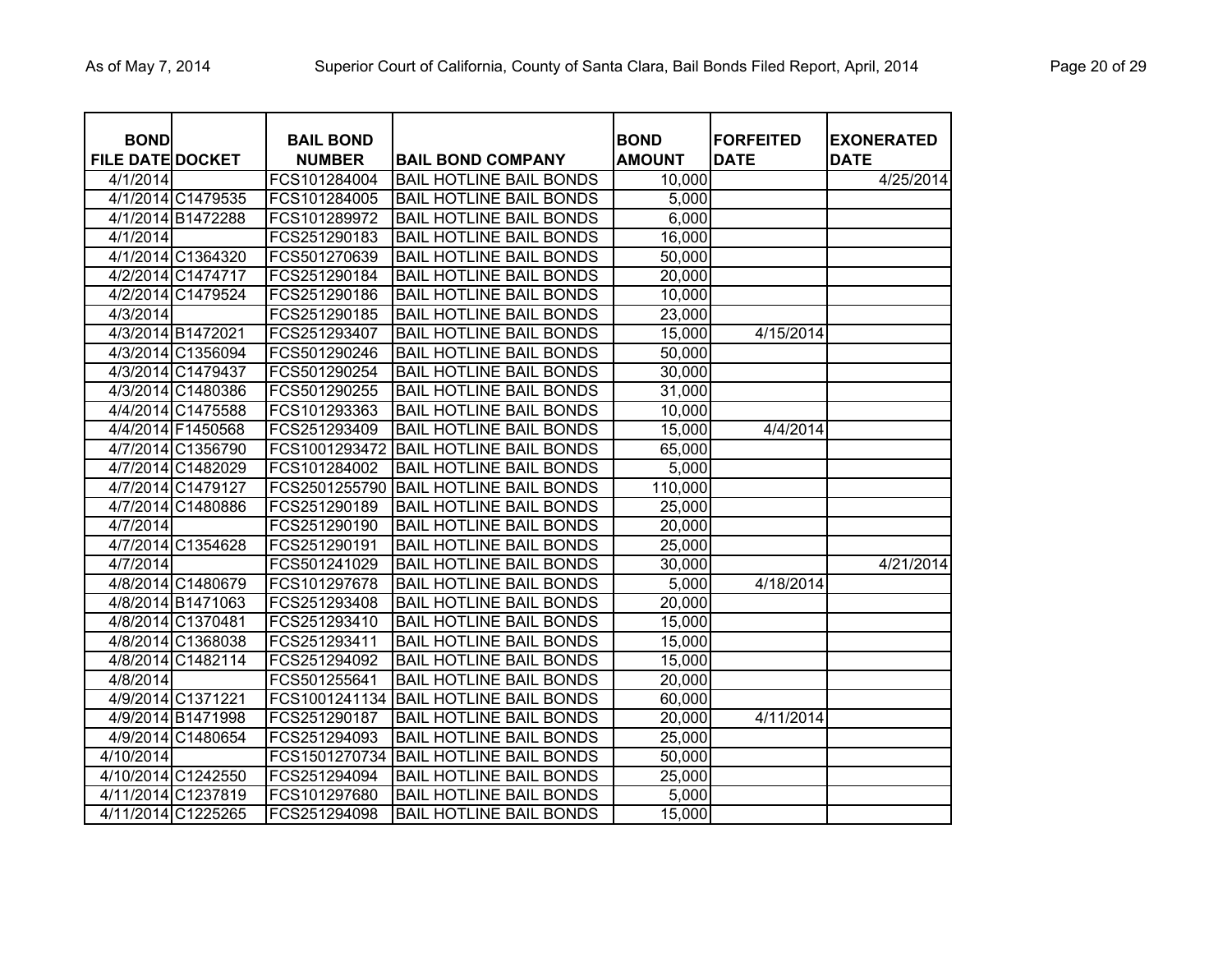| <b>BOND</b>             |                    | <b>BAIL BOND</b> |                                | <b>BOND</b>   | <b>FORFEITED</b> | <b>EXONERATED</b> |
|-------------------------|--------------------|------------------|--------------------------------|---------------|------------------|-------------------|
| <b>FILE DATE DOCKET</b> |                    | <b>NUMBER</b>    | <b>BAIL BOND COMPANY</b>       | <b>AMOUNT</b> | <b>DATE</b>      | <b>DATE</b>       |
| 4/11/2014 C1481016      |                    | FCS251294099     | <b>BAIL HOTLINE BAIL BONDS</b> | 11,000        |                  |                   |
| 4/14/2014 C1481420      |                    | FCS1001241137    | <b>BAIL HOTLINE BAIL BONDS</b> | 60,000        |                  |                   |
| 4/14/2014               |                    | FCS101297682     | <b>BAIL HOTLINE BAIL BONDS</b> | 10,000        |                  |                   |
| 4/14/2014 C1480765      |                    | FCS251294100     | <b>BAIL HOTLINE BAIL BONDS</b> | 25,000        |                  |                   |
| 4/15/2014 B1472538      |                    | FCS1001241135    | <b>BAIL HOTLINE BAIL BONDS</b> | 70,000        |                  |                   |
| 4/15/2014 B1472479      |                    | FCS101297681     | <b>BAIL HOTLINE BAIL BONDS</b> | 10,000        |                  |                   |
|                         | 4/15/2014 C1367455 | FCS2501247790    | <b>BAIL HOTLINE BAIL BONDS</b> | 200,000       |                  |                   |
| 4/15/2014 C1480137      |                    | FCS501294253     | <b>BAIL HOTLINE BAIL BONDS</b> | 45,000        |                  |                   |
|                         | 4/16/2014 C1473669 | FCS251294096     | <b>BAIL HOTLINE BAIL BONDS</b> | 15,000        | 4/23/2014        |                   |
|                         | 4/16/2014 C1362188 | FCS251294097     | <b>BAIL HOTLINE BAIL BONDS</b> | 15,000        | 4/23/2014        |                   |
| 4/16/2014               |                    | FCS501294195     | <b>BAIL HOTLINE BAIL BONDS</b> | 26,000        |                  |                   |
| 4/17/2014 C1234434      |                    | FCS101298603     | <b>BAIL HOTLINE BAIL BONDS</b> | 1,000         | 5/5/2014         |                   |
| 4/17/2014 B1471554      |                    | FCS251248233     | <b>BAIL HOTLINE BAIL BONDS</b> | 25,000        |                  |                   |
|                         | 4/17/2014 C1479076 | FCS251294101     | <b>BAIL HOTLINE BAIL BONDS</b> | 5,000         |                  |                   |
| 4/21/2014               |                    | FCS101293859     | <b>BAIL HOTLINE BAIL BONDS</b> | 10,000        |                  |                   |
| 4/21/2014               |                    | FCS101293860     | <b>BAIL HOTLINE BAIL BONDS</b> | 10,000        |                  |                   |
|                         | 4/21/2014 C1107635 | FCS251305919     | <b>BAIL HOTLINE BAIL BONDS</b> | 5,000         |                  |                   |
|                         | 4/21/2014 C1481394 | FCS251305921     | <b>BAIL HOTLINE BAIL BONDS</b> | 20,000        |                  |                   |
| 4/21/2014 B1472114      |                    | FCS251305922     | <b>BAIL HOTLINE BAIL BONDS</b> | 16,000        |                  | 4/24/2014         |
|                         | 4/21/2014 C1109196 | FCS251305923     | <b>BAIL HOTLINE BAIL BONDS</b> | 25,000        |                  |                   |
|                         | 4/21/2014 C1482368 | FCS501265303     | <b>BAIL HOTLINE BAIL BONDS</b> | 35,000        |                  |                   |
| 4/21/2014 C1478811      |                    | FCS501294254     | <b>BAIL HOTLINE BAIL BONDS</b> | 40,000        |                  |                   |
| 4/21/2014 C1479064      |                    | FCS501294255     | <b>BAIL HOTLINE BAIL BONDS</b> | 40,000        |                  |                   |
| 4/21/2014               |                    | FCS501294256     | <b>BAIL HOTLINE BAIL BONDS</b> | 12,000        |                  |                   |
| 4/22/2014               |                    | FCS101293858     | <b>BAIL HOTLINE BAIL BONDS</b> | 5,000         |                  |                   |
| 4/22/2014 B1264030      |                    | FCS101298604     | <b>BAIL HOTLINE BAIL BONDS</b> | 10,000        |                  |                   |
| 4/22/2014 C1480170      |                    | FCS501294257     | <b>BAIL HOTLINE BAIL BONDS</b> | 50,000        |                  |                   |
| 4/23/2014 C1481522      |                    | FCS101284001     | <b>BAIL HOTLINE BAIL BONDS</b> | 10,000        |                  |                   |
|                         | 4/23/2014 C1481522 | FCS101293364     | <b>BAIL HOTLINE BAIL BONDS</b> | 10,000        |                  |                   |
| 4/24/2014 B1367890      |                    | FCS101293779     | <b>BAIL HOTLINE BAIL BONDS</b> | 5,000         |                  |                   |
| 4/24/2014               |                    | FCS251294121     | <b>BAIL HOTLINE BAIL BONDS</b> | 10,000        |                  |                   |
| 4/24/2014 C1081729      |                    | FCS501270641     | <b>BAIL HOTLINE BAIL BONDS</b> | 50,000        |                  |                   |
| 4/25/2014 C1478286      |                    | FCS101311306     | <b>BAIL HOTLINE BAIL BONDS</b> | 10,000        |                  |                   |
|                         | 4/25/2014 C1367458 | FCS101311307     | <b>BAIL HOTLINE BAIL BONDS</b> | 2,000         | 4/28/2014        |                   |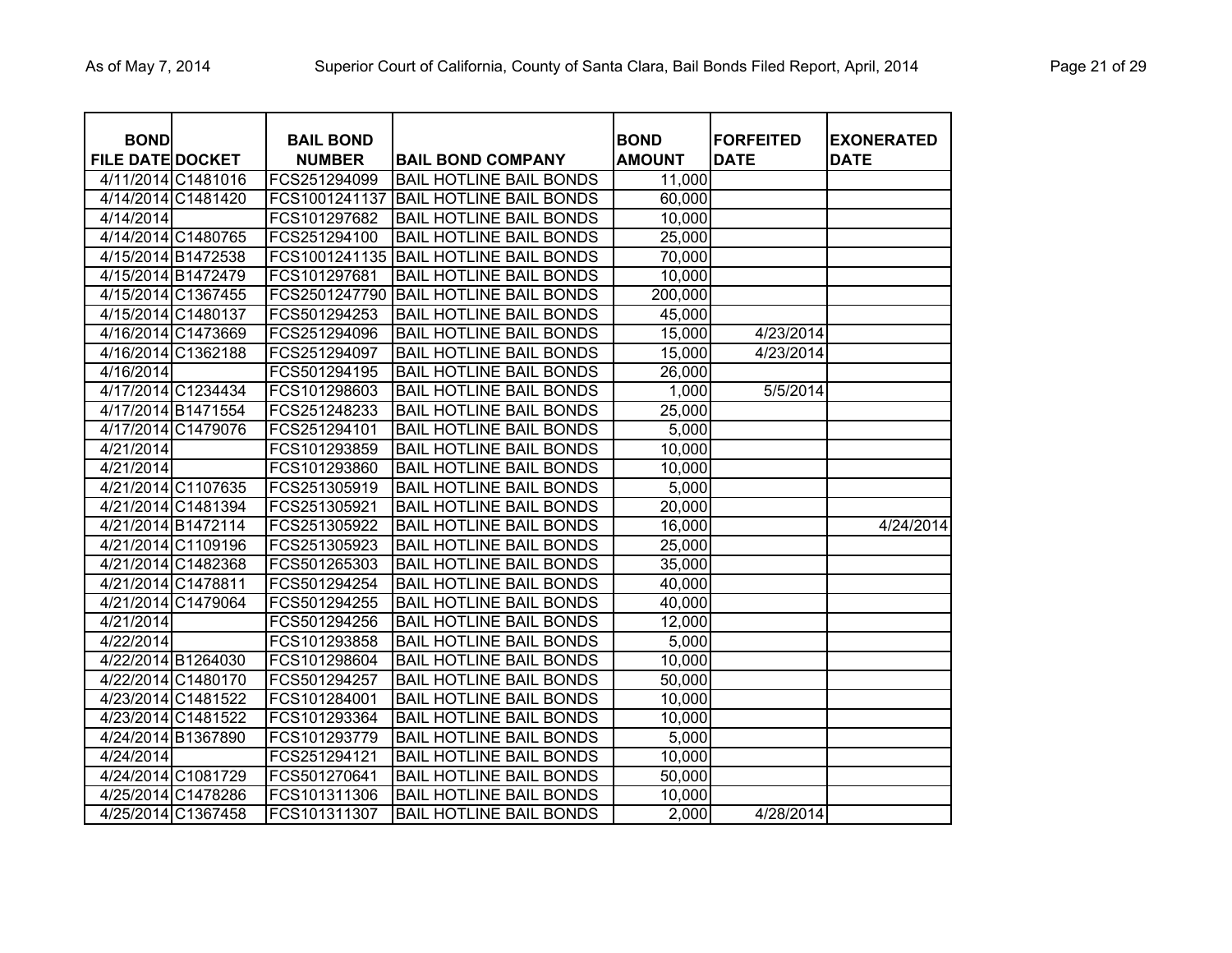| <b>BOND</b>             |                    | <b>BAIL BOND</b> |                                       | <b>BOND</b>   | <b>FORFEITED</b> | <b>EXONERATED</b> |
|-------------------------|--------------------|------------------|---------------------------------------|---------------|------------------|-------------------|
| <b>FILE DATE DOCKET</b> |                    | <b>NUMBER</b>    | <b>BAIL BOND COMPANY</b>              | <b>AMOUNT</b> | <b>DATE</b>      | <b>DATE</b>       |
| 4/25/2014 C1367021      |                    | FCS101311308     | <b>BAIL HOTLINE BAIL BONDS</b>        | 2,500         | 4/28/2014        |                   |
| 4/25/2014 C1481723      |                    | FCS251294125     | <b>BAIL HOTLINE BAIL BONDS</b>        | 12,000        |                  |                   |
| 4/25/2014 F1450757      |                    |                  | FCS5001233884 BAIL HOTLINE BAIL BONDS | 500,000       |                  |                   |
| 4/25/2014               |                    |                  | FCS5001233885 BAIL HOTLINE BAIL BONDS | 230,000       |                  |                   |
| 4/25/2014 C1361112      |                    | FCS501311714     | <b>BAIL HOTLINE BAIL BONDS</b>        | 35,000        | 4/28/2014        |                   |
| 4/28/2014 B1471049      |                    | FCS101311310     | <b>BAIL HOTLINE BAIL BONDS</b>        | 5,000         |                  |                   |
| 4/28/2014               |                    | FCS2501250882    | <b>BAIL HOTLINE BAIL BONDS</b>        | 185,000       |                  |                   |
| 4/28/2014 C1371658      |                    | FCS251311635     | <b>BAIL HOTLINE BAIL BONDS</b>        | 5,000         |                  |                   |
| 4/28/2014 C1352870      |                    | FCS251311637     | <b>BAIL HOTLINE BAIL BONDS</b>        | 15,000        |                  |                   |
| 4/28/2014               |                    | FCS251311638     | <b>BAIL HOTLINE BAIL BONDS</b>        | 15,000        |                  |                   |
| 4/28/2014               |                    | FCS251311639     | <b>BAIL HOTLINE BAIL BONDS</b>        | 25,000        |                  |                   |
| 4/28/2014 C1479221      |                    | FCS501279441     | <b>BAIL HOTLINE BAIL BONDS</b>        | 31,000        |                  |                   |
| 4/29/2014 C1475346      |                    | FCS101293365     | <b>BAIL HOTLINE BAIL BONDS</b>        | 6,000         |                  |                   |
| 4/29/2014               |                    | FCS101311309     | <b>BAIL HOTLINE BAIL BONDS</b>        | 10,000        |                  |                   |
| 4/29/2014               |                    | FCS501311715     | <b>BAIL HOTLINE BAIL BONDS</b>        | 25,000        |                  |                   |
| 4/30/2014               |                    | FCS101293366     | <b>BAIL HOTLINE BAIL BONDS</b>        | 10,000        |                  |                   |
| 4/30/2014               |                    | FCS501311716     | <b>BAIL HOTLINE BAIL BONDS</b>        | 20,000        |                  |                   |
| 4/30/2014               |                    | FCS501311717     | <b>BAIL HOTLINE BAIL BONDS</b>        | 50,000        |                  |                   |
| 4/30/2014               |                    | FCS501311718     | <b>BAIL HOTLINE BAIL BONDS</b>        | 25,000        |                  |                   |
| 4/16/2014               |                    | AC00700523       | <b>BESHEARS BAIL BONDS</b>            | 15,000        |                  |                   |
|                         | 4/8/2014 C1474837  | AS15402839       | <b>BEVERLY NELSON BAIL BON</b>        | 15,000        |                  |                   |
|                         | 4/7/2014 C1481525  |                  | 5551110786 BODYGUARD BAIL BONDS       | 36,000        |                  |                   |
| 4/11/2014               |                    |                  | 5551111457 BODYGUARD BAIL BONDS       | 35,000        |                  |                   |
| 4/11/2014               |                    |                  | 5551111460 BODYGUARD BAIL BONDS       | 41,000        |                  |                   |
| 4/14/2014               |                    |                  | 5271845151 BODYGUARD BAIL BONDS       | 16,000        |                  |                   |
|                         | 4/18/2014 C1477194 |                  | 5551111486 BODYGUARD BAIL BONDS       | 50,000        |                  |                   |
| 4/21/2014               |                    |                  | 5271884558 BODYGUARD BAIL BONDS       | 25,000        |                  |                   |
| 4/22/2014               |                    |                  | 5551111473 BODYGUARD BAIL BONDS       | 25,000        |                  |                   |
| 4/24/2014               |                    |                  | 5551129715 BODYGUARD BAIL BONDS       | 25,000        |                  |                   |
| 4/28/2014               |                    |                  | 5271941149 BODYGUARD BAIL BONDS       | 26,000        |                  |                   |
|                         | 4/9/2014 C1481455  | 2014CC008651     | CHRISTOPHER JOHN SCOTT                | 25,000        |                  |                   |
| 4/1/2014                |                    | 2014EE002118     | <b>DISCREET BAIL BONDS</b>            | 60,000        |                  |                   |
|                         | 4/7/2014 C1480887  | 2014DD007801     | <b>DISCREET BAIL BONDS</b>            | 35,000        |                  |                   |
|                         | 4/8/2014 F1450748  | 2014BB015173     | IDISCREET BAIL BONDS                  | 10,000        |                  |                   |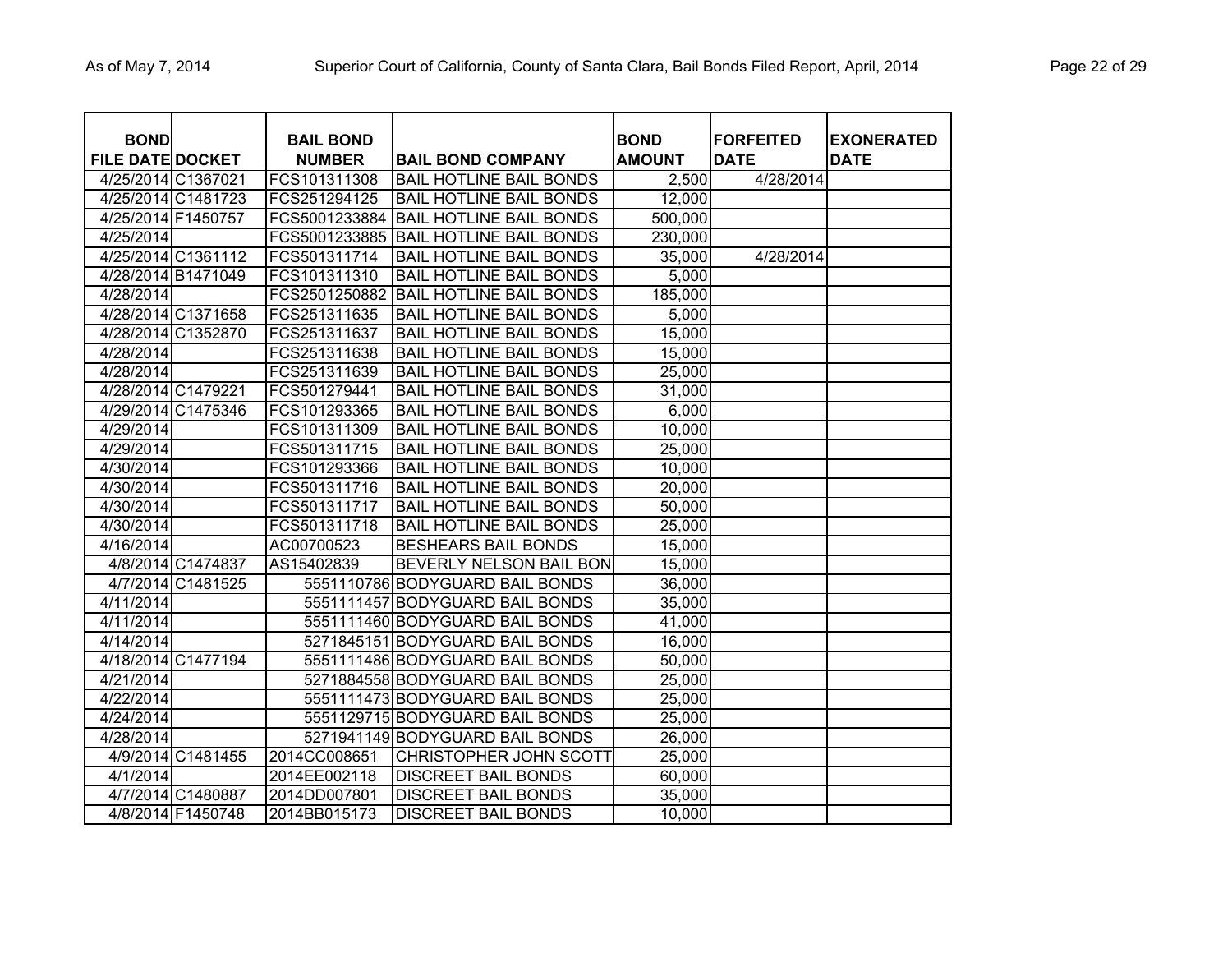| <b>BOND</b><br><b>FILE DATE DOCKET</b> |                    | <b>BAIL BOND</b><br><b>NUMBER</b> | <b>BAIL BOND COMPANY</b>         | <b>BOND</b><br><b>AMOUNT</b> | <b>FORFEITED</b><br><b>DATE</b> | <b>EXONERATED</b><br><b>DATE</b> |
|----------------------------------------|--------------------|-----------------------------------|----------------------------------|------------------------------|---------------------------------|----------------------------------|
|                                        | 4/8/2014 C1352801  | 2014BB017920                      | <b>DISCREET BAIL BONDS</b>       | 8,000                        |                                 | 4/24/2014                        |
| 4/8/2014                               |                    | 2014EE003703                      | <b>DISCREET BAIL BONDS</b>       | 35,000                       |                                 |                                  |
|                                        | 4/11/2014 C1371818 | 2014BB011159                      | <b>DISCREET BAIL BONDS</b>       | 10,000                       |                                 |                                  |
| 4/28/2014                              |                    | 2014AA066210                      | <b>DISCREET BAIL BONDS</b>       | 5,000                        |                                 |                                  |
| 4/1/2014                               |                    | 2014BB011255                      | ED MUMBERT BAIL BONDS            | 10,000                       |                                 |                                  |
|                                        | 4/8/2014 C1480266  | 2014AA061251                      | ED MUMBERT BAIL BONDS            | 5,000                        |                                 |                                  |
| 4/8/2014                               |                    | 2014CC007524                      | <b>ED MUMBERT BAIL BONDS</b>     | 25,000                       |                                 |                                  |
| 4/10/2014                              |                    | 2014BB011251                      | ED MUMBERT BAIL BONDS            | 5,000                        |                                 |                                  |
|                                        | 4/10/2014 C1479903 | 2014CC007525                      | <b>ED MUMBERT BAIL BONDS</b>     | 26,000                       |                                 |                                  |
|                                        | 4/10/2014 C1476667 | 2014EE002270                      | <b>ED MUMBERT BAIL BONDS</b>     | 100,000                      |                                 |                                  |
|                                        | 4/14/2014 C1477973 | 2014AA061253                      | <b>ED MUMBERT BAIL BONDS</b>     | 1,000                        |                                 |                                  |
|                                        | 4/14/2014 C1479099 | 2014CC007526                      | ED MUMBERT BAIL BONDS            | 20,000                       |                                 |                                  |
|                                        | 4/15/2014 B1471833 | 2014EE002271                      | ED MUMBERT BAIL BONDS            | 100,000                      |                                 |                                  |
| 4/15/2014                              |                    | 2014EE002272                      | ED MUMBERT BAIL BONDS            | 75,000                       |                                 |                                  |
|                                        | 4/10/2014 C1473334 |                                   | 5271925763 EIGHT BALL BAIL BONDS | 20,000                       |                                 |                                  |
| 4/30/2014                              |                    |                                   | 5105392374 EIGHT BALL BAIL BONDS | 100,000                      |                                 |                                  |
|                                        | 4/1/2014 C1480088  | T10050458553                      | <b>GOLDEN STATE BAIL BONDS</b>   | 100,000                      |                                 |                                  |
|                                        | 4/3/2014 C1478639  | T550458546                        | <b>GOLDEN STATE BAIL BONDS</b>   | 5,000                        |                                 |                                  |
|                                        | 4/4/2014 F1346517  | T5050450659                       | <b>GOLDEN STATE BAIL BONDS</b>   | 30,000                       |                                 |                                  |
|                                        | 4/4/2014 F1450447  | T550458547                        | <b>GOLDEN STATE BAIL BONDS</b>   | 5,000                        |                                 |                                  |
|                                        | 4/7/2014 C1478447  | T1550459690                       | <b>GOLDEN STATE BAIL BONDS</b>   | 10,000                       |                                 |                                  |
|                                        | 4/7/2014 C1478492  | T5050450660                       | <b>GOLDEN STATE BAIL BONDS</b>   | 50,000                       |                                 |                                  |
|                                        | 4/7/2014 C1477114  | T550458545                        | <b>GOLDEN STATE BAIL BONDS</b>   | 5,000                        |                                 |                                  |
| 4/14/2014                              |                    | T10050459695                      | <b>GOLDEN STATE BAIL BONDS</b>   | 100,000                      |                                 |                                  |
|                                        | 4/14/2014 C1477746 | T1550459691                       | <b>GOLDEN STATE BAIL BONDS</b>   | 6,000                        |                                 |                                  |
|                                        | 4/15/2014 C1480763 | T20050454369                      | <b>GOLDEN STATE BAIL BONDS</b>   | 101,000                      |                                 |                                  |
|                                        | 4/22/2014 C1477692 | T10050459694                      | <b>GOLDEN STATE BAIL BONDS</b>   | 27,000                       |                                 |                                  |
|                                        | 4/24/2014 C1473635 | T1050463885                       | <b>GOLDEN STATE BAIL BONDS</b>   | 10,000                       |                                 |                                  |
|                                        | 4/28/2014 C1473943 | T1550459692                       | <b>GOLDEN STATE BAIL BONDS</b>   | 11,000                       |                                 | 5/1/2014                         |
|                                        | 4/28/2014 C1477750 | T2550463886                       | <b>GOLDEN STATE BAIL BONDS</b>   | 25,000                       |                                 |                                  |
|                                        | 4/28/2014 C1473737 | T550463884                        | <b>GOLDEN STATE BAIL BONDS</b>   | 5,000                        |                                 | 5/1/2014                         |
| 4/29/2014                              |                    | T2550459693                       | <b>GOLDEN STATE BAIL BONDS</b>   | 10,000                       |                                 |                                  |
|                                        | 4/29/2014 C1478336 | T2550463887                       | <b>GOLDEN STATE BAIL BONDS</b>   | 5,000                        |                                 |                                  |
|                                        | 4/29/2014 C1472674 | T2550463888                       | <b>GOLDEN STATE BAIL BONDS</b>   | 15,000                       |                                 |                                  |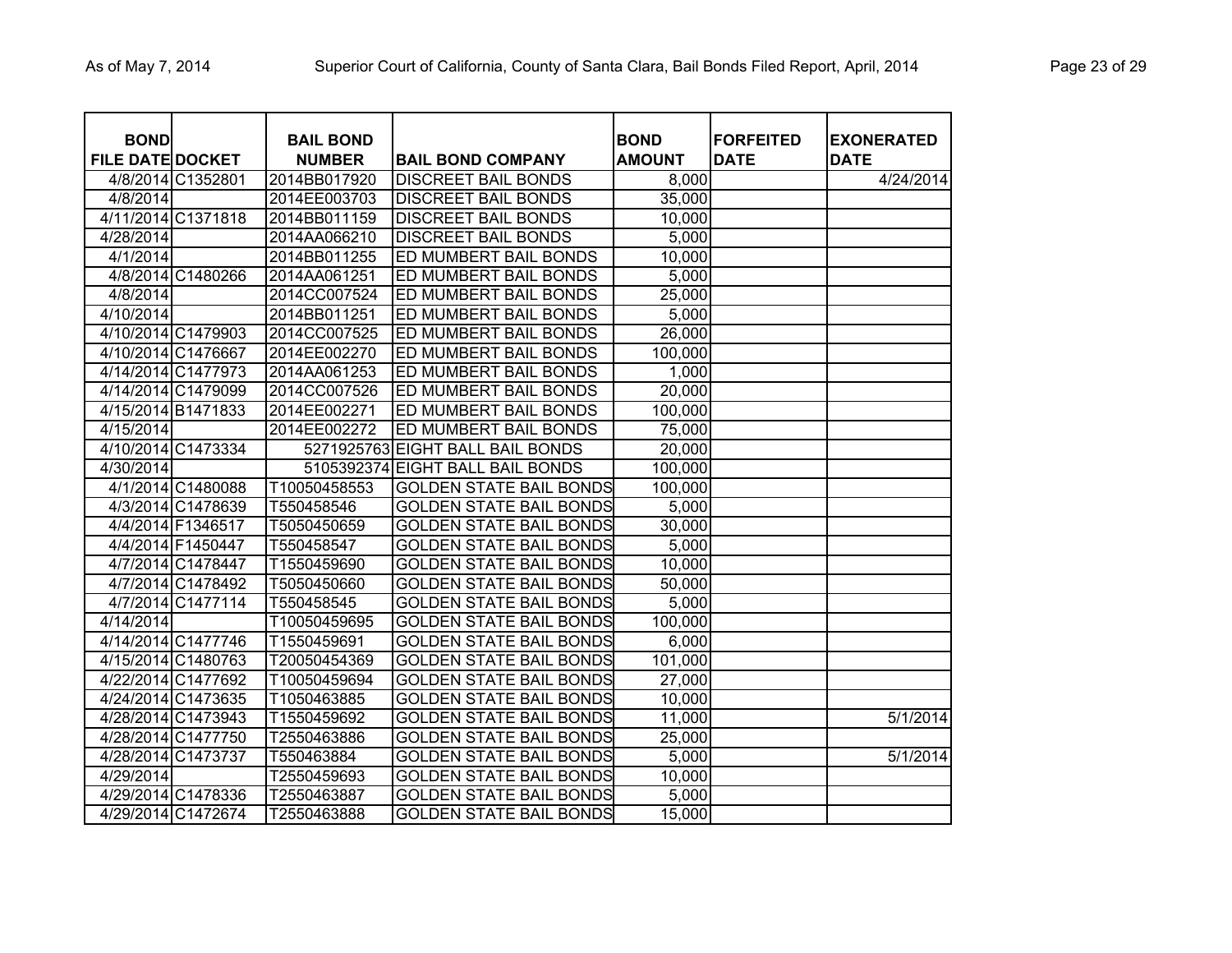| <b>BOND</b>             |                    | <b>BAIL BOND</b> |                                | <b>BOND</b>   | <b>FORFEITED</b> | <b>EXONERATED</b> |
|-------------------------|--------------------|------------------|--------------------------------|---------------|------------------|-------------------|
| <b>FILE DATE DOCKET</b> |                    | <b>NUMBER</b>    | <b>BAIL BOND COMPANY</b>       | <b>AMOUNT</b> | <b>DATE</b>      | <b>DATE</b>       |
| 4/30/2014 C1480653      |                    | T5050463889      | <b>GOLDEN STATE BAIL BONDS</b> | 30,000        |                  |                   |
|                         | 4/11/2014 C1477642 | 2014CC008168     | <b>KATHY ERKEN BAIL BONDS</b>  | 10,000        |                  |                   |
|                         | 4/2/2014 B1472174  | S1002168121      | <b>LATINO BAIL BONDS</b>       | 11,000        |                  |                   |
|                         | 4/3/2014 B1258944  | S1002168122      | <b>LATINO BAIL BONDS</b>       | 10,000        |                  |                   |
|                         | 4/4/2014 C1477804  | S1002168120      | <b>LATINO BAIL BONDS</b>       | 10,000        |                  |                   |
| 4/14/2014               |                    | S1002168123      | <b>LATINO BAIL BONDS</b>       | 10,000        |                  |                   |
|                         | 4/17/2014 C1480108 | S1002168124      | <b>LATINO BAIL BONDS</b>       | 10,000        |                  |                   |
| 4/17/2014               |                    | S2502081594      | <b>LATINO BAIL BONDS</b>       | 25,000        |                  |                   |
| 4/22/2014               |                    | S1002170683      | <b>LATINO BAIL BONDS</b>       | 10,000        |                  |                   |
| 4/25/2014               |                    | S0502060791      | <b>LATINO BAIL BONDS</b>       | 5,000         |                  |                   |
| 4/28/2014               |                    | S2502081595      | <b>LATINO BAIL BONDS</b>       | 26,000        |                  |                   |
| 4/29/2014               |                    | S2502081596      | <b>LATINO BAIL BONDS</b>       | 25,000        |                  |                   |
|                         | 4/1/2014 C1480278  |                  | 5112423476 LE BAIL BONDS       | 10,000        |                  |                   |
|                         | 4/1/2014 C1479547  |                  | 5271913308 LE BAIL BONDS       | 15,000        |                  |                   |
| 4/1/2014                |                    | AS15K169923      | LE BAIL BONDS                  | 15,000        |                  |                   |
|                         | 4/4/2014 F1450752  |                  | 5271913296 LE BAIL BONDS       | 20,000        | 4/18/2014        |                   |
| 4/4/2014                |                    | AS15K169924      | LE BAIL BONDS                  | 11,250        |                  |                   |
|                         | 4/7/2014 C1478202  |                  | 5150003371 LE BAIL BONDS       | 150,000       |                  |                   |
|                         | 4/8/2014 C1476271  |                  | 5112480703 LE BAIL BONDS       | 10,000        |                  |                   |
|                         | 4/8/2014 F1349425  |                  | 5271913311 LE BAIL BONDS       | 20,000        |                  |                   |
|                         | 4/11/2014 C1480618 |                  | 5271917335 LE BAIL BONDS       | 22,000        |                  |                   |
| 4/14/2014               |                    |                  | 5105393566 LE BAIL BONDS       | 100,000       |                  |                   |
|                         | 4/14/2014 C1480894 |                  | 5112413903 LE BAIL BONDS       | 10,000        |                  |                   |
|                         | 4/14/2014 C1480974 |                  | 5112413916 LE BAIL BONDS       | 11,000        |                  |                   |
|                         | 4/14/2014 C1480974 |                  | 5112480716 LE BAIL BONDS       | 10,000        |                  |                   |
|                         | 4/14/2014 C1480688 |                  | 5271898371 LE BAIL BONDS       | 15,000        |                  |                   |
|                         | 4/14/2014 C1480688 |                  | 5271898409 LE BAIL BONDS       | 25,000        |                  |                   |
| 4/14/2014               |                    |                  | 5271913337 LE BAIL BONDS       | 15,000        |                  |                   |
|                         | 4/14/2014 C1112869 |                  | 5271917348 LE BAIL BONDS       | 20,000        |                  |                   |
|                         | 4/14/2014 C1481456 |                  | 5551130342 LE BAIL BONDS       | 55,000        |                  |                   |
| 4/15/2014 B1472243      |                    |                  | 5112413929 LE BAIL BONDS       | 10,000        |                  | 4/23/2014         |
| 4/15/2014 B1472026      |                    |                  | 5150000718 LE BAIL BONDS       | 150,000       |                  |                   |
|                         | 4/15/2014 C1480900 |                  | 5150004620 LE BAIL BONDS       | 117,000       |                  |                   |
|                         | 4/16/2014 C1481496 | AS30K76509       | LE BAIL BONDS                  | 15,000        | 5/5/2014         |                   |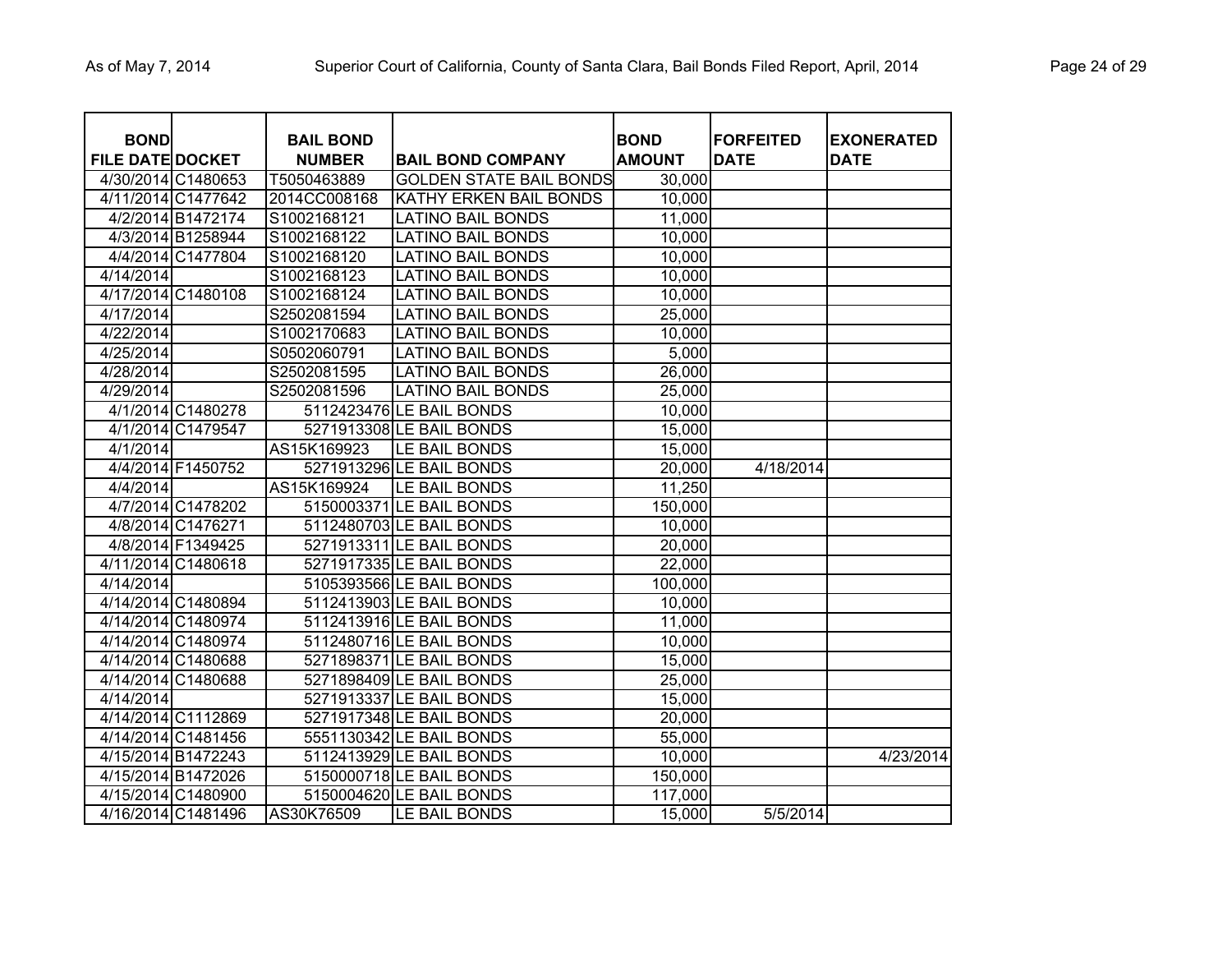| <b>BOND</b><br><b>FILE DATE DOCKET</b> |                    | <b>BAIL BOND</b><br><b>NUMBER</b> | <b>BAIL BOND COMPANY</b> | <b>BOND</b><br><b>AMOUNT</b> | <b>FORFEITED</b><br><b>DATE</b> | <b>EXONERATED</b><br>DATE |
|----------------------------------------|--------------------|-----------------------------------|--------------------------|------------------------------|---------------------------------|---------------------------|
| 4/17/2014 C1367227                     |                    |                                   | 5112502461 LE BAIL BONDS | 10,000                       |                                 |                           |
| 4/21/2014                              |                    |                                   | 5112414012 LE BAIL BONDS | 5,000                        |                                 |                           |
| 4/21/2014                              |                    |                                   | 5271913382 LE BAIL BONDS | ##########                   |                                 |                           |
| 4/21/2014                              |                    |                                   | 5551130355 LE BAIL BONDS | 30,000                       |                                 |                           |
| 4/21/2014                              |                    |                                   | 5551132049 LE BAIL BONDS | 30,000                       |                                 |                           |
|                                        | 4/22/2014 C1476505 |                                   | 5112480691 LE BAIL BONDS | 10,000                       |                                 |                           |
|                                        | 4/22/2014 B1471416 |                                   | 5112480729 LE BAIL BONDS | 5,000                        |                                 |                           |
|                                        | 4/22/2014 B1262266 |                                   | 5112502474 LE BAIL BONDS | 10,000                       |                                 |                           |
|                                        | 4/22/2014 C1480130 |                                   | 5271913379 LE BAIL BONDS | 20,000                       |                                 |                           |
| 4/22/2014                              |                    |                                   | 5271913410 LE BAIL BONDS | 17,000                       |                                 |                           |
| 4/22/2014                              |                    |                                   | 5551125238 LE BAIL BONDS | 36,000                       |                                 |                           |
|                                        | 4/22/2014 C1481400 |                                   | 5551130368 LE BAIL BONDS | 30,000                       |                                 |                           |
| 4/22/2014                              |                    | AS15K169925                       | LE BAIL BONDS            | 10,000                       |                                 |                           |
|                                        | 4/28/2014 C1482288 | AS15K169926                       | LE BAIL BONDS            | 11,000                       |                                 |                           |
|                                        | 4/29/2014 B1470712 |                                   | 5112502445 LE BAIL BONDS | 5,000                        |                                 |                           |
|                                        | 4/29/2014 C1480760 |                                   | 5551130371 LE BAIL BONDS | 35,000                       |                                 |                           |
| 4/30/2014                              |                    |                                   | 5551091045 LE BAIL BONDS | 50,000                       |                                 |                           |
| 4/1/2014                               |                    | 2014AA061457                      | <b>LUNA BAIL BONDS</b>   | 1,000                        |                                 |                           |
|                                        | 4/1/2014 C1481435  | 2014CC007780                      | <b>LUNA BAIL BONDS</b>   | 14,000                       |                                 |                           |
|                                        | 4/1/2014 C1476376  | 2014CC012107                      | <b>LUNA BAIL BONDS</b>   | 12,000                       |                                 |                           |
| 4/1/2014                               |                    | 2014DD008640                      | <b>LUNA BAIL BONDS</b>   | 40,000                       |                                 |                           |
| 4/2/2014                               |                    | 2014CC012400                      | <b>LUNA BAIL BONDS</b>   | 25,000                       |                                 |                           |
|                                        | 4/2/2014 B1471995  | 2014DD005764                      | <b>LUNA BAIL BONDS</b>   | 25,000                       |                                 |                           |
| 4/2/2014                               |                    | 2014EE003883                      | <b>LUNA BAIL BONDS</b>   | 20,000                       |                                 |                           |
| 4/3/2014                               |                    | 2014DD008969                      | <b>LUNA BAIL BONDS</b>   | 45,000                       |                                 |                           |
|                                        | 4/4/2014 C1356727  | 2014EE002372                      | <b>LUNA BAIL BONDS</b>   | 100,000                      |                                 |                           |
|                                        | 4/4/2014 C1473026  | 2014FF000646                      | <b>LUNA BAIL BONDS</b>   | 110,000                      |                                 |                           |
|                                        | 4/8/2014 C1476209  | 2014AA072010                      | <b>LUNA BAIL BONDS</b>   | 5,000                        |                                 |                           |
|                                        | 4/8/2014 B1368998  | 2014BB017778                      | <b>LUNA BAIL BONDS</b>   | 10,000                       |                                 |                           |
|                                        | 4/8/2014 C1477807  | 2014DD008414                      | <b>LUNA BAIL BONDS</b>   | 11,000                       |                                 |                           |
|                                        | 4/9/2014 F1348877  | 2014BB017781                      | <b>LUNA BAIL BONDS</b>   | 7,500                        |                                 |                           |
|                                        | 4/9/2014 C1480959  | 2014BB018048                      | <b>LUNA BAIL BONDS</b>   | 10,000                       |                                 |                           |
|                                        | 4/9/2014 B1472235  | 2014CC012399                      | <b>LUNA BAIL BONDS</b>   | 25,000                       |                                 |                           |
|                                        | 4/9/2014 C1478233  | 2014DD008415                      | <b>LUNA BAIL BONDS</b>   | 50,000                       |                                 |                           |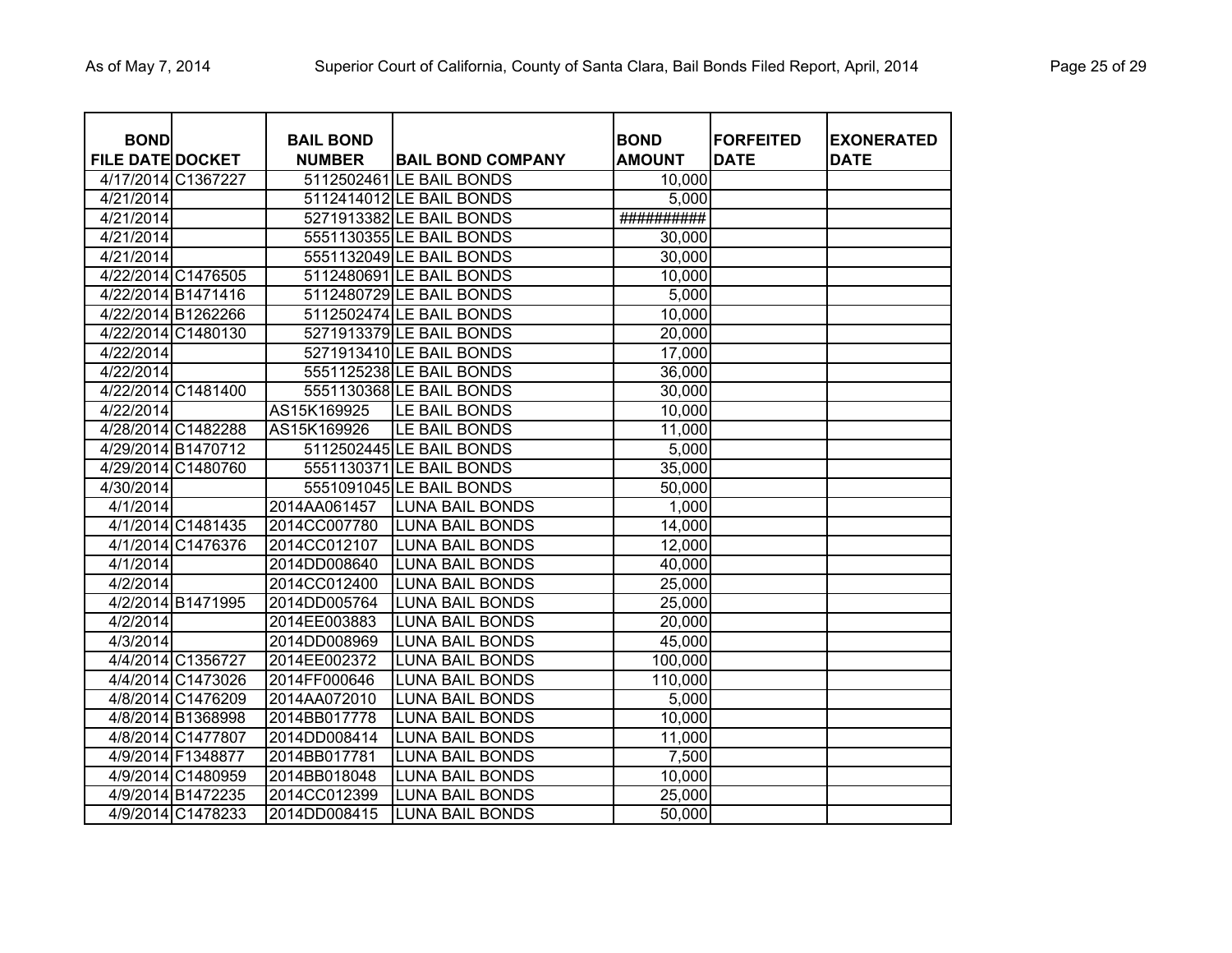| <b>BOND</b><br><b>FILE DATE DOCKET</b> |                    | <b>BAIL BOND</b><br><b>NUMBER</b> | <b>BAIL BOND COMPANY</b> | <b>BOND</b><br><b>AMOUNT</b> | <b>FORFEITED</b><br><b>DATE</b> | <b>EXONERATED</b><br><b>DATE</b> |
|----------------------------------------|--------------------|-----------------------------------|--------------------------|------------------------------|---------------------------------|----------------------------------|
| 4/11/2014                              |                    | 2014DD009070                      | <b>LUNA BAIL BONDS</b>   | 35,000                       |                                 |                                  |
|                                        | 4/14/2014 C1481417 | 2014EE002376                      | <b>LUNA BAIL BONDS</b>   | 26,000                       |                                 |                                  |
|                                        | 4/14/2014 C1481418 | 2014EE002378                      | <b>LUNA BAIL BONDS</b>   | 25,000                       |                                 |                                  |
|                                        | 4/15/2014 B1472083 | 2014AA075106                      | <b>LUNA BAIL BONDS</b>   | 5,000                        |                                 |                                  |
| 4/15/2014                              |                    | 2014CC012599                      | <b>LUNA BAIL BONDS</b>   | 25,000                       |                                 |                                  |
| 4/15/2014                              |                    | 2014EE002379                      | <b>LUNA BAIL BONDS</b>   | 25,000                       |                                 |                                  |
| 4/16/2014 F1450875                     |                    | 2014EE002375                      | <b>LUNA BAIL BONDS</b>   | 30,000                       |                                 |                                  |
|                                        | 4/17/2014 C1477630 | 2014AA061462                      | <b>LUNA BAIL BONDS</b>   | 5,000                        |                                 |                                  |
|                                        | 4/17/2014 B1472054 | 2014AA077099                      | <b>LUNA BAIL BONDS</b>   | 5,000                        |                                 |                                  |
| 4/17/2014                              |                    | 2014CC013005                      | LUNA BAIL BONDS          | 25,000                       |                                 |                                  |
| 4/18/2014 F1450759                     |                    | 2014AA077098                      | <b>LUNA BAIL BONDS</b>   | 5,000                        |                                 | 4/24/2014                        |
| 4/21/2014                              |                    | 2014AA072313                      | <b>LUNA BAIL BONDS</b>   | 1,000                        |                                 |                                  |
|                                        | 4/21/2014 C1368974 | 2014AA072314                      | <b>LUNA BAIL BONDS</b>   | 5,000                        |                                 |                                  |
|                                        | 4/21/2014 C1370144 | 2014BB016747                      | <b>LUNA BAIL BONDS</b>   | 10,000                       |                                 |                                  |
| 4/21/2014                              |                    | 2014CC013004                      | <b>LUNA BAIL BONDS</b>   | 16,000                       |                                 |                                  |
|                                        | 4/21/2014 C1245138 | 2014CC013009                      | <b>LUNA BAIL BONDS</b>   | 25,000                       |                                 |                                  |
| 4/21/2014                              |                    | 2014CC013072                      | <b>LUNA BAIL BONDS</b>   | 15,000                       |                                 |                                  |
|                                        | 4/22/2014 C1479569 | 2014AA075101                      | <b>LUNA BAIL BONDS</b>   | 5,000                        |                                 |                                  |
|                                        | 4/22/2014 B1472225 | 2014AA077095                      | <b>LUNA BAIL BONDS</b>   | 5,000                        |                                 |                                  |
| 4/22/2014 F1450855                     |                    | 2014CC013008                      | <b>LUNA BAIL BONDS</b>   | 25,000                       |                                 |                                  |
| 4/22/2014 F1450978                     |                    | 2014DD009214                      | <b>LUNA BAIL BONDS</b>   | 40,000                       |                                 |                                  |
|                                        | 4/23/2014 C1472779 | 2014AA077363                      | <b>LUNA BAIL BONDS</b>   | 5,000                        |                                 |                                  |
|                                        | 4/28/2014 C1369886 | 2014BB018715                      | <b>LUNA BAIL BONDS</b>   | 7,500                        |                                 |                                  |
|                                        | 4/28/2014 C1481695 | 2014BB018719                      | <b>LUNA BAIL BONDS</b>   | 10,000                       |                                 |                                  |
|                                        | 4/28/2014 C1371949 | 2014CC013071                      | <b>LUNA BAIL BONDS</b>   | 25,000                       |                                 |                                  |
|                                        | 4/28/2014 C1480125 | 2014CC013073                      | <b>LUNA BAIL BONDS</b>   | 25,000                       |                                 |                                  |
|                                        | 4/28/2014 C1481696 | 2014CC013079                      | <b>LUNA BAIL BONDS</b>   | 15,000                       |                                 |                                  |
| 4/28/2014                              |                    | 2014CC013308                      | <b>LUNA BAIL BONDS</b>   | 25,000                       |                                 |                                  |
| 4/28/2014                              |                    | 2014CC013309                      | <b>LUNA BAIL BONDS</b>   | 16,000                       |                                 |                                  |
|                                        | 4/28/2014 C1367737 | 2014CC013310                      | <b>LUNA BAIL BONDS</b>   | 15,000                       |                                 |                                  |
|                                        | 4/28/2014 C1369722 | 2014CC013311                      | <b>LUNA BAIL BONDS</b>   | 15,000                       |                                 |                                  |
|                                        | 4/28/2014 C1362202 | 2014DD009217                      | <b>LUNA BAIL BONDS</b>   | 50,000                       |                                 |                                  |
| 4/28/2014                              |                    | 2014DD009247                      | <b>LUNA BAIL BONDS</b>   | 50,000                       |                                 |                                  |
| 4/29/2014 C9953131                     |                    | 2014AA075102                      | <b>LUNA BAIL BONDS</b>   | 5,000                        |                                 |                                  |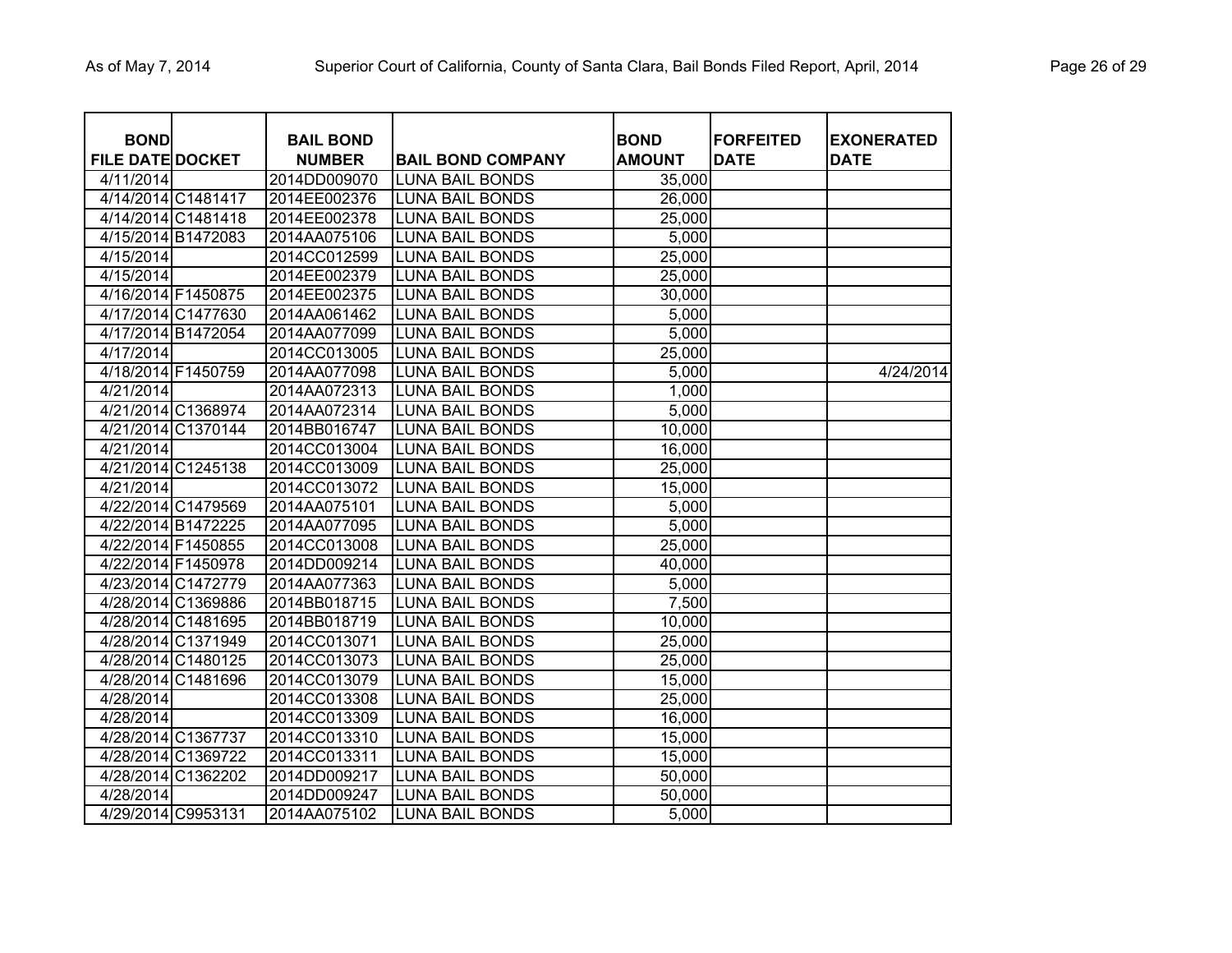| <b>BOND</b>             |                    | <b>BAIL BOND</b> |                           | <b>BOND</b>   | <b>FORFEITED</b> | <b>EXONERATED</b> |
|-------------------------|--------------------|------------------|---------------------------|---------------|------------------|-------------------|
| <b>FILE DATE DOCKET</b> |                    | <b>NUMBER</b>    | <b>BAIL BOND COMPANY</b>  | <b>AMOUNT</b> | <b>DATE</b>      | <b>DATE</b>       |
|                         | 4/29/2014 C1372212 | 2014BB018819     | <b>LUNA BAIL BONDS</b>    | 10,000        |                  |                   |
| 4/29/2014               |                    | 2014BB018820     | <b>LUNA BAIL BONDS</b>    | 10,000        |                  |                   |
|                         | 4/29/2014 F1450769 | 2014CC013078     | <b>LUNA BAIL BONDS</b>    | 25,000        |                  |                   |
|                         | 4/30/2014 F1349446 | 2014AA061470     | <b>LUNA BAIL BONDS</b>    | 5,000         |                  |                   |
| 4/30/2014               |                    | 2014BB019026     | <b>LUNA BAIL BONDS</b>    | 10,000        |                  |                   |
|                         | 4/1/2014 C1366246  | S1002173160      | <b>LYNN BAIL BONDS</b>    | 10,000        |                  |                   |
|                         | 4/8/2014 C1351722  | U520492412       | <b>NOR CAL BAIL BONDS</b> | 5,000         |                  |                   |
|                         | 4/15/2014 B1472128 | S99902083396     | <b>OUT NOW BAIL BONDS</b> | 250,000       |                  |                   |
| 4/1/2014                |                    | 2014CC011532     | PACIFIC COAST BAIL BONDS  | 10,000        |                  |                   |
|                         | 4/1/2014 C1472745  | 2014CC012249     | PACIFIC COAST BAIL BONDS  | 10,000        |                  |                   |
|                         | 4/2/2014 F1450379  | 2014AA070968     | PACIFIC COAST BAIL BONDS  | 5,000         |                  |                   |
|                         | 4/2/2014 F1450774  | 2014BB017444     | PACIFIC COAST BAIL BONDS  | 10,000        | 4/29/2014        |                   |
| 4/2/2014                |                    | 2014DD008682     | PACIFIC COAST BAIL BONDS  | 10,000        |                  |                   |
|                         | 4/4/2014 C1477607  | 2014BB012026     | PACIFIC COAST BAIL BONDS  | 6,000         |                  |                   |
| 4/4/2014                |                    | 2014DD009062     | PACIFIC COAST BAIL BONDS  | 35,000        |                  |                   |
|                         | 4/8/2014 B1472410  | 2014BB018071     | PACIFIC COAST BAIL BONDS  | 10,000        |                  |                   |
|                         | 4/10/2014 F1450548 | 2014DD009068     | PACIFIC COAST BAIL BONDS  | 50,000        |                  |                   |
|                         | 4/14/2014 C1476404 | 2014AA074678     | PACIFIC COAST BAIL BONDS  | 1,000         |                  |                   |
|                         | 4/14/2014 C1365974 | 2014BB018073     | PACIFIC COAST BAIL BONDS  | 5,000         |                  |                   |
| 4/15/2014               |                    | 2014BB018074     | PACIFIC COAST BAIL BONDS  | 11,000        |                  |                   |
| 4/15/2014               |                    | 2014CC012596     | PACIFIC COAST BAIL BONDS  | 25,000        |                  |                   |
| 4/15/2014               |                    | 2014DD009067     | PACIFIC COAST BAIL BONDS  | 35,000        |                  |                   |
|                         | 4/16/2014 C1481584 | 2014AA074676     | PACIFIC COAST BAIL BONDS  | 5,000         |                  |                   |
|                         | 4/16/2014 F1347360 | 2014BB018076     | PACIFIC COAST BAIL BONDS  | 7,500         |                  |                   |
|                         | 4/17/2014 B1471089 | 2014AA074677     | PACIFIC COAST BAIL BONDS  | 5,000         |                  |                   |
|                         | 4/17/2014 C1477943 | 2014EE004057     | PACIFIC COAST BAIL BONDS  | 75,000        |                  |                   |
|                         | 4/18/2014 C1481587 | 2014CC013016     | PACIFIC COAST BAIL BONDS  | 25,000        |                  |                   |
|                         | 4/22/2014 B1366557 | 2014CC012597     | PACIFIC COAST BAIL BONDS  | 10,000        |                  |                   |
|                         | 4/22/2014 F1450854 | 2014CC013017     | PACIFIC COAST BAIL BONDS  | 25,000        | 5/2/2014         |                   |
| 4/28/2014               |                    | 2014FF000650     | PACIFIC COAST BAIL BONDS  | 150,000       |                  |                   |
| 4/28/2014               |                    | 2014GG000189     | PACIFIC COAST BAIL BONDS  | 150,000       |                  |                   |
| 4/29/2014               |                    | 2014BB018699     | PACIFIC COAST BAIL BONDS  | 10,000        |                  |                   |
|                         | 4/29/2014 C1476569 | 2014BB018700     | PACIFIC COAST BAIL BONDS  | 5,000         |                  |                   |
|                         | 4/29/2014 C1362132 | 2014BB018781     | PACIFIC COAST BAIL BONDS  | 5,000         |                  |                   |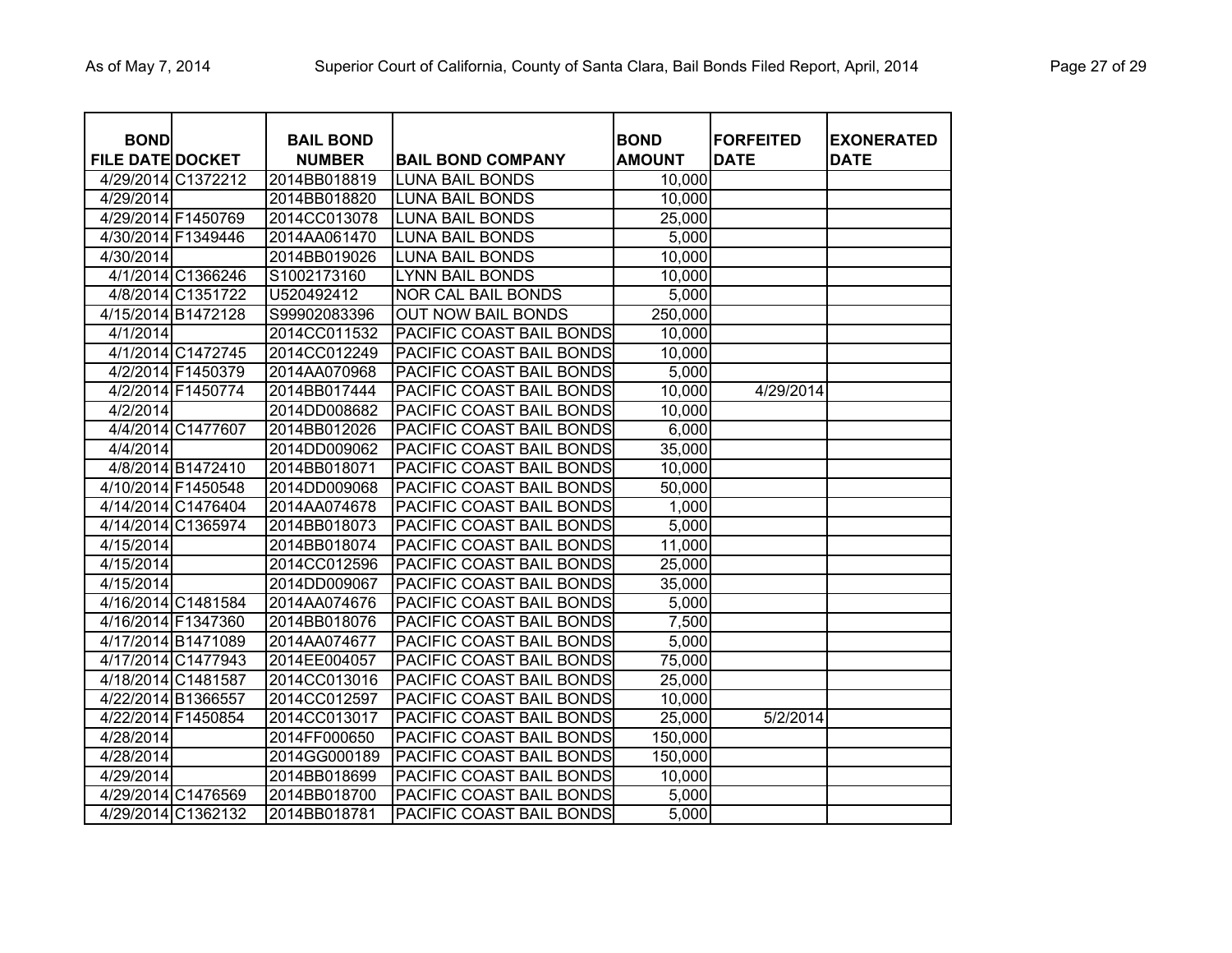| <b>BOND</b><br><b>FILE DATE DOCKET</b> |                    | <b>BAIL BOND</b><br><b>NUMBER</b> | <b>BAIL BOND COMPANY</b>         | <b>BOND</b><br><b>AMOUNT</b> | <b>FORFEITED</b><br><b>DATE</b> | <b>EXONERATED</b><br><b>DATE</b> |
|----------------------------------------|--------------------|-----------------------------------|----------------------------------|------------------------------|---------------------------------|----------------------------------|
| 4/29/2014 F1450990                     |                    | AUL2090450                        | PREMIERE BAIL BONDS              | 50,000                       |                                 |                                  |
|                                        | 4/2/2014 C1229963  | 2014DD008154                      | <b>RAMIREZ BAIL BONDS</b>        | 15,000                       |                                 |                                  |
|                                        | 4/4/2014 C1477927  | 2014CC011102                      | <b>RAMIREZ BAIL BONDS</b>        | 25,000                       |                                 |                                  |
|                                        | 4/7/2014 C1480109  | 2014EE002119                      | <b>RAMIREZ BAIL BONDS</b>        | 60,000                       |                                 |                                  |
|                                        | 4/9/2014 B1472432  | 2014BB016922                      | <b>RAMIREZ BAIL BONDS</b>        | 10,000                       |                                 |                                  |
|                                        | 4/18/2014 C1480816 | 2014DD008157                      | <b>RAMIREZ BAIL BONDS</b>        | 50,000                       |                                 |                                  |
| 4/28/2014                              |                    | 2014DD008159                      | <b>RAMIREZ BAIL BONDS</b>        | 40,000                       |                                 |                                  |
| 4/18/2014 C1477858                     |                    | AS6K446453                        | <b>RAMSEY BAIL BONDS</b>         | 5,000                        |                                 |                                  |
| 4/7/2014                               |                    |                                   | 5551140521 REASONABLE BAIL BONDS | 35,000                       |                                 |                                  |
| 4/15/2014                              |                    |                                   | 5551140534 REASONABLE BAIL BONDS | 40,000                       |                                 |                                  |
|                                        | 4/2/2014 B1472384  | IS15K292751                       | <b>REIDY BAIL BONDS</b>          | 15,000                       |                                 |                                  |
|                                        | 4/1/2014 B1471556  | U7520481572                       | <b>SCOTT STEVENSON BAIL BO</b>   | 25,000                       |                                 |                                  |
|                                        | 4/1/2014 C1085715  | 2014DD005810                      | <b>TAPOUT BAIL BONDS</b>         | 40,000                       |                                 | 4/16/2014                        |
|                                        | 4/1/2014 C1478928  | 2014DD005833                      | <b>TAPOUT BAIL BONDS</b>         | 35,000                       |                                 | 4/16/2014                        |
|                                        | 4/4/2014 C1477621  | 2014BB012029                      | <b>TAPOUT BAIL BONDS</b>         | 5,000                        |                                 |                                  |
|                                        | 4/4/2014 C1480767  | 2014CC007836                      | <b>TAPOUT BAIL BONDS</b>         | 20,000                       |                                 |                                  |
| 4/24/2014 C1482401                     |                    | 2014CC007828                      | <b>TAPOUT BAIL BONDS</b>         | 25,000                       |                                 |                                  |
| 4/28/2014 C1362801                     |                    | 2014CC007827                      | <b>TAPOUT BAIL BONDS</b>         | 30,000                       |                                 |                                  |
| 4/29/2014                              |                    | 2014BB012011                      | <b>TAPOUT BAIL BONDS</b>         | 5,000                        |                                 |                                  |
|                                        | 4/2/2014 B1472414  | AS30K76867                        | THANG VO BAIL BONDS              | 10,000                       |                                 |                                  |
| 4/28/2014                              |                    | AS50K49719                        | THANG VO BAIL BONDS              | 5,000                        |                                 |                                  |
| 4/1/2014                               |                    | 2014DD008266                      | <b>VERONICA MELERO BAIL BO</b>   | 50,000                       |                                 | 4/25/2014                        |
|                                        | 4/1/2014 C1479109  | 2014EE002422                      | <b>VERONICA MELERO BAIL BO</b>   | 100,000                      |                                 |                                  |
|                                        | 4/2/2014 F1450655  | 2014CC011410                      | <b>VERONICA MELERO BAIL BO</b>   | 25,000                       |                                 |                                  |
|                                        | 4/4/2014 C1479109  | 2014DD008269                      | <b>VERONICA MELERO BAIL BO</b>   | 40,000                       |                                 |                                  |
|                                        | 4/7/2014 C1109222  | 2014AA069219                      | <b>VERONICA MELERO BAIL BO</b>   | 2,000                        |                                 |                                  |
|                                        | 4/7/2014 C1482028  | 2014CC011408                      | <b>VERONICA MELERO BAIL BO</b>   | 25,000                       |                                 |                                  |
| 4/9/2014                               |                    | 2014DD008270                      | <b>VERONICA MELERO BAIL BO</b>   | 50,000                       |                                 |                                  |
|                                        | 4/9/2014 B1472206  | 204CC011406                       | <b>VERONICA MELERO BAIL BO</b>   | 25,000                       |                                 | 4/17/2014                        |
|                                        | 4/11/2014 C1479089 | 2014BB016198                      | <b>VERONICA MELERO BAIL BO</b>   | 10,000                       |                                 |                                  |
| 4/11/2014 C1481415                     |                    | 2014CC011409                      | <b>VERONICA MELERO BAIL BO</b>   | 25,000                       |                                 |                                  |
| 4/15/2014                              |                    | 2014DD008268                      | <b>VERONICA MELERO BAIL BO</b>   | 40,000                       |                                 |                                  |
| 4/18/2014                              |                    | 2014BB011967                      | <b>VERONICA MELERO BAIL BO</b>   | 10,000                       |                                 |                                  |
|                                        | 4/4/2014 C1480888  | A302138589                        | <b>VU BAIL BONDS</b>             | 25,000                       |                                 |                                  |